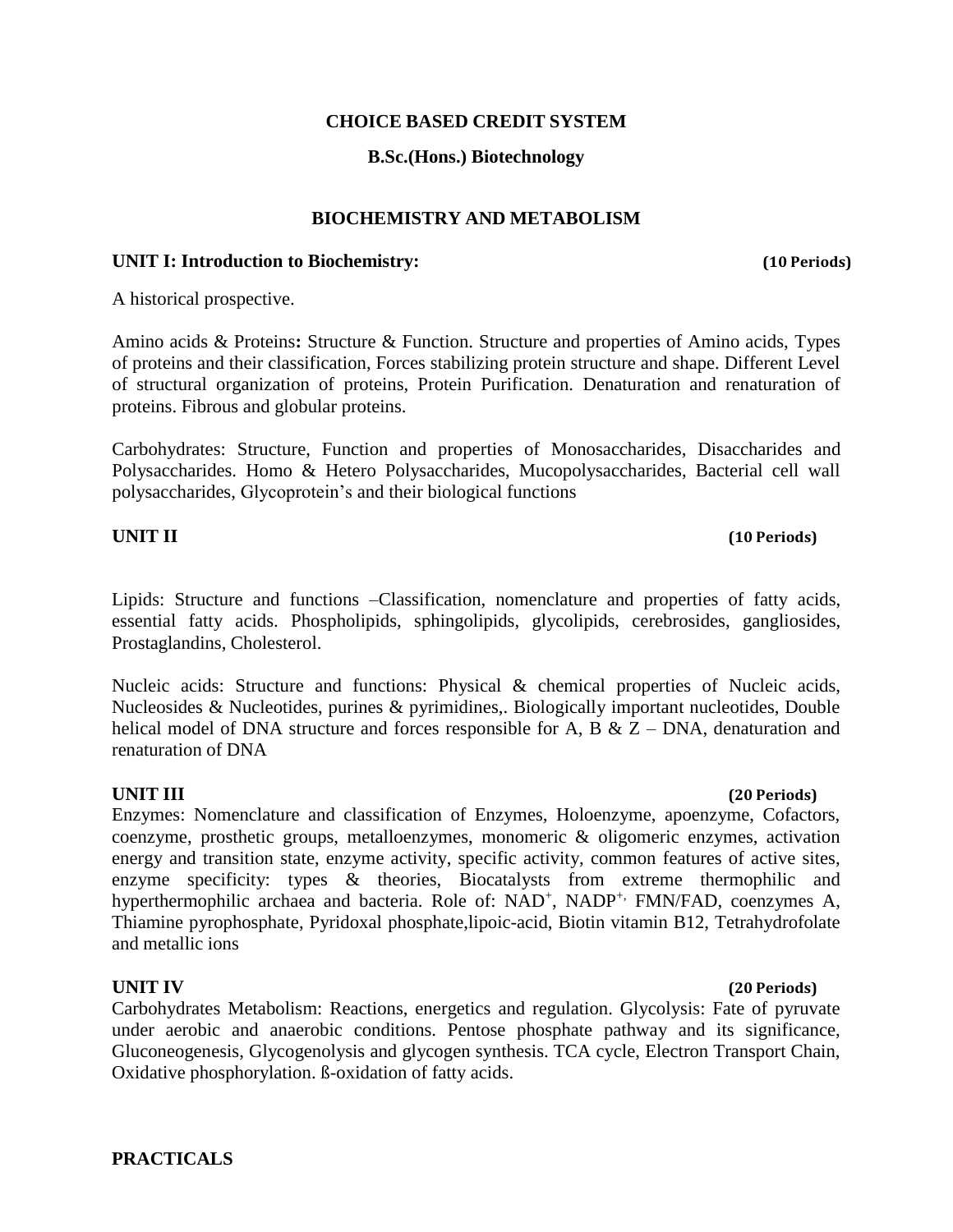- 1. To study activity of any enzyme under optimum conditions.
- 2. To study the effect of pH, temperature on the activity of salivary amylase enzyme.
- 3. Determination of pH optima, temperature optima, Km value, Vmax value, Effect of inhibitor (Inorganic phosphate) on the enzyme activity.
- 4. Estimation of blood glucose by glucose oxidase method.
- 5. Principles of Colorimetry**: (i)** Verification of Beer's law, estimation of protein. (**ii)** To study relation between absorbance and % transmission.
- 6. Preparation of buffers.
- 7. Separation of Amino acids by paper chromatography.
- 8. Qualitative tests for Carbohydrates, lipids and proteins

- 1. Berg, J. M., Tymoczko, J. L. and Stryer, L. (2006). Biochemistry. VI Edition. W.H Freeman and Co.
- 2. Buchanan, B., Gruissem, W. and Jones, R. (2000) Biochemistry and Molecular Biology of Plants.American Society of Plant Biologists.
- 3. Nelson, D.L., Cox, M.M. (2004) Lehninger Principles of Biochemistry, 4th Edition, WH Freeman and Company, New York, USA.
- 4. Hopkins, W.G. and Huner, P.A. (2008) Introduction to Plant Physiology. John Wiley and Sons.
- 5. Salisbury, F.B. and Ross, C.W. (1991) Plant Physiology, Wadsworth Publishing Co. Ltd.

# **BIO-ANALYTICAL TOOLS**

### **UNIT I (10 Periods)**

Simple microscopy, phase contrast microscopy, florescence and electron microscopy (TEM and SEM), pH meter, absorption and emission spectroscopy

# **UNIT II (15 Periods)**

Principle and law of absorption fluorimetry, colorimetry, spectrophotometry (visible, UV, infrared), centrifugation, cell fractionation techniques, isolation of sub-cellular organelles and particles.

### **UNIT III (15 Periods)**

Introduction to the principle of chromatography. Paper chromatography, thin layer chromatography, column chromatography: silica and gel filtration, affinity and ion exchange chromatography, gas chromatography, HPLC.

**UNIT IV (20 Periods)** Introduction to electrophoresis. Starch-gel, polyacrylamide gel (native and SDS-PAGE), agarose-gel electrophoresis, pulse field gel electrophoresis, immuno- electrophoresis, isoelectric focusing, Western blotting. Introduction to Biosensors and Nanotechnology and their applications**.**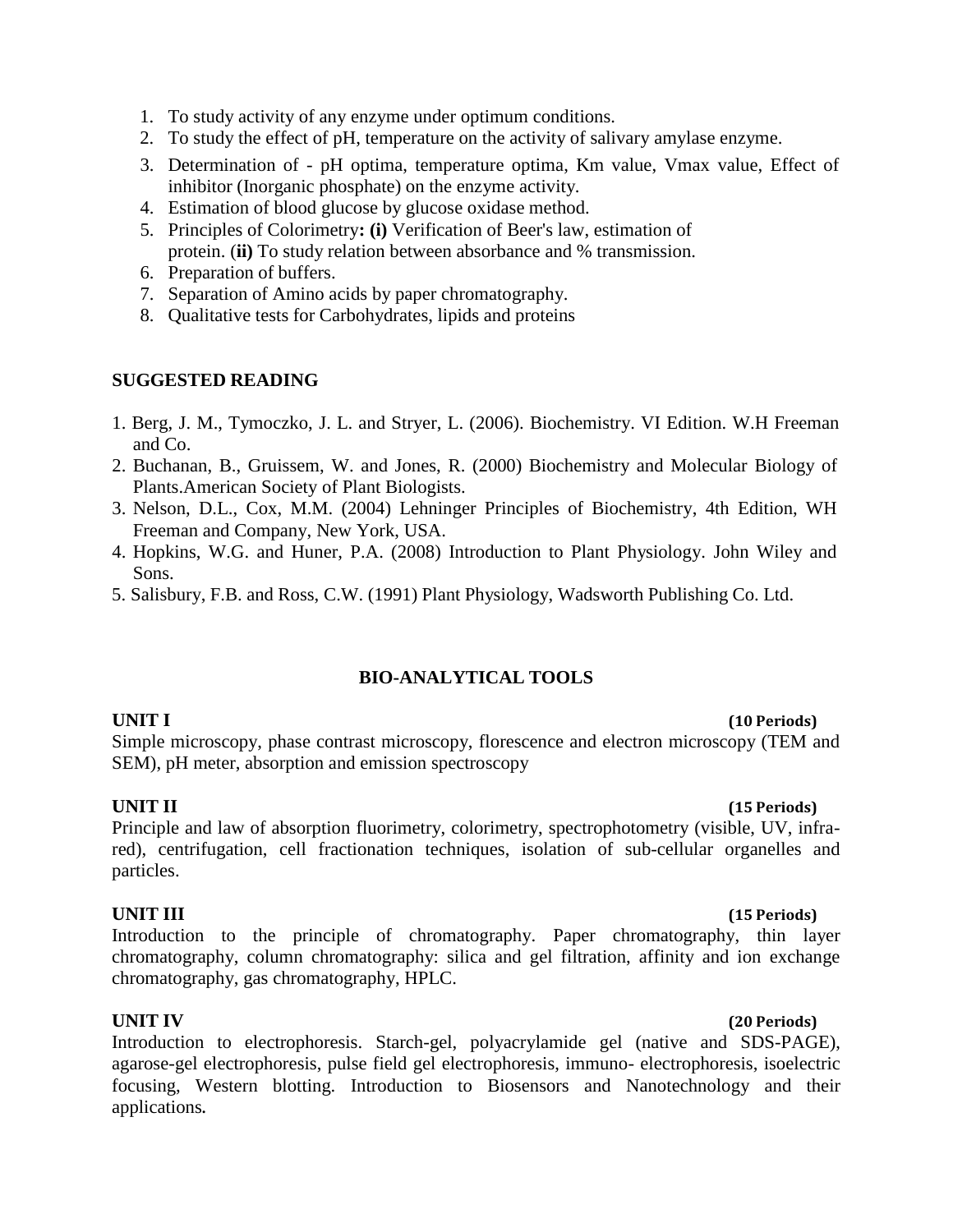# **PRACTICAL**

- 1. Native gel electrophoresis of proteins
- 2. SDS-polyacrylamide slab gel electrophoresis of proteins under reducing conditions.
- 3. Preparation of the sub-cellular fractions of rat liver cells.
- 4. Preparation of protoplasts from leaves.
- 5. Separation of amino acids by paper chromatography.
- 6. To identify lipids in a given sample by TLC.
- 7. To verify the validity of Beer's law and determine the molar extinction coefficient of NADH.

- 1. Karp, G. 2010. Cell and Molecular Biology: Concepts and Experiments. 6th Edition. John Wiley& Sons. Inc.
- 2. De Robertis, E.D.P. and De Robertis, E.M.F. 2006. Cell and Molecular Biology. 8th edition. Lippincott Williams and Wilkins, Philadelphia.
- 3. Cooper, G.M. and Hausman, R.E. 2009. The Cell: A Molecular Approach. 5th edition. ASM Press & Sunderland, Washington, D.C.; Sinauer Associates, MA.
- 4. Becker, W.M., Kleinsmith, L.J., Hardin. J. and Bertoni, G. P. 2009 The World of the Cell.7th edition. Pearson Benjamin Cummings Publishing, San Francisco.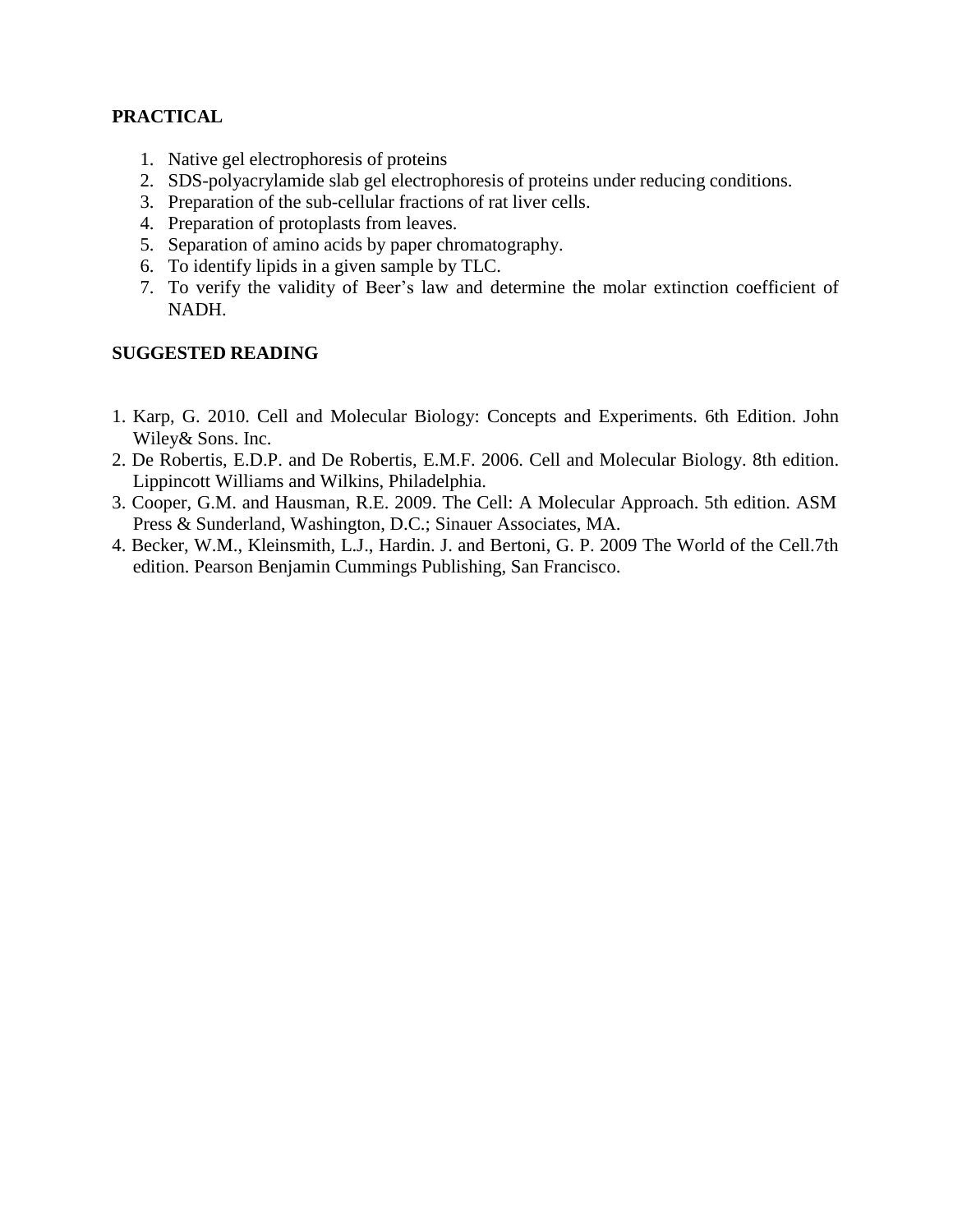## **CELL BIOLOGY**

Cell: **I**ntroduction and classification of organisms by cell structure, cytosol, compartmentalization of eukaryotic cells, cell fractionation.

Cell Membrane and Permeability: Chemical components of biological membranes, organization and Fluid Mosaic Model, membrane as a dynamic entity, cell recognition and membrane transport.

# **UNIT II (15 Periods)**

Membrane Vacuolar system, cytoskeleton and cell motility: Structure and function of microtubules, Microfilaments, Intermediate filaments.

Endoplasmic reticulum: Structure, function including role in protein segregation.

Golgi complex: Structure, biogenesis and functions including role in protein secretion.

# **UNIT III (20 Periods)**

Lysosomes: Vacuoles and micro bodies: Structure and functions

Ribosomes: Structures and function including role in protein synthesis.

Mitochondria: Structure and function, Genomes, biogenesis.

Chloroplasts: Structure and function, genomes, biogenesis

Nucleus: Structure and function, chromosomes and their structure.

Extracellular Matrix: Composition, molecules that mediate cell adhesion, membrane receptors for extra cellular matrix, macromolecules, regulation of receptor expression and function. Signal transduction.

Cancer: Carcinogenesis, agents promoting carcinogenesis, characteristics and molecular basis of cancer.

# **PRACTICALS**

- 1. Study the effect of temperature and organic solvents on semi permeable membrane.
- 2. Demonstration of dialysis.
- 3. Study of plasmolysis and de-plasmolysis.
- 4. Cell fractionation and determination of enzyme activity in organelles using sprouted seed or any other suitable source.
- 5. Study of structure of any Prokaryotic and Eukaryotic cell.
- 6. Microtomy: Fixation, block making, section cutting, double staining of animal tissues like liver, oesophagus, stomach, pancreas, intestine, kidney, ovary, testes.
- 7. Cell division in onion root tip/ insect gonads.
- 8. Preparation of Nuclear, Mitochondrial & cytoplasmic fractions.

# **UNIT IV (15 Periods)**

# **UNIT I (10 Periods)**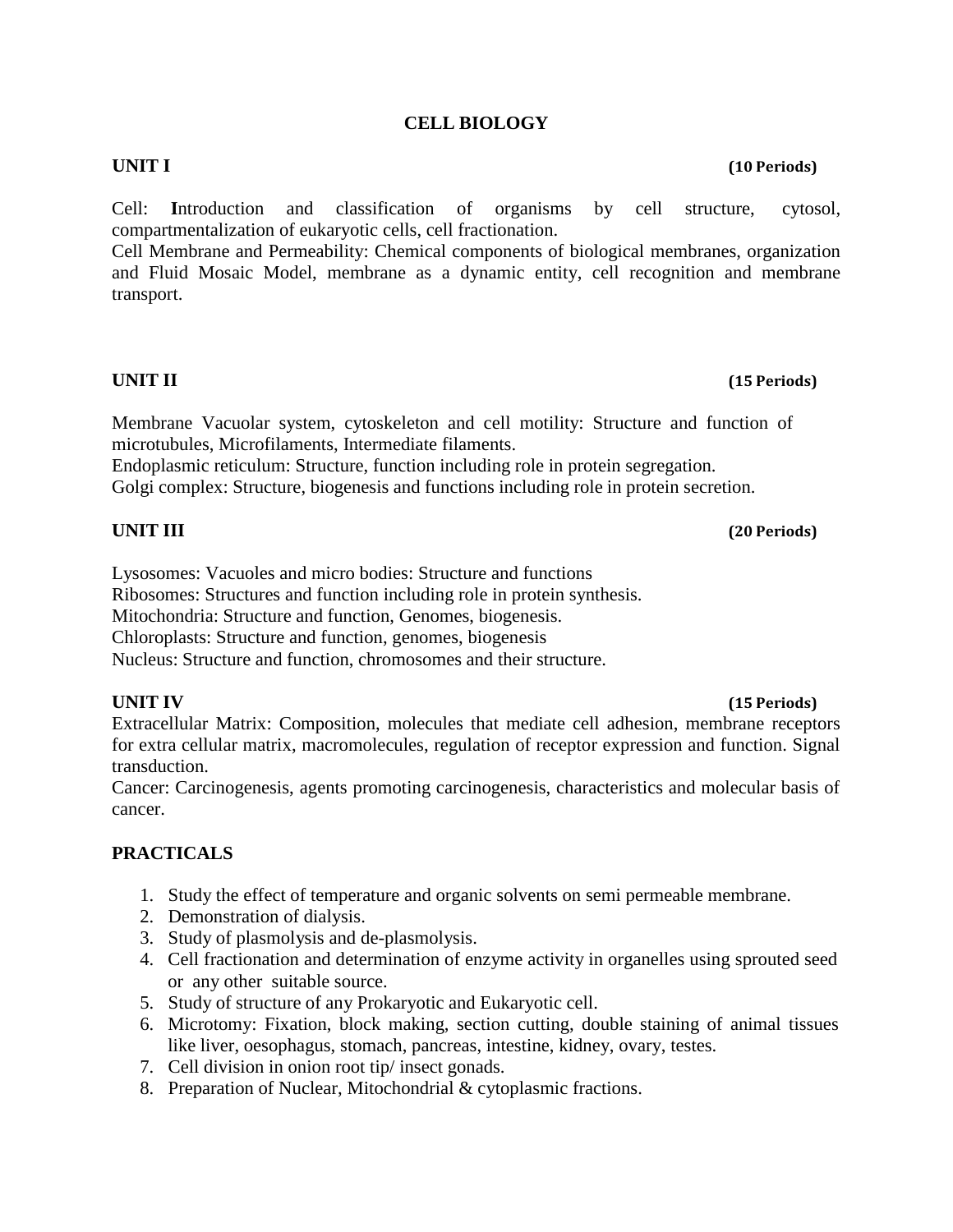- 1. Karp, G. 2010. Cell and Molecular Biology: Concepts and Experiments. 6th Edition. John Wiley & Sons. Inc.
- 2. De Robertis, E.D.P. and De Robertis, E.M.F. 2006. Cell and Molecular Biology. 8th edition.Lippincott Williams and Wilkins, Philadelphia.
- 3. Cooper, G.M. and Hausman, R.E. 2009. The Cell: A Molecular Approach. 5th edition. ASMPress & Sunderland, Washington, D.C.; Sinauer Associates, MA.
- 4. Becker, W.M., Kleinsmith, L.J., Hardin. J. and Bertoni, G. P. 2009. The World of the Cell. 7th edition. Pearson Benjamin Cummings Publishing, San Francisco.

## **GENERAL MICROBIOLOGY**

# **UNIT I (10 Periods)**

Fundamentals, History and Evolution of Microbiology.

Classification of microorganisms: Microbial taxonomy, criteria used including molecular approaches, Microbial phylogeny and current classification of bacteria.

Microbial Diversity: Distribution and characterization Prokaryotic and Eukaryotic cells, Morphology and cell structure of major groups of microorganisms eg. Bacteria, Algae, Fungi, Protozoa and Unique features of viruses.

Cultivation and Maintenance of microorganisms: Nutritional categories of micro-organisms, methods of isolation, Purification and preservation.

### **UNIT III (20 Periods)**

Microbial growth: Growth curve, Generation time, synchronous batch and continuous culture, measurement of growth and factors affecting growth of bacteria.

Microbial Metabolism: Metabolic pathways, amphi-catabolic and biosynthetic pathways Bacterial Reproduction: Transformation, Transduction and Conjugation. Endospores and sporulation in bacteria.

Control of Microorganisms: By physical, chemical and chemotherapeutic Agents

Water Microbiology: Bacterial pollutants of water, coliforms and non coliforms. Sewage composition and its disposal.

Food Microbiology: Important microorganism in food Microbiology: Moulds, Yeasts, bacteria. Major food born infections and intoxications, Preservation of various types of foods. Fermented Foods.

# **PRACTICALS**

# **UNIT II (10 Periods)**

### **UNIT IV (20 Periods)**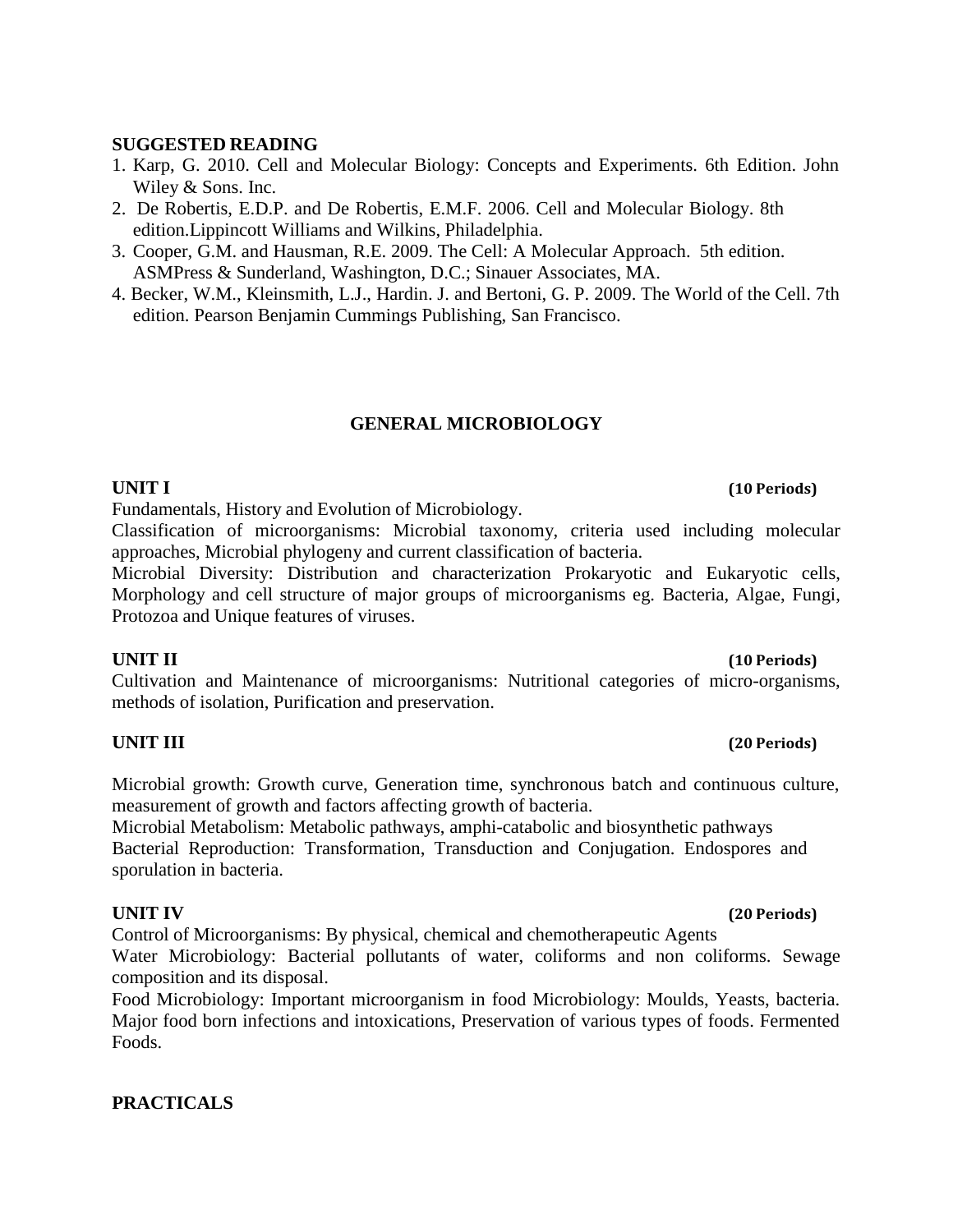- 1. Isolation of bacteria & their biochemical characterization.
- 2. Staining methods: simple staining, Gram staining, spore staining, negative staining, hanging drop.
- 3. Preparation of media & sterilization methods, Methods of Isolation of bacteria from different sources.
- 4. Determination of bacterial cell size by micrometry.
- 5. Enumeration of microorganism total & viable count.

- 1. Alexopoulos CJ, Mims CW, and Blackwell M. (1996). Introductory Mycology. 4 th edition. John and Sons, Inc.
- 2. Jay JM, Loessner MJ and Golden DA. (2005). *Modern Food Microbiology*. 7thedition, CBS Publishers and Distributors, Delhi, India.
- 3. Kumar HD. (1990). Introductory Phycology. 2nd edition. Affiliated East Western Press.
- 4. Madigan MT, Martinko JM and Parker J. (2009). Brock Biology of Microorganisms. 12th edition. Pearson/Benjamin Cummings.
- 5. Pelczar MJ, Chan ECS and Krieg NR. (1993). Microbiology. 5th edition. McGraw Hill Book Company.
- 6. Stanier RY, Ingraham JL, Wheelis ML, and Painter PR. (2005). General Microbiology. 5th edition. McMillan.
- 7. Tortora GJ, Funke BR, and Case CL. (2008). Microbiology: An Introduction. 9 th edition. Pearson Education.
- 8. Willey JM, Sherwood LM, and Woolverton CJ. (2008). Prescott, Harley and Klein's Microbiology. 7th edition. McGraw Hill Higher Education.

# **MEDICAL MICROBIOLOGY**

Introduction: Normal microflora of human body, nosocomial infections, carriers, septic shock, septicemia, pathogenicity, virulence factors, toxins, biosafety levels.

Morphology, pathogenesis, symptoms, laboratory diagnosis, preventive measures and chemotherapy of gram positive bacteria: *S.aureus, S.pyogenes, B.anthracis, C.perferinges, C.tetani, C.botulinum, C.diphtheriae M.tuberculosis, M. leprae.*

### **UNIT II (15 Periods)**

Morphology, pathogeneis, symptoms, laboratory diagnosis, preventive measures and chemotherapy caused by gram negative bacteria: *E.coli, N. gonorrhoea, N. meningitidis, P. aeruginosa, S. typhi, S. dysenteriae, Y. pestis, B. abortus, H. influenzae, V. cholerae, M. pneumoniae, T. pallidum M. pneumoniae, Rickettsiaceae, Chlamydiae.*

### **UNIT III (12 Periods)**

### **UNIT I (18 Periods)**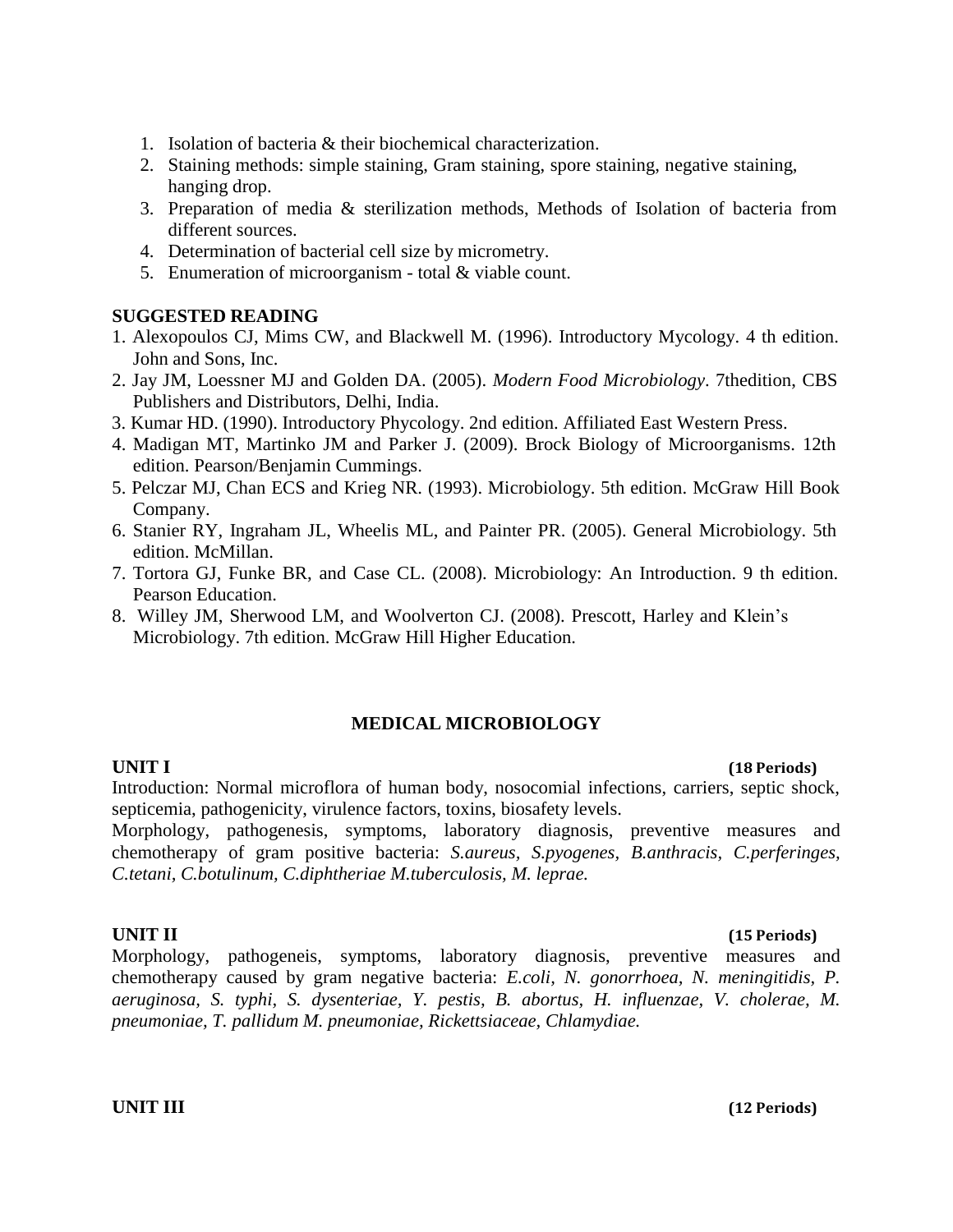Diseases caused by viruses- Picornavirus, Orthomyxoviruses, Paramyxoviruses, Rhabdoviruses, Reoviruses, Pox virus, Herpes virus, Papova virus, Retro viruses (including HIV/AIDS) and Hepatitis viruses.

## **UNIT IV (15 Periods)**

Fungal and Protozoan infections. Dermatophytoses (*Trichophyton, Microsporun and Epidermophyton*) Subcutaneous infection (*Sporothrix, Cryptococcus*), systemic infection (*Histoplasma, Coccidoides)* and opportunistic fungal infections (*Candidiasis, Aspergillosis*), Gastrointestinal infections (Amoebiasis, Giardiasis), Blood-borne infections (Leishmaniasis, Malaria)

# **PRACTICALS**

- 1. Identification of pathogenic bacteria (any two) based on cultural, morphological and biochemical characteristics.
- 2. Growth curve of a bacterium.
- 3. To perform antibacterial testing by Kirby-Bauer method.
- 4. To prepare temporary mounts of Aspergillus and Candida by apprpriate staining.
- 5. Staining methods: Gram's staining permanent slides showing Acid fast staining, Capsule staining and spore staining.

# **SUGGESTED READINGS**

- 1. Brooks GF, Carroll KC, Butel JS and Morse SA. (2007). Jawetz, Melnick and Adelberg's Medical Microbiology. 24th edition. McGraw Hill Publication.
- 2. Goering R, Dockrell H, Zuckerman M and Wakelin D. (2007). Mims' Medical Microbiology. 4th edition. Elsevier. .
- 3. Willey JM, Sherwood LM, and Woolverton CJ. (2008). Prescott, Harley and Klein's Microbiology. 7th edition. McGraw Hill Higher Education.

# **BIOPROCESS TECHNOLOGY**

### **UNIT I (10 Periods)**

Introduction to bioprocess technology. Range of bioprocess technology and its chronological development. Basic principle components of fermentation technology. Types of microbial culture and its growth kinetics– Batch, Fedbatch and Continuous culture.

# **UNIT II (20 Periods)**

Design of bioprocess vessels- Significance of Impeller, Baffles, Sparger; Types of culture/production vessels- Airlift; Cyclone Column; Packed Tower and their application in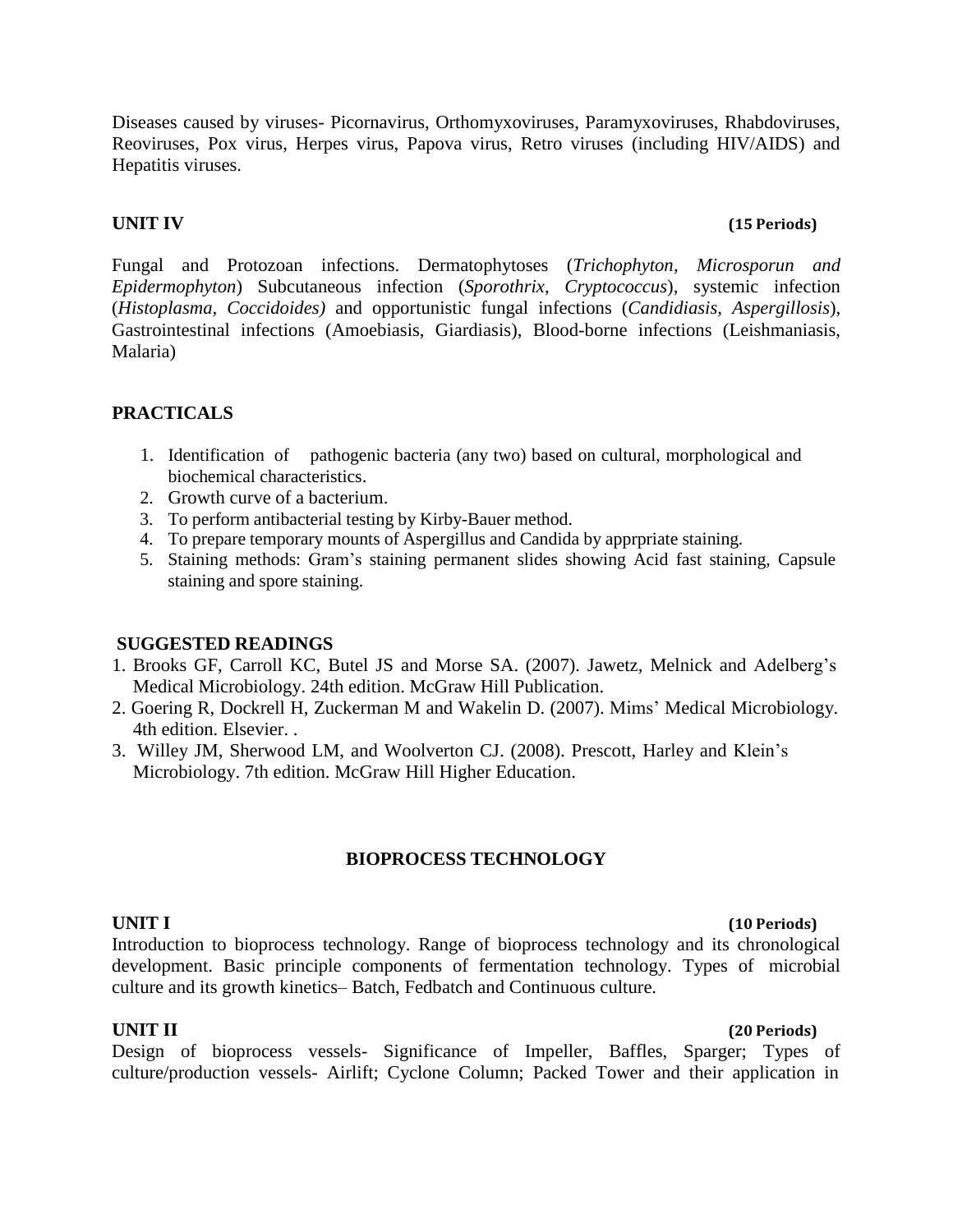production processes. Principles of upstream processing – Media preparation, Inocula development and sterilization.

**UNIT III (15 Periods)**

Introduction to oxygen requirement in bioprocess; mass transfer coefficient; factors affecting KLa. Bioprocess measurement and control system with special reference to computer aided process control.

# **UNIT IV (15 Periods)**

Introduction to downstream processing, product recovery and purification. Effluent treatment. Microbial production of ethanol, amylase, lactic acid and Single Cell Proteins.

### **PRACTICALS**

- 1. Bacterial growth curve.
- 2. Calculation of thermal death point (TDP) of a microbial sample.
- 3. Production and analysis of ethanol.
- 4. Production and analysis of amylase.
- 5. Production and analysis of lactic acid.
- 6. Isolation of industrially important microorganism from natural resource.

### **SUGGESTED READING**

- 1. Casida LE. (1991). Industrial Microbiology. 1st edition. Wiley Eastern Limited.
- 2. Crueger W and Crueger A. (2000). Biotechnology: A textbook of Industrial Microbiology. 2nd edition. Panima Publishing Co. New Delhi.
- 3. Patel AH. (1996). Industrial Microbiology. 1st edition, Macmillan India Limited.
- 4. Stanbury PF, Whitaker A and Hall SJ. (2006). Principles of Fermentation Technology. 2nd edition, Elsevier Science Ltd.

### **GENETICS**

**UNIT I (12 Periods)**

Introduction: Historical developments in the field of genetics. Organisms suitable for genetic experimentation and their genetic significance.

Cell Cycle: Mitosis and Meiosis: Control points in cell-cycle progression in yeast. Role of meiosis in life cycles of organisms.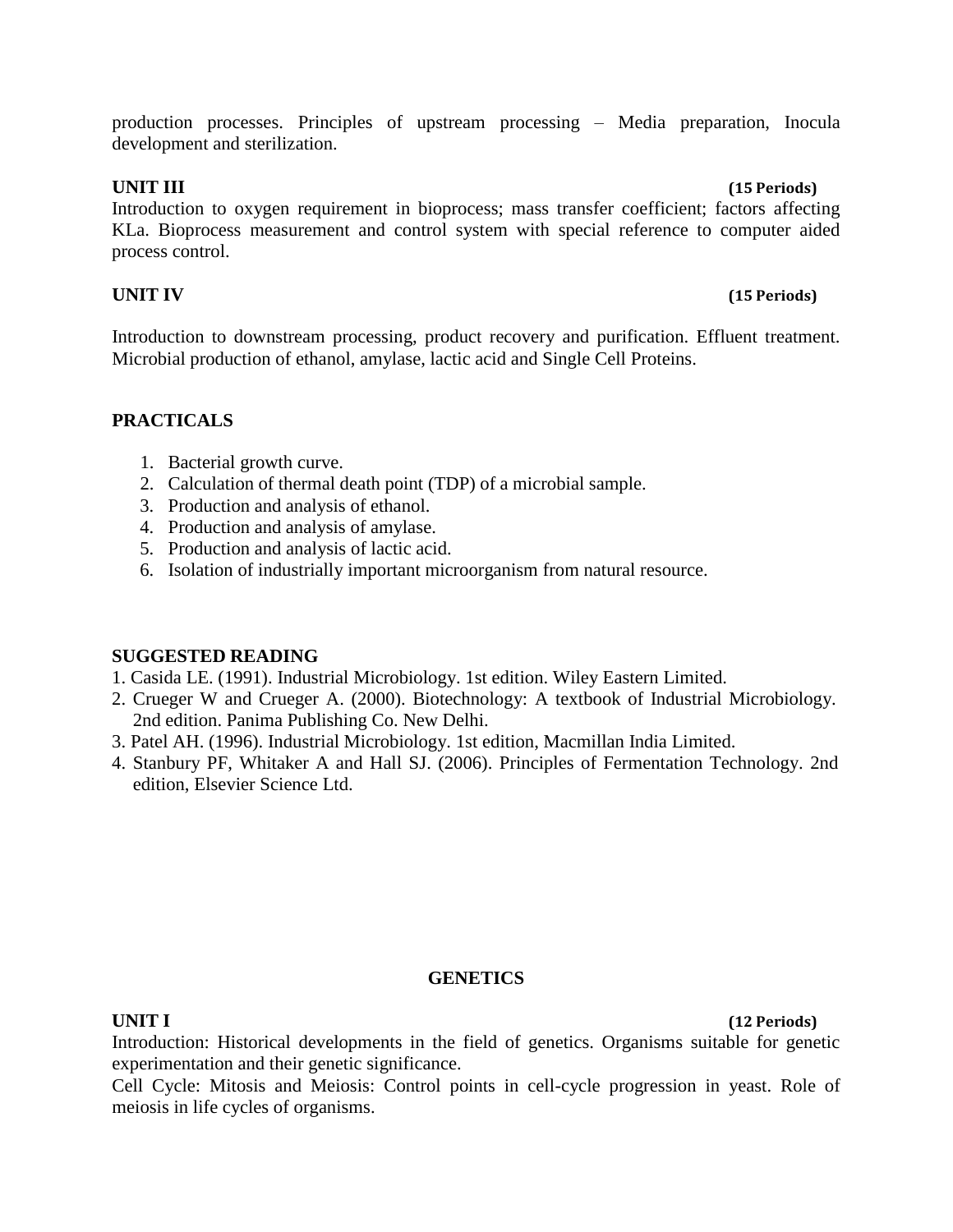Mendelian genetics : Mendel's experimental design, monohybrid, di-hybrid and tri hybrid crosses, Law of segregation & Principle of independent assortment. Verification of segregates by test and back crosses, Chromosomal theory of inheritance, Allelic interactions: Concept of dominance, recessiveness, incomplete dominance, co-dominance, semi-dominance, pleiotropy, multiple allele, pseudo-allele, essential and lethal genes, penetrance and expressivity.

Non allelic interactions: Interaction producing new phenotype complementary genes, epistasis (dominant & recessive), duplicate genes and inhibitory genes.

Chromosome and genomic organization: Eukaryotic nuclear genome nucleotide sequence composition –unique & repetitive DNA, satellite DNA. Centromere and telomere DNA sequences, middle repetitive sequences- VNTRs & dinucleotide repeats, repetitive transposed sequences- SINEs & LINEs, middle repetitive multiple copy genes, noncoding DNA. Genetic organization of prokaryotic and viral genome.

Structure and characteristics of bacterial and eukaryotic chromosome, chromosome morphology,

concept of euchromatin and heterochromatin. packaging of DNA molecule into chromosomes, chromosome banding pattern, karyotype, giant chromosomes, one gene one polypeptide hypothesis, concept of cistron, exons, introns, genetic code, gene function.

### **UNIT III (15 Periods)**

Chromosome and gene mutations: Definition and types of mutations, causes of mutations, Ames test for mutagenic agents, screening procedures for isolation of mutants and uses of mutants, variations in chromosomes structure - deletion, duplication, inversion and translocation (reciprocal and Robertsonian), position effects of gene expression, chromosomal aberrations in human beings, abonormalities– Aneuploidy and Euploidy.

Sex determination and sex linkage: Mechanisms of sex determination, Environmental factors and sex determination, sex differentiation, Barr bodies, dosage compensation, genetic balance theory, Fragile-X-syndrome and chromosome, sex influenced dominance, sex limited gene expression, sex linked inheritance.

### **UNIT IV (15 Periods)**

Genetic linkage, crossing over and chromosome mapping: Linkage and Recombination of genes in a chromosome crossing over, Cytological basis of crossing over, Molecular mechanism of crossing over, Crossing over at four strand stage, Multiple crossing overs Genetic mapping.

Extra chromosomal inheritance: Rules of extra nuclear inheritance, maternal effects, maternal inheritance, cytoplasmic inheritance, organelle heredity, genomic imprinting.

Evolution and population genetics: In breeding and out breeding, Hardy Weinberg law (prediction, derivation), allelic and genotype frequencies, changes in allelic frequencies, systems of mating, evolutionary genetics, natural selection.

# **UNIT II (18 Periods)**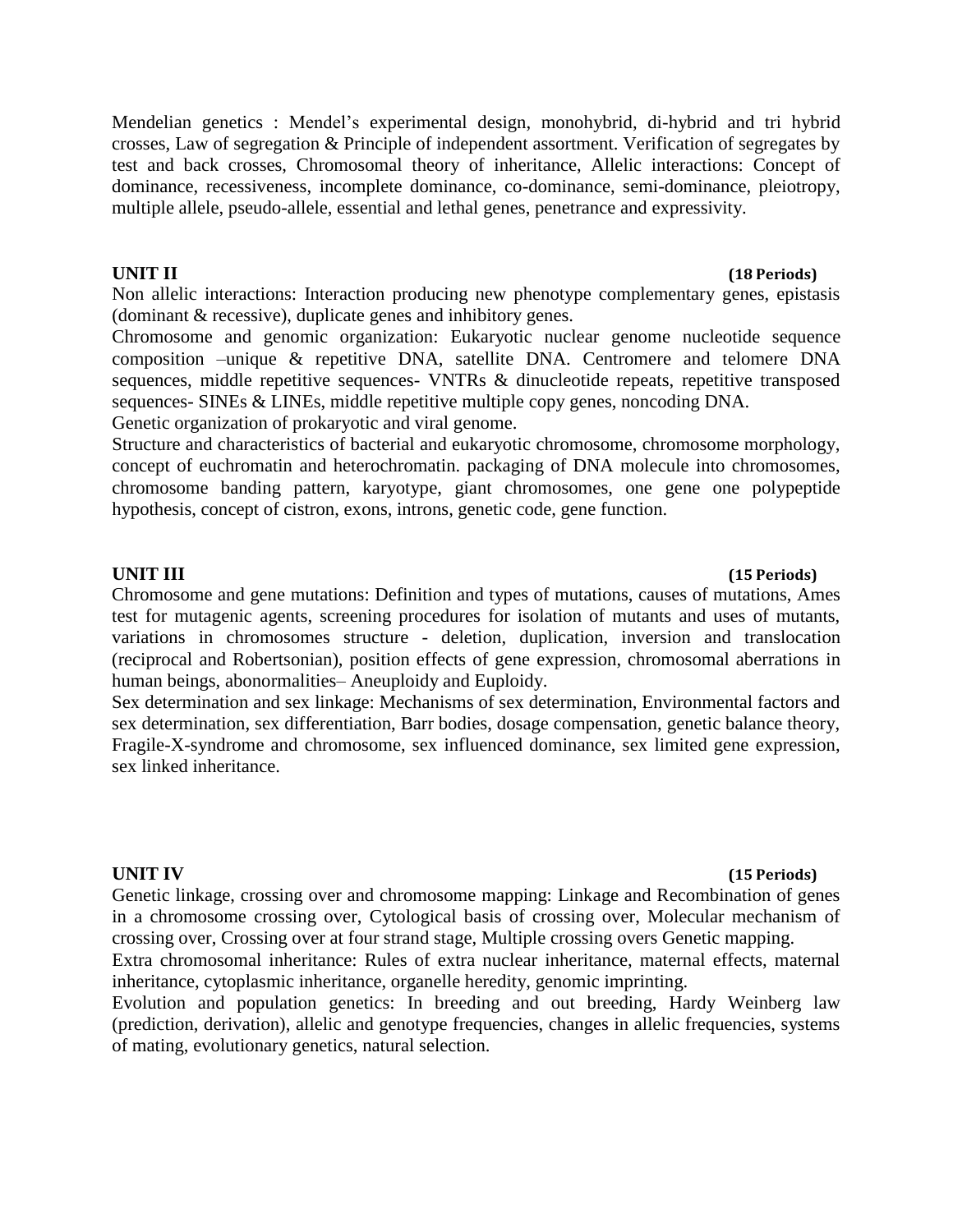### **PRACTICALS**

- 1. Permanent and temporary mount of mitosis.
- 2. Permanent and temporary mount of meiosis.
- 3. Mendelian deviations in dihybrid crosses
- 4. Demonstration of Barr Body *-Rhoeo* translocation.
- 5. Karyotyping with the help of photographs
- 6. Pedigree charts of some common characters like blood group, color blindness and PTC tasting.
- 7. Study of polyploidy in onion root tip by colchicine treatment.

# **SUGGESTED READING**

- 1. Gardner, E.J., Simmons, M.J., Snustad, D.P. (2006). Principles of Genetics. VIII Edition John Wiley & Sons.
- 2.Snustad, D.P., Simmons, M.J. (2009). Principles of Genetics. V Edition. John Wiley and Sons Inc.
- 3. Klug, W.S., Cummings, M.R., Spencer, C.A. (2009). Concepts of Genetics. IX Edition. Benjamin Cummings.
- 4. Russell, P. J. (2009). Genetics- A Molecular Approach. III Edition. Benjamin Cummings.
- 5. Griffiths, A.J.F., Wessler, S.R., Lewontin, R.C. and Carroll, S.B. IX Edition. Introduction to Genetic Analysis, W. H. Freeman & Co.

### **MOLECULAR BIOLOGY**

**UNIT I: DNA structure and replication (15 Periods)**

DNA as genetic material, Structure of DNA, Types of DNA, Replication of DNA in prokaryotes and eukaryotes: Semiconservative nature of DNA replication, Bi-directional replication, DNA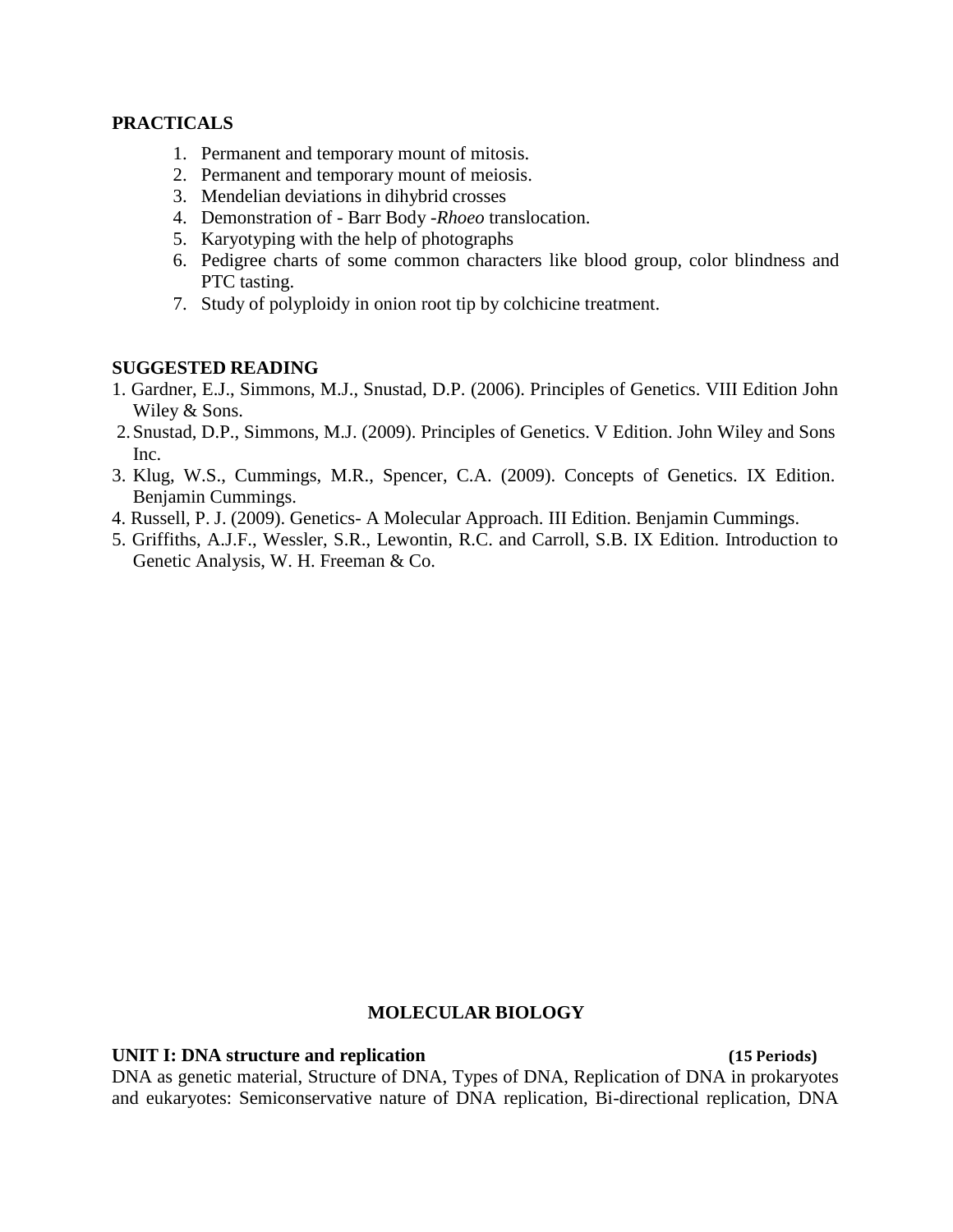polymerases, The replication complex: Pre-primming proteins, primosome, replisome, Rolling circle replication, Unique aspects of eukaryotic chromosome replication, Fidelity of replication.

# **UNIT II: DNA damage, repair and homologous recombination (10 Periods)**

DNA damage and repair: causes and types of DNA damage, mechanism of DNA repair: Photoreactivation, base excision repair, nucleotide excision repair, mismatch repair, translesion synthesis, recombinational repair, nonhomologous end joining. Homologous recombination: models and mechanism.

# **UNIT III: Transcription and RNA processing (17 Periods)**

RNA structure and types of RNA, Transcription in prokaryotes: Prokaryotic RNA polymerase, role of sigma factor, promoter, Initiation, elongation and termination of RNA chains Transcription in eukaryotes: Eukaryotic RNA polymerases, transcription factors, promoters, enhancers, mechanism of transcription initiation, promoter clearance and elongation RNA splicing and processing: processing of pre-mRNA: 5' cap formation, polyadenylation, splicing, rRNA and tRNA splicing.

# **UNIT IV: Regulation of gene expression and translation (18 Periods)**

Regulation of gene expression in prokaryotes: Operon concept (inducible and repressible system), Genetic code and its characteristics, Prokaryotic and eukaryotic translation: ribosome structure and assembly, Charging of tRNA, aminoacyl tRNA synthetases, Mechanism of initiation, elongation and termination of polypeptides, Fidelity of translation, Inhibitors of translation.,Posttranslational modifications of proteins.

# **PRACTICALS**

- 1. Preparation of solutions for Molecular Biology experiments.
- 2. Isolation of chromosomal DNA from bacterial cells.
- 3. Isolation of Plasmid DNA by alkaline lysis method
- 4. Agarose gel electrophoresis of genomic DNA & plasmid DNA
- 5. Preparation of restriction enzyme digests of DNA samples
- 6. Demonstration of AMES test or reverse mutation for carcinogenicity

- 1. Karp, G. (2010). Cell and Molecular Biology: Concepts and Experiments. VI Edition. John Wiley & Sons. Inc.
- 2. De Robertis, E.D.P. and De Robertis, E.M.F. (2006). Cell and Molecular Biology. VIII Edition. Lippincott Williams and Wilkins, Philadelphia.
- 3. Becker, W.M., Kleinsmith, L.J., Hardin. J. and Bertoni, G. P. (2009). The World of the Cell. VII Edition. Pearson Benjamin Cummings Publishing, San Francisco.
- 4. Watson, J. D., Baker T.A., Bell, S. P., Gann, A., Levine, M., and Losick, R., (2008) Molecular Biology of the Gene (VI Edition.). Cold Spring Harbour Lab. Press, Pearson Pub.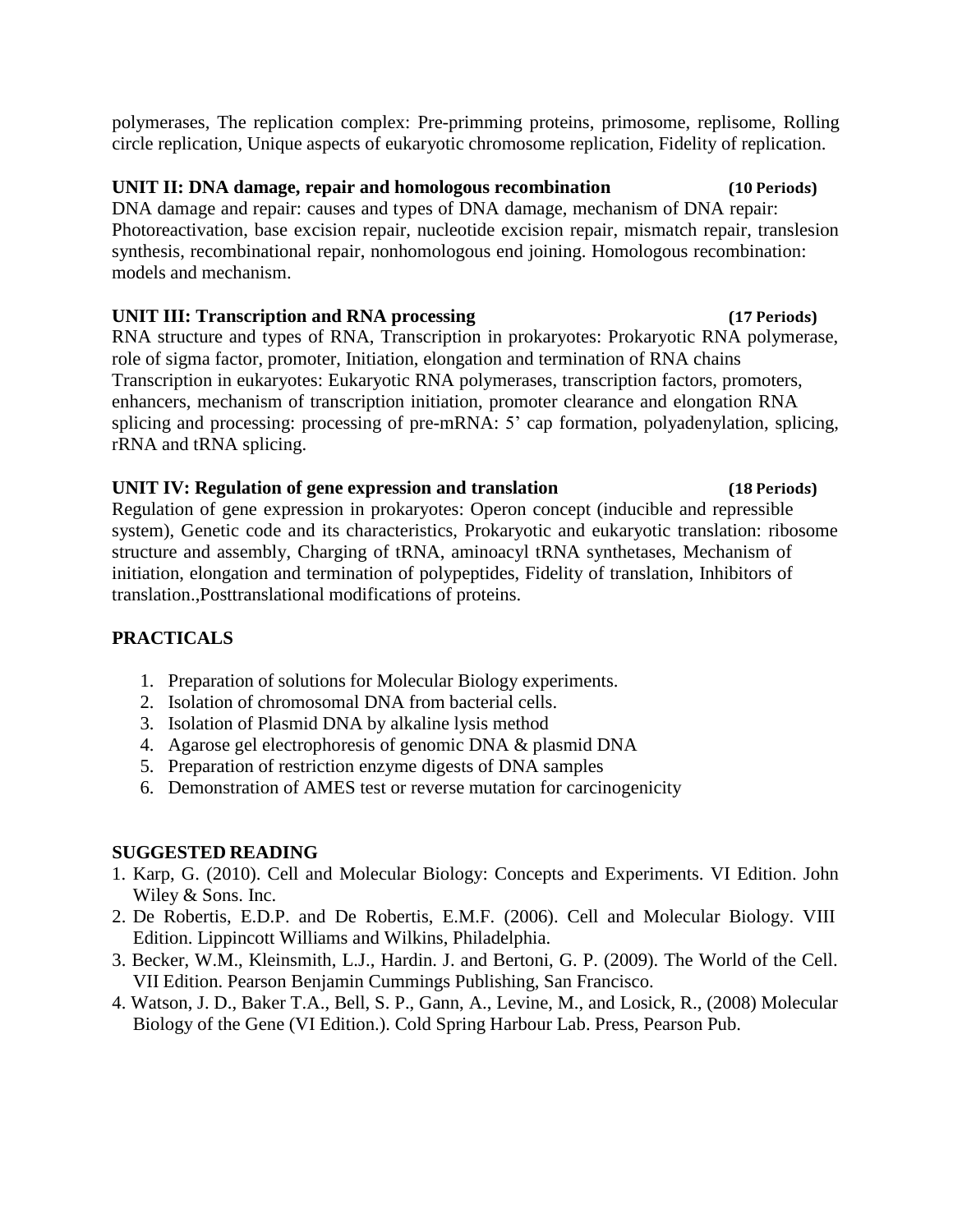# **RECOMBINANT DNA TECHNOLOGY**

Molecular tools and applications- restriction enzymes, ligases, polymerases, alkaline phosphatase. Gene Recombination and Gene transfer: Transformation, Episomes, Plasmids and other cloning vectors (Bacteriophage-derived vectors, artificial chromosomes), Microinjection, Electroporation, Ultrasonication, Principle and applications of Polymerase chain reaction (PCR), primer-design, and RT- (Reverse transcription) PCR.

# **UNIT II (20 Periods)**

Restriction and modification system, restriction mapping. Southern and Northern hybridization. Preparation and comparison of Genomic and cDNA library, screening of recombinants, reverse transcription,. Genome mapping, DNA fingerprinting, Applications of Genetic Engineering Genetic engineering in animals: Production and applications of transgenic mice, role of ES cells in gene targeting in mice, Therapeutic products produced by genetic engineering-blood proteins, human hormones, immune modulators and vaccines (one example each).

# **UNIT III (10 Periods)**

Random and site-directed mutagenesis: Primer extension and PCR based methods of site directed mutagenesis, Random mutagenesis, Gene shuffling, production of chimeric proteins, Protein engineering concepts and examples (any two).

Genetic engineering in plants: Use of *Agrobacterium tumefaciens* and A. rhizogenes, Ti plasmids, Strategies for gene transfer to plant cells, Direct DNA transfer to plants, Gene targeting in plants, Use of plant viruses as episomal expression vectors.

# **PRACTICALS**

- 1. Isolation of chromosomal DNA from plant cells
- *2.* Isolation of chromosomal DNA from *E.coli*
- 3. Qualitative and quantitative analysis of DNA using spectrophotometer
- 4. Plasmid DNA isolation
- 5. Restriction digestion of DNA
- 6. Making competent cells
- 7. Transformation of competent cells.
- 8. Demonstration of PCR

### **SUGGESTED READING**

1. Brown TA. (2006). Gene Cloning and DNA Analysis. 5th edition. Blackwell Publishing, Oxford, U.K.

# **UNIT I (15 Periods)**

### **UNIT IV (15 Periods)**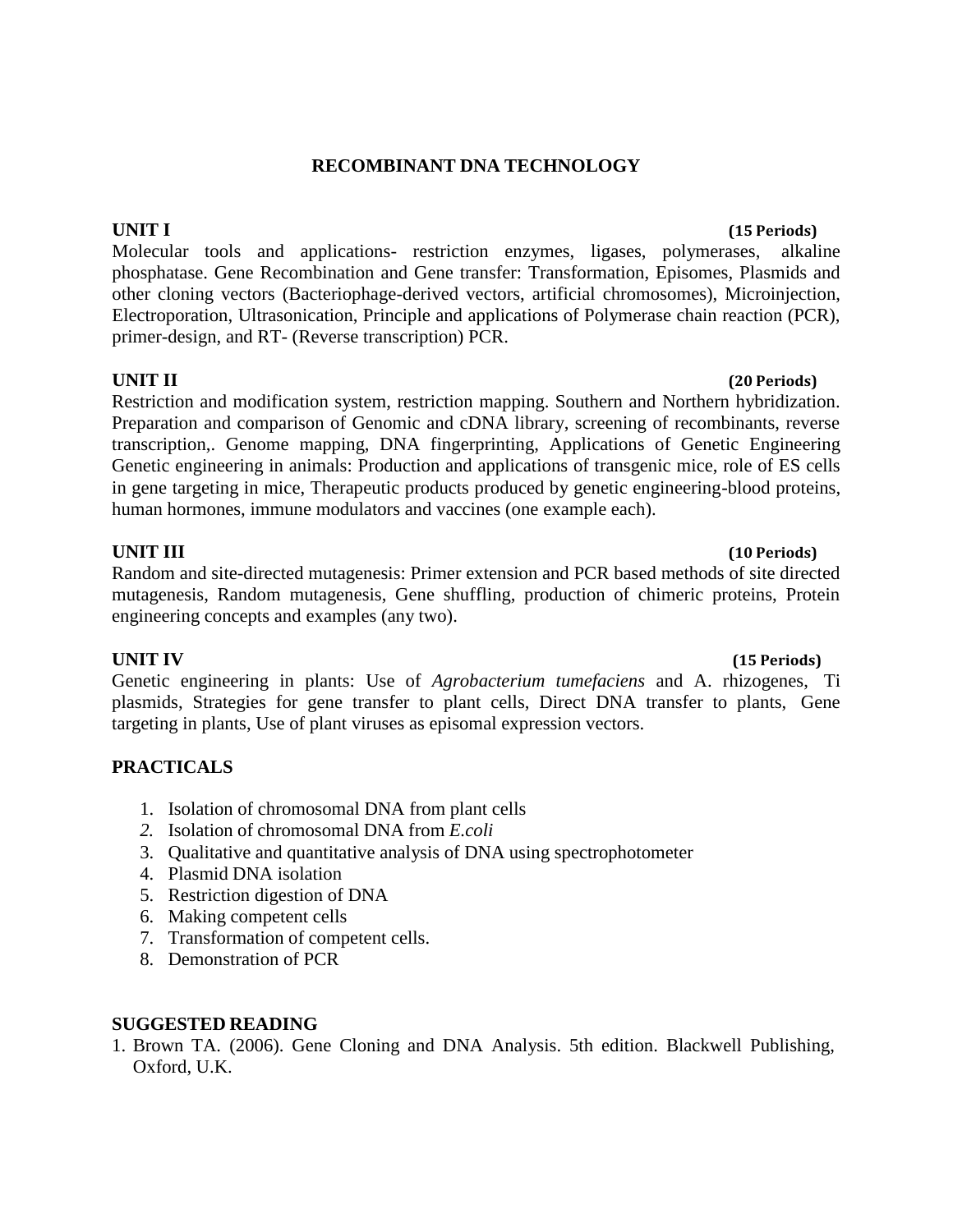- 2. Clark DP and Pazdernik NJ. (2009). Biotechnology-Applying the Genetic Revolution. Elsevier Academic Press, USA.
- 3. Glick, B.R., Pasternak, J.J. (2003). Molecular Biotechnology- Principles and Applications of recombinant DNA. ASM Press, Washington
- 4. Primrose SB and Twyman RM. (2006). Principles of Gene Manipulation and Genomics, 7th edition. Blackwell Publishing, Oxford, U.K.
- 5. Sambrook J, Fritsch EF and Maniatis T. (2001). Molecular Cloning-A Laboratory Manual. 3rd edition. Cold Spring Harbor Laboratory Press.

# **IMMUNOLOGY**

# **UNIT I (20 Periods)** Immune Response - An overview, components of mammalian immune system, molecular structure of Immuno-globulins or Antibodies, Humoral & Cellular immune responses, Tlymphocytes & immune response (cytotoxic T-cell, helper T-cell, suppressor T-cells), T-cell receptors, genome rearrangements during B-lymphocyte differentiation, Antibody affinity maturation class switching, assembly of T-cell receptor genes by somatic recombination.

# **UNIT II (15 Periods)**

.

Regulation of immunoglobulin gene expression – clonal selection theory, allotypes  $\&$  idiotypes, allelic exclusion, immunologic memory, heavy chain gene transcription, genetic basis of antibody diversity, hypotheses (germ line & somatic mutation), antibody diversity.

# **UNIT III (13 Periods)**

Major Histocompatibility complexes – class I & class II MHC antigens, antigen processing. Immunity to infection – immunity to different organisms, pathogen defense strategies, avoidance of recognition. Autoimmune diseases, Immunodeficiency-AIDS.

# **UNIT IV (12 Periods)**

Vaccines & Vaccination – adjuvants, cytokines, DNA vaccines, recombinant vaccines, bacterial vaccines, viral vaccines, vaccines to other infectious agents, passive & active immunization. Introduction to immunodiagnostics – RIA, ELISA.

- 1. Differential leucocytes count
- 2. Total leucocytes count
- 3. Total RBC count
- 4. Haemagglutination assay
- 5. Haemagglutination inhibition assay
- 6. Separation of serum from blood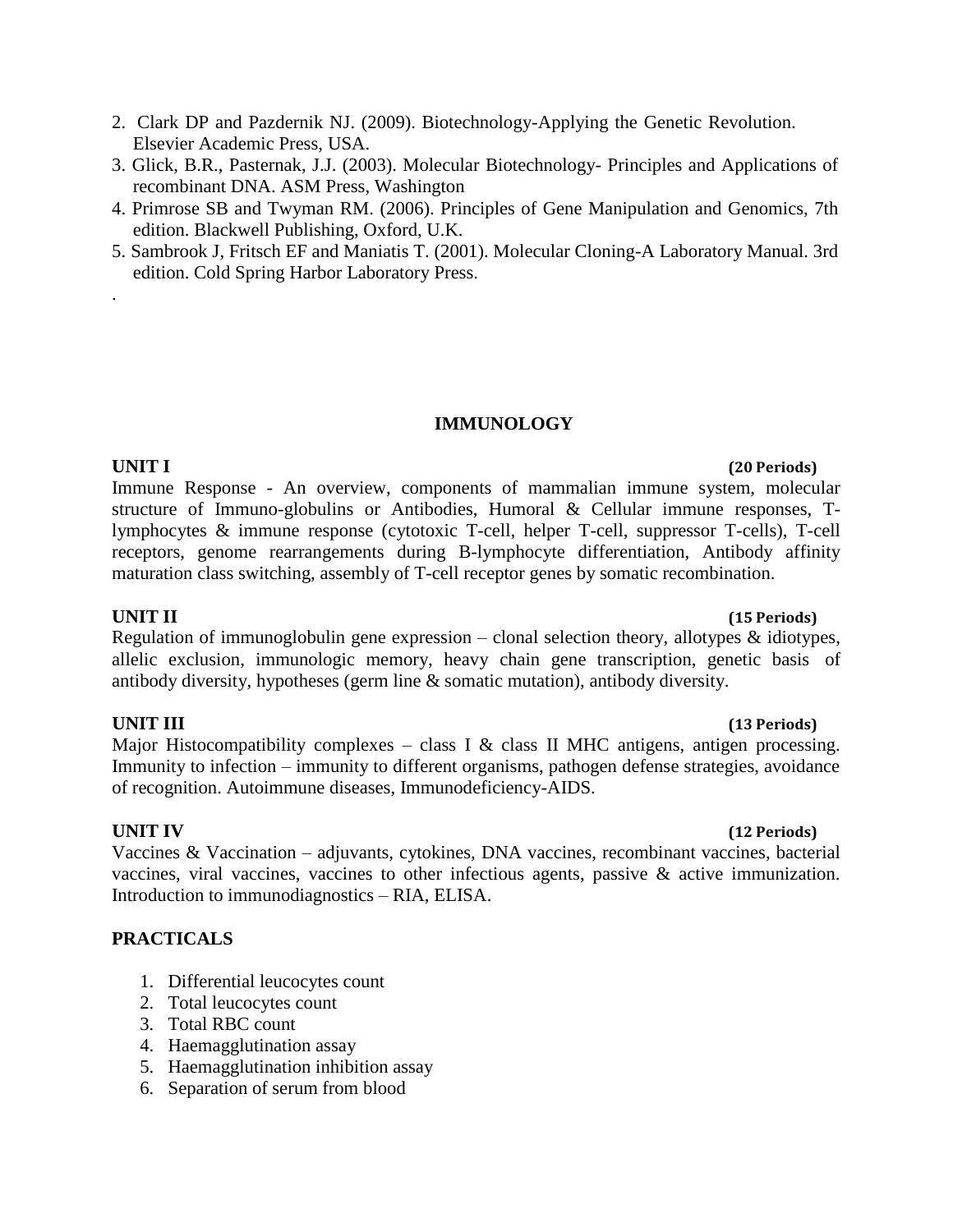- 7. Double immunodiffusion test using specific antibody and antigen.
- 8. ELISA.

- 1. Abbas AK, Lichtman AH, Pillai S. (2007). Cellular and Molecular Immunology. 6 th edition Saunders Publication, Philadelphia.
- 2. Delves P, Martin S, Burton D, Roitt IM. (2006). Roitt's Essential Immunology. 11th edition Wiley-Blackwell Scientific Publication, Oxford.
- 3. Goldsby RA, Kindt TJ, Osborne BA. (2007). Kuby's Immunology. 6th edition W.H. Freeman and Company, New York.
- 4. Murphy K, Travers P, Walport M. (2008). Janeway's Immunobiology. 7th edition Garland Science Publishers, New York.
- 5. Peakman M, and Vergani D. (2009). Basic and Clinical Immunology. 2nd edition Churchill Livingstone Publishers, Edinberg.
- 6. Richard C and Geiffrey S. (2009). Immunology. 6th edition. Wiley Blackwell Publication.

### **MAMMALIAN PHYSIOLOGY**

### **UNIT I: Digestion and Respiration (15 Periods)**

Digestion: Mechanism of digestion & absorption of carbohydrates, Proteins, Lipids and nucleic acids. Composition of bile, Saliva, Pancreatic, gastric and intestinal juice Respiration: Exchange of gases, Transport of  $O_2$  and  $CO_2$ , Oxygen dissociation curve, Chloride shift.

### **UNIT II: Circulation (15 Periods)**

Composition of blood, Plasma proteins & their role, blood cells, Haemopoisis, Mechanism of coagulation of blood.

Mechanism of working of heart: Cardiac output, cardiac cycle, Origin & conduction of heart beat.

### **UNIT III: Muscle physiology and osmoregulation (15 Periods)**

Structure of cardiac, smooth & skeletal muscle, threshold stimulus, All or None rule, single muscle twitch, muscle tone, isotonic and isometric contraction, Physical, chemical & electrical events of mechanism of muscle contraction.

Excretion: modes of excretion, Ornithine cycle, Mechanism of urine formation.

### **UNIT IV: Nervous and endocrine coordination (15 Periods)**

Mechanism of generation & propagation of nerve impulse, structure of synapse, synaptic conduction, saltatory conduction, Neurotransmitters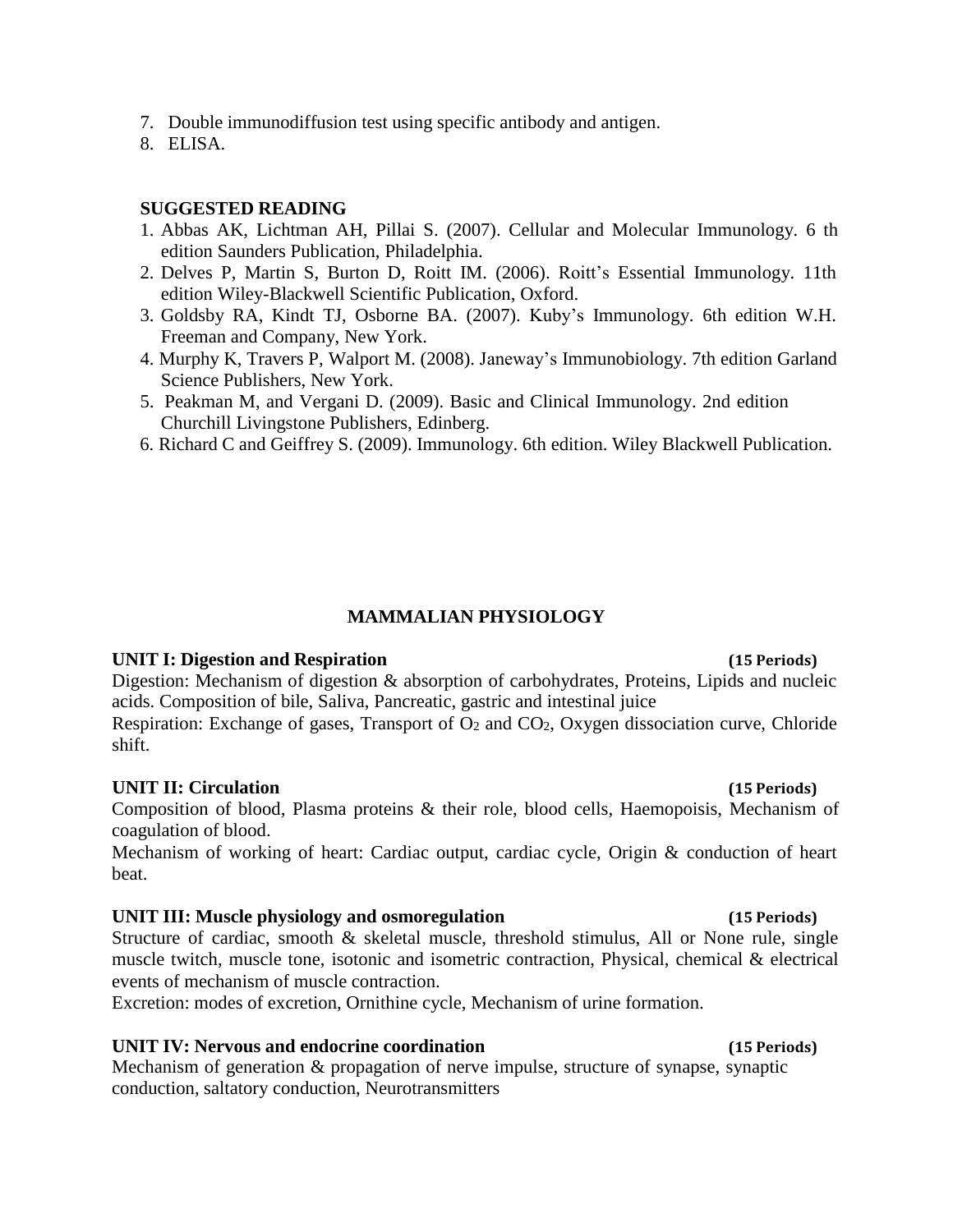Mechanism of action of hormones (insulin and steroids)

Different endocrine glands– Hypothalamus, pituitary, pineal, thymus, thyroid, parathyroid and adrenals, hypo & hyper-secretions.

# **PRACTICALS**

- 1. Finding the coagulation time of blood
- 2. Determination of blood groups
- 3. Counting of mammalian RBCs
- 4. Determination of TLC and DLC
- 5. Demonstration of action of an enzyme
- 6. Determination of Haemoglobin

# **SUGGESTED READING**

- 1. Guyton, A.C. & Hall, J.E. (2006). Textbook of Medical Physiology. XI Edition. Hercourt Asia PTE Ltd. /W.B. Saunders Company.
- 2. Tortora, G.J. & Grabowski, S. (2006). Principles of Anatomy & Physiology. XI Edition. John wiley & sons,Inc.

# **PLANT ANATOMY AND PHYSIOLOGY**

### **UNIT I: Anatomy (10 Periods)**

The shoot and root apical meristem and its histological organization, simple  $\&$  complex permanent tissues, primary structure of shoot & root, secondary growth, growth rings, leaf anatomy (dorsi-ventral and isobilateral leaf)

### **UNIT II: Plant water relations and micro & macro nutrients (12 Periods)**

Plant water relations: Importance of water to plant life, diffusion, osmosis, plasmolysis, imbibition, guttation, transpiration, stomata & their mechanism of opening & closing. Micro & macro nutrients: criteria for identification of essentiality of nutrients, roles and deficiency systems of nutrients, mechanism of uptake of nutrients, mechanism of food transport

### **UNIT III: Carbon and nitrogen metabolism (20 Periods)**

Photosynthesis- Photosynthesis pigments, concept of two photo systems, photphosphorylation, calvin cycle, CAM plants, photorespiration, compensation point

Nitrogen metabolism- inorganic & molecular nitrogen fixation, nitrate reduction and ammonium assimilation in plants.

# **UNIT IV: Growth and development (18 Periods)**

Growth and development: Definitions, phases of growth, growth curve, growth hormones (auxins, gibberlins, cytokinins, abscisic acid, ethylene)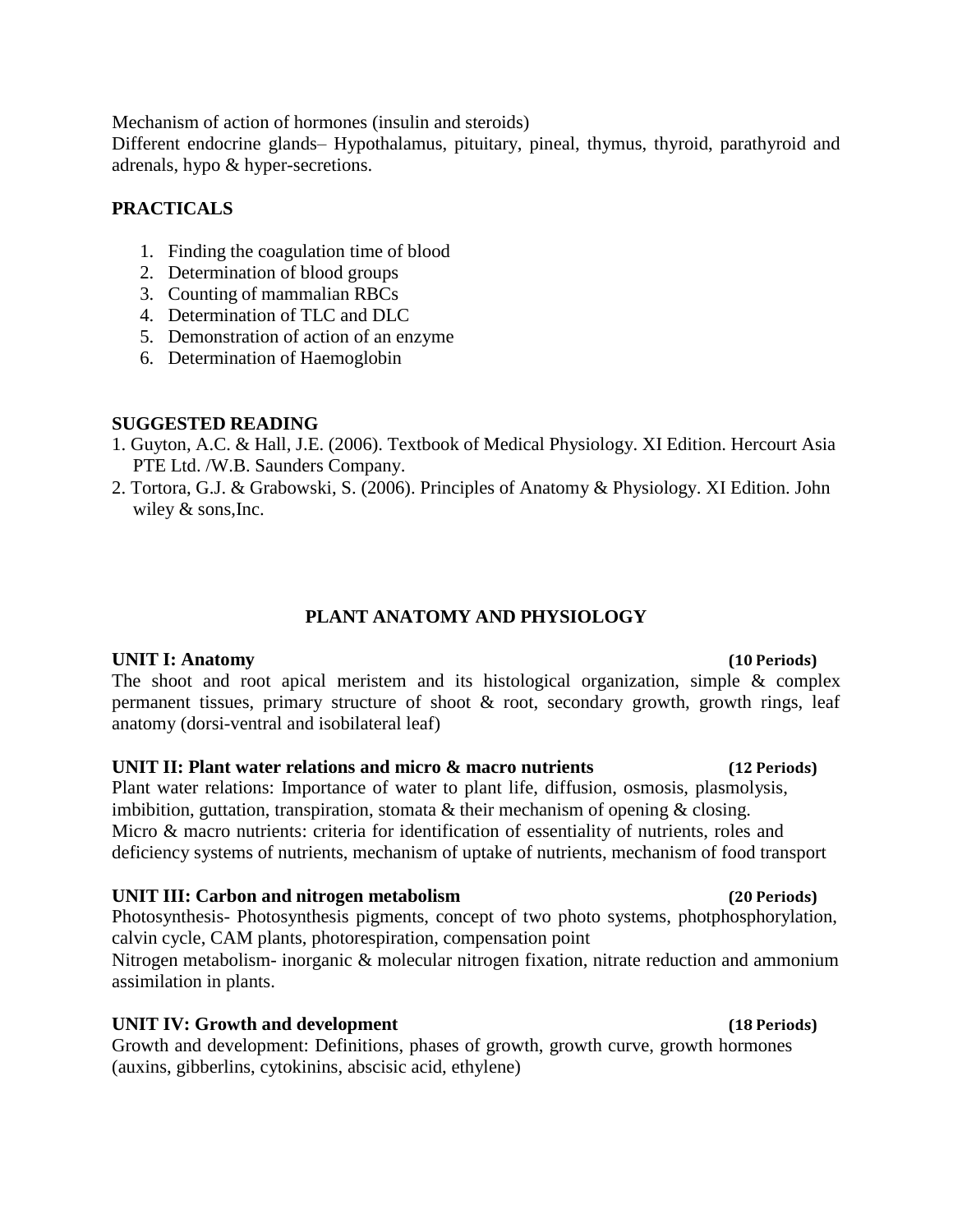Physiological role and mode of action, seed dormancy and seed germination, concept of photoperiodism and vernalization

## **PRACTICALS**

- 1. Preparation of stained mounts of anatomy of monocot and dicot's root, stem & leaf.
- 2. Demonstration of plasmolysis by *Tradescantia* leaf peel.
- 3. Demonstration of opening & closing of stomata
- 4. Demonstration of guttation on leaf tips of grass and garden nasturtium.
- 5. Separation of photosynthetic pigments by paper chromatography.
- 6. Demonstration of aerobic respiration.
- 7. Preparation of root nodules from a leguminous plant.

# **SUGGESTED READING**

- 1. Dickinson, W.C. 2000 Integrative Plant Anatomy. Harcourt Academic Press, USA.
- 2. Esau, K. 1977 Anatomy of Seed Plants. Wiley Publishers.
- 3. Fahn, A. 1974 Plant Anatomy. Pergmon Press, USA and UK.
- 4. Hopkins, W.G. and Huner, P.A. 2008 Introduction to Plant Physiology. John Wiley and Sons.
- 5. Mauseth, J.D. 1988 Plant Anatomy. The Benjammin/Cummings Publisher, USA, the
- 6. Nelson, D.L., Cox, M.M. 2004 Lehninger Principles of Biochemistry, 4 edition, W.H. Freeman and Company, New York, USA.
- 7. Salisbury, F.B. and Ross, C.W. 1991 Plant Physiology, Wadsworth Publishing Co. Ltd.
- 8. Taiz, L. and Zeiger, E. 2006 Plant Physiology, 4 edition, Sinauer Associates Inc .MA, USA

# **ANIMAL DIVERSITY I**

### **UNIT I (15 Periods)**

- a) Outline of classification of Non- Chordates upto subclasses. Coelomata, Acoelomata, Symmetries, Deutrostomes, Protostomes.
- b) Protozoa: Locomotion, Reproduction, evolution of Sex, General features of *Paramoecium* and *Plasmodium*. Pathogenic protozoans
- c) Porifera: General characters, outline of Classification; skeleton, Canal System

### **UNIT II (15 Periods)**

- a) Coelenterata: General Characters, Outline of classifications Polymorphism, Various types of stinging cells; Metagenesis, coral reefs and their formation.
- b) Platyhelminthes- General Characters; Outline of classification; Pathogenic flatworms: Parasitic adaptations.
- c) Aschelminthes: General features, Outline of classification, Pathogenic roundworms and their vectors in relation to man: Parasite adaptation.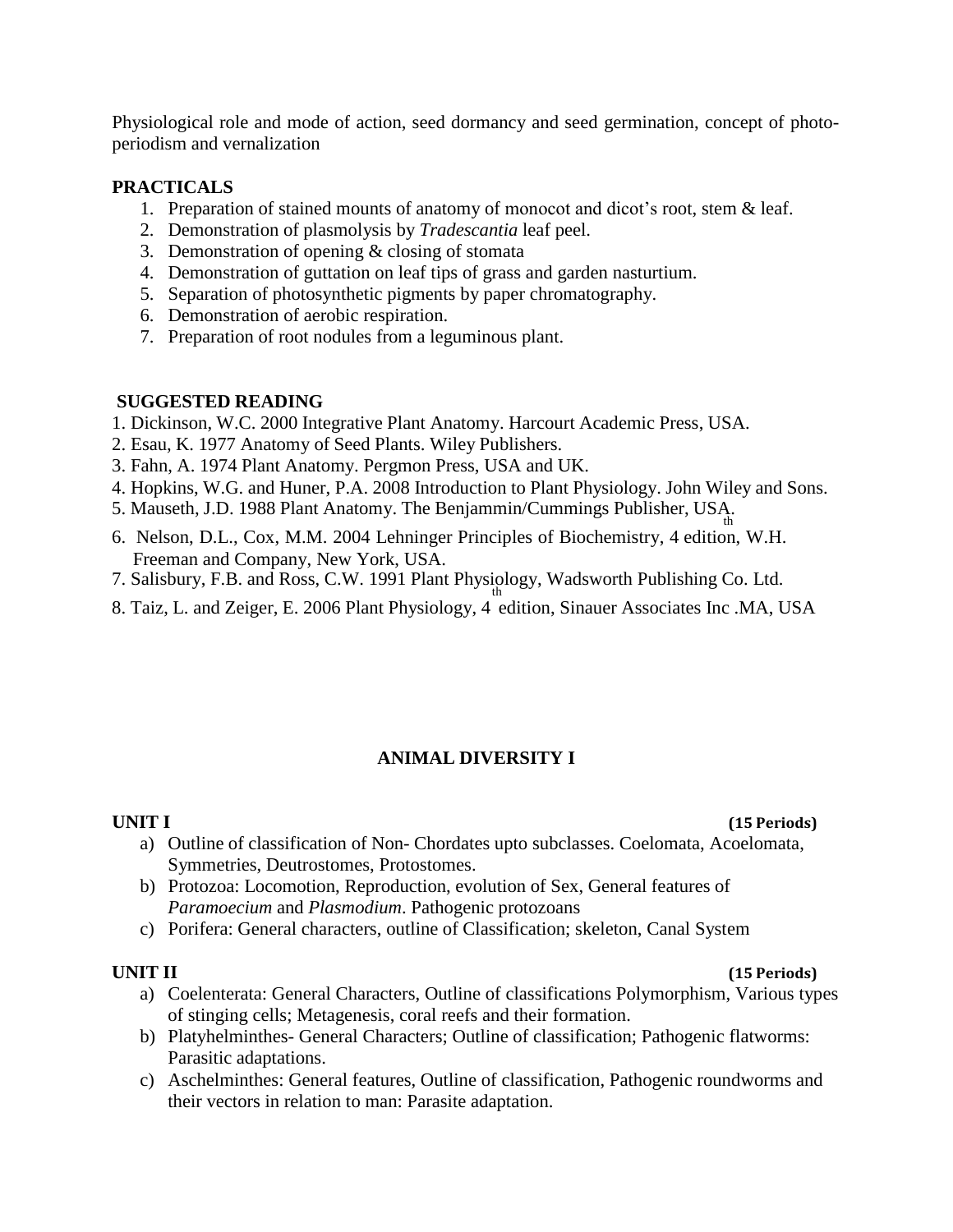### **UNIT III (15 Periods)**

- a) Annelida: General features, Outline of classification, Coelom: Metameric segmentation, General features of Earthworm, Vermicomposting.
- b) Arthropoda: General Features, Outline of Classification; Larval forms of crustacean, Respiration in Arthropoda; Metamorphosis in insects; Social insects; Insect vectors of diseases; Apiculture, Sericulture.

### **UNIT IV (15 Periods)**

- a) Mollusca : general features, Outline of classification, Shell Diversity; Torsion in gastropoda,
- b) Echinodermata: General features, Outline of Classification Larval forms
- *c)* Hemichordata: Phylogeny: Affinities of *Balanoglossus*

# **PRACTICALS**

1. Identification and Classification of Any these of the following –

Porifera*: Scypha, , Leucosolenia, Euspongia, Hylonema, Euplectella Cnidaria: Medrepora, Millepora, Physalia, Porpita, Valella, Aurelia, Metridium* Platyhelminthes: *Taenia, Fasciola*, Aschelminthes*: Ascaris, Ancylostoma, Enterobius* Annelida: *Pheretima, Hirudinaria, Chaetopterus, Nereis, Aphrodite* Arthropoda: *Julus, Scolopendra, Peripatus, Carcinus, Limulus, Lepisma, Dragonfly, Musca, Acheta* Mollusca: *Pila, Unio, Mytilus, Loligo, Sepia, Octopus, Solen* Echinodermata: *Asterias, Ophiothrix, Echinus, Holothuria, Astrophyton* Hemichordata: *Balanoglossus*

2. Identification of slides with two points of identification. *Amoeba, Paramoecium, Ceratium, Plasmodium, Opalina*, L.S. Sponge, Spicules of sponges, L.S. *Hydra, Obelia, Bougainvillia*, Larvae of *Fasciola,* Seta of Earthworm, Radula 3. Ecological Note – On any of the specimens in Exercise No 1 Models of dissection of Earthworm, Cockroach Earthworm: Digestive, Nervous System,

Cockroach: Digestive Reproductive, Nervous System

- 1. Barnes, R.S.K., Calow, P., Olive, P.J.W., Golding, D.W. & J.I., Spicer (2002) The Invertebrates: A New Synthesis. III Edition. Blackwell Science.
- 2. Barrington, E.J.W. (1979) Invertebrate Structure and Functions. II Edition. E.L.B.S. and Nelson.
- 3. Boradale, L.A. and Potts, E.A. (1961) Invertebrates: A Manual for the use of Students. Asia Publishing Home.
- 4. Bushbaum, R. (1964) Animals without Backbones. University of Chicago Press.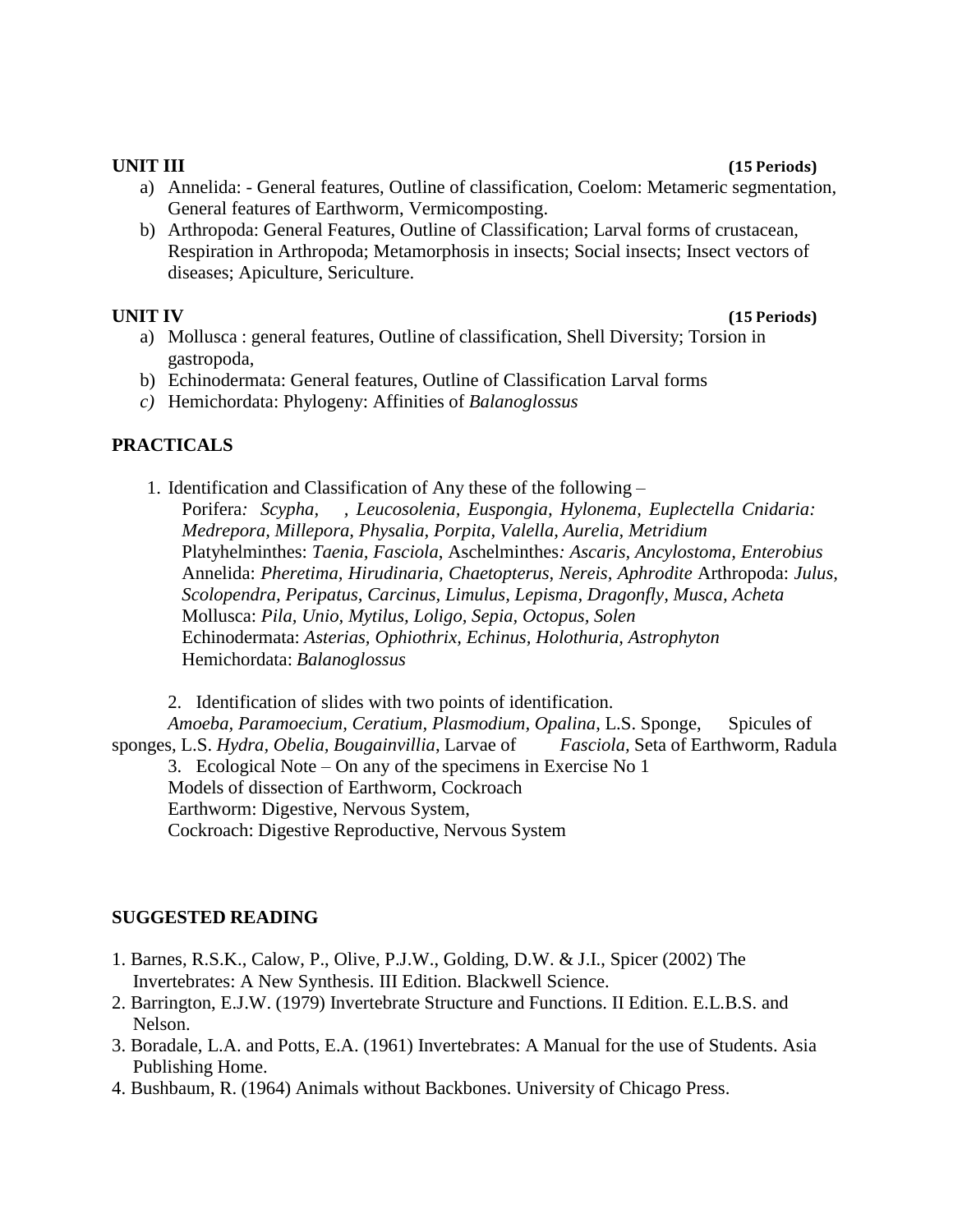5. Kent, G.C. and Carr R.K. (2000). Comparative Anatomy of the Vertebrates. IX Edition. The McGraw-HillCompanies.

# **PLANT DIVERSITY I**

## **UNIT I**

**Algae: (20 Periods)** General character, classification and economic importance. Life histories of algae belonging to various classes: Chlorophyceae – *Volvox, Oedogonium* Xantho phyceae –*Vaucheria* Phaeophyceae *– Ectocarpus* Rhodophyceae-*Polysiphonia*

# **UNIT II**

General characters, classification & economic importance. Life histories of Fungi: Mastigomycontina- *Phytophthora* Zygomycotina-*Mucor* Ascomycotina- *Saccharomyces* Basidomycotina-*Agaricus* Deutromycotina-*Colletotrichum*

# **UNIT III**

**Lichens : (10 Periods)** Classification, general structure, reproduction and economic importance. Plant diseases: 4 of 36 Casual organism, symptoms and control of following plant diseases. Rust & Smut of Wheat. White rust of Crucifers. Late blight of Potato. Red rot of Sugarcane. Citrus Canker.

# **UNIT IV**

**Bryophytes: (10 Periods)** General characters, classification & economic impotance. Life histories of following: *Marchantia. Funaria.*

# **PRACTICALS**

**Fungi: (20 Periods)**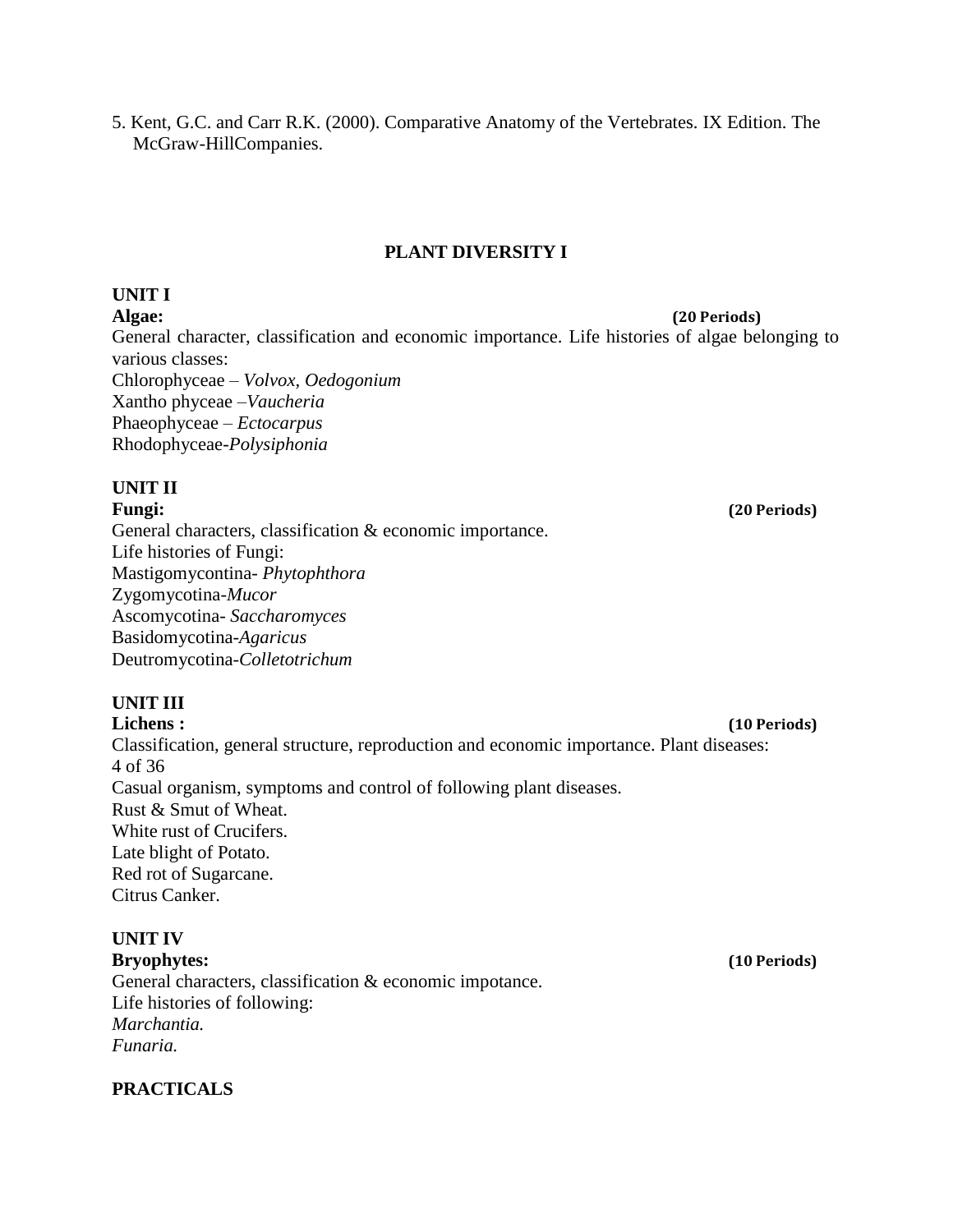- 1. Comparative study of thallus and reproductive organs of various algae mentioned in theory
- 2. Comparative study of vegetative and reproductive parts of various fungi mentioned in theory.
- 3. Study and section cutting and lectophenol mount of plant disease materials studied in theory.
- 4. Study of various types of lichens.
- 5. Study of external features & anatomy of vegetative and reproductive parts of Marchantia and Funaria
- 6. Collection of algae, fungi, plant diseases materials and bryophytes available locally.

- 1. Agrios, G.N. 1997 Plant Pathology, 4 edition, Academic Press, U.K.
- th 2. Alexopoulos, C.J., Mims, C.W. and Blackwell, M. 1996 Introductory Mycology, 4 edition, John Wiley and Sons (Asia) Singapore.
- 3. Bold, H.C. & Wayne, M.J. 1996 (2 Ed.) Introduction to Algae.
- 4. Kumar, H.D. 1999. Introductory Phycology. Aff. East-West Press Pvt Ltd., Delhi.
- 5. Lee, R.E. 2008. Phycology, Fourth Edition, Cambridge University Press, USA.
- 6. Sambamurty 2008 A Textbook of Bryophytes, Pteridophytes, Gymnosperms and Paleobotany. IK International Publishers.
- 7. Shaw, A.J. and Goffinet, B. 2000 Bryophyte Biology. Cambridge University Press.
- 8. Van den Hoek, C.; Mann, D.J. & Jahns, H.M. 1995. Algae: An introduction to Phycology. Cambridge Univ. Press.
- 9. Vander-Poorteri 2009 Introduction to Bryophytes. COP.
- 10. Webster, J. and Weber, R. 2007 Introduction to Fungi. 3<sup>rd</sup> edition, Cambridge University Press, Cambridge.
- 11. Wickens, G.E. 2004 Economic Botany: Principles and Practices, Springer. Kuwer Publishers, Dordrecht, The Netherlands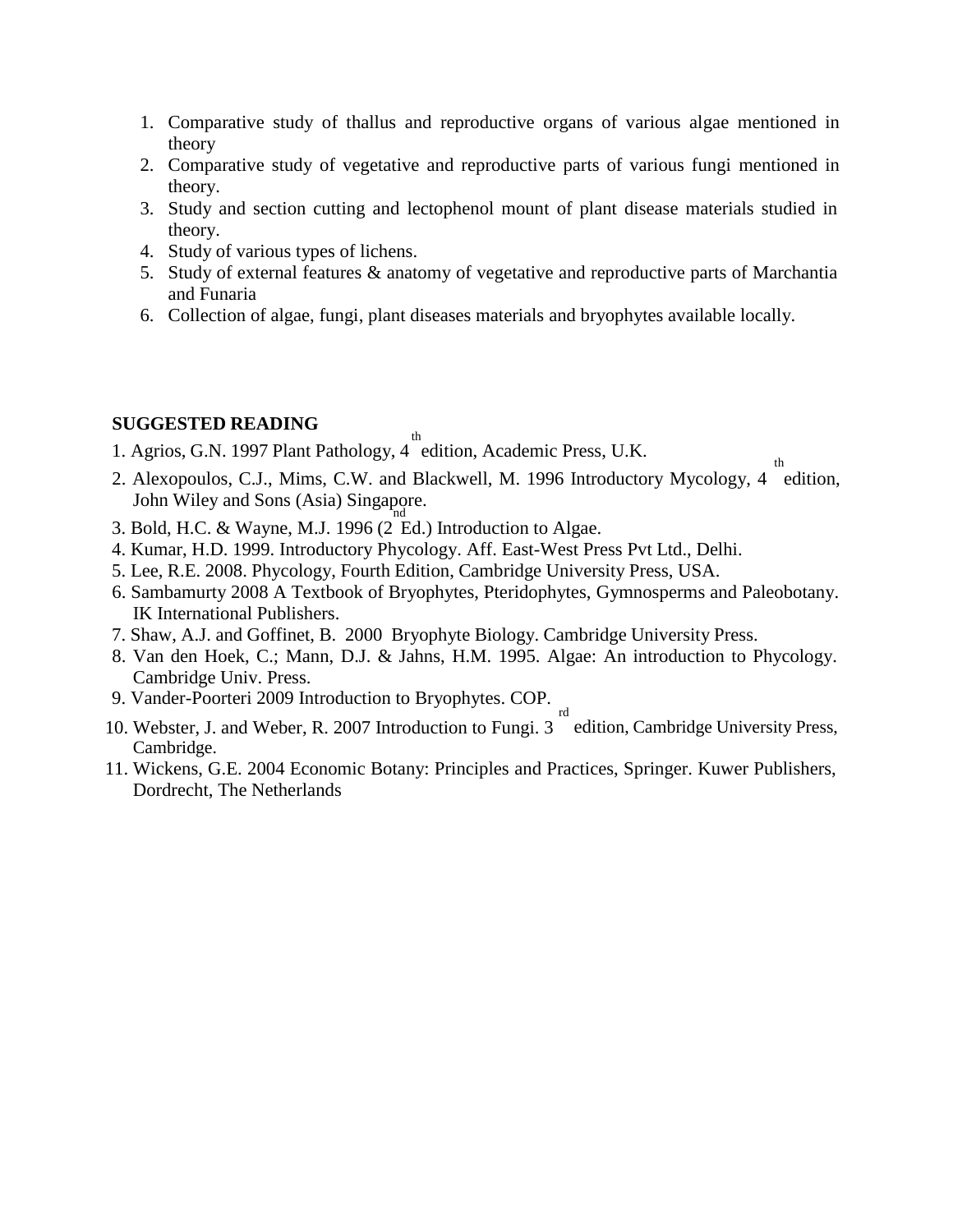# **PLANT DIVERSITY II**

## **UNIT I: Pteridophytes**

General characters of pteridophytes, affinities with bryophytes & gymnosperms, classification, economic importance, study of life histories of fossil Pteridophytes – *Rhynia.* **(10 Periods)**

# **UNIT II: Pteridophytes: Type studies**

Life histories of *Selaginella*- (Heterospory and seed habit), *Equisetum, Pteris, Lycopodium.* **(20 Periods)**

# **UNIT III: Gymnosperms**

General characters, classification, geological time scale, theories of fossil formation, types of fossils, fossil gymnosperms*- Williamsonia* & *Glossopteris,* telome and stele concept. **(20 Periods)**

# **UNIT IV: Gymnosperms: Type studies**

Life histories of *Cycas & Pinus*, economic importance of gymnosperms. **(10 Periods)**

# **PRACTICALS**

- 1. Examination of morphology and anatomy of vegetative and reproductive parts of *Selaginella, Equisetum & Pteris*.
- *2.* Examination of morphology and anatomy of vegetative & reproductive parts of *- Cycas & Pinus*
- 3. Plant collection (pteridophytes & gymnosperms)

- 1.Bhatnager, S.P. and Moitra, A. 1996 Gymnosperms. New Age International (P) Ltd. Publishers, New Delhi.
- 2.Parihar, N.S. 1996. The Biology and Morphology of Pteridophytes. Central Book Depot, Allahabad.
- 3.Sambamurty 2008 A Textbook of Bryophytes, Pteridophytes, Gymnosperms and Paleobotany. IK International Publishers.
- 4. Wickens, G.E. 2004 Economic Botany: Principles and Practices, Springer. Kuwer Publishers, Dordrecht, The Netherlands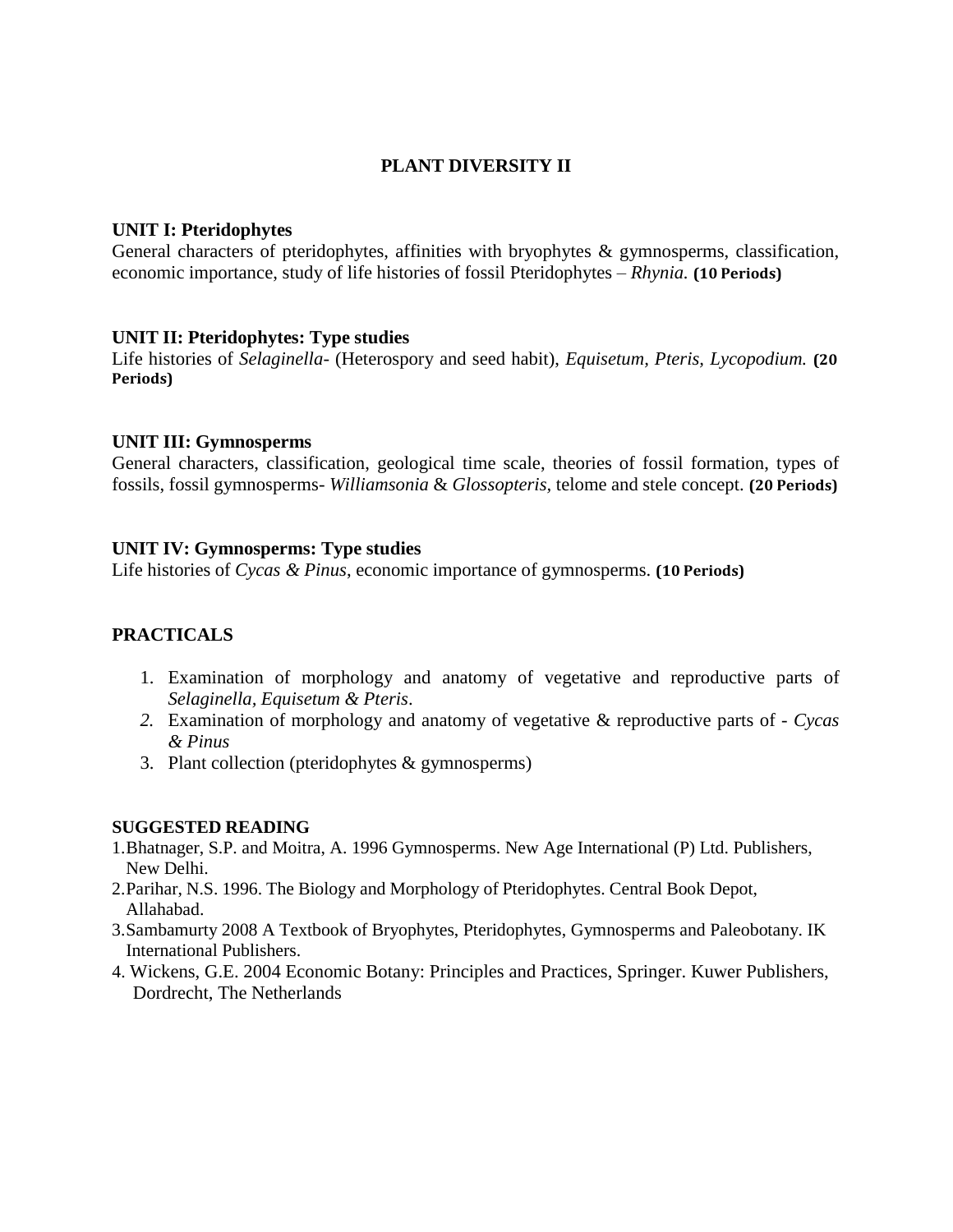### **ANIMAL DIVERSITY II**

### **UNIT I: Proto-chordates, Pisces and Ambhibia (15 Periods)**

Proto-chordates: Outline of classification, General features and important characters of *Herdmania, Branchiostoma* Origin of Chordates Pisces: Migration in Pisces, Outline of classification Amphibia: Classification, Origin, Parental care, Paedogenesis

### **UNIT II: Reptilia, Aves and Mammalia (15 Periods)**

Reptelia: Classification, Origin Aves: Classification, Origin, flight- adaptations, migration Mammalia: Classification, Origin, dentition

# **III:** Comparative anatomy of vertebrates I (15 Periods)

Comparative anatomy of various systems of vertebrates: Integumentary, digestive respiratory systems.

# **UNIT IV: Comparative anatomy of vertebrates II (15 Periods)**

Comparative Anatomy of vertebrates – Heart, Aortic arches, Kidney & urinogenital system, Brain, Eye, Ear. Autonomic Nervous system in Mammals

- *1.* Identification & Classification upto order of the following: Proto-chordata: *Salpa, Doliolum, Herdmania, Branchiostoma* Cyclostomata*: Myxine, Petromyzon* Chondrichthyes: *Scoliodon, Zygnea, Pristis, Trygon, Raja, Chimaera* Ostiechthyes: *Labeo, Mystus, Catla, Hippocampus, Anabas, Echeneis, Lophius, Polypeterus* Amphibia: *Rana, Hyla, Amblystoma, Necturus, Proteus*. Reptiles: *Hemidactylus, Calotes, Draco, Phrynosoma, Naja Vipera, Bungarus* Aves*: Columba, Alcedo, Passer* Mammalia: *Ornithorhynchus, Macropus, Didelphes, Dasypus* 2. An Ecological Note on any one of the specimens in Experiment 1
- 3. Identification of the following slides Mammalian Histology: Liver, Lung, Intestine, Kidney, Ovary, Testes Slides of *Salpa, Doliolum,* Spicules of *Herdmania*, Tadpole of Frog
- 4. Preparation of a permanent mount of *Salpa*, Placoid scales, spicules of *Herdmania,* Pharynax of *Amphioxus*, Tadpole Larva of frog
- 5. Identification of endoskeletons of frog and rabbit.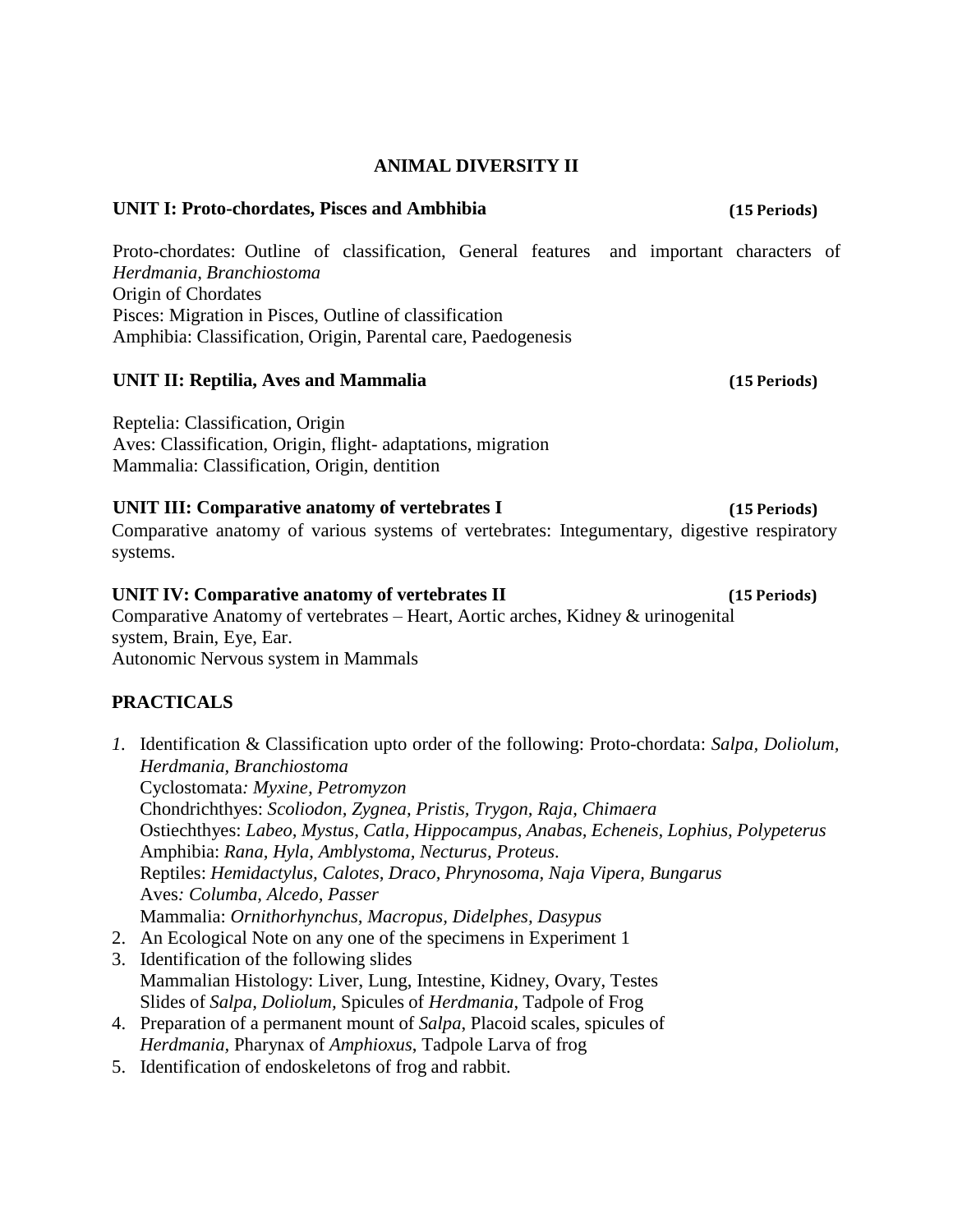- 1. Hall B.K. and Hallgrimsson B. (2008). Strickberger's Evolution. IV Edition. Jones and Bartlett Publishers Inc.
- 2. Kardong, K.V. (2005) Vertebrates Comparative Anatomy, Function and evolution. IV Edition. McGraw-Hill Higher Education.
- 3. Kent, G.C. and Carr R.K. (2000). Comparative Anatomy of the Vertebrates. IX Edition. The McGraw-HillCompanies.
- 4. Weichert, C.K. (1970). Anatomy of Chordate. McGraw Hill.
- 5. Young, J.Z. (2004). The life of vertebrates. III Edition. Oxford university press.

### **DISCIPLINE CENTRIC SUBJECTS**

### **BIOINFORMATICS**

### **UNIT I**

History of Bioinformatics. The notion of Homology. Sequence Information Sources, EMBL, GENBANK, Entrez, Unigene, Understanding the structure of each source and using it on the web. **(10 Periods)**

### **UNIT II**

Protein Information Sources, PDB, SWISSPROT, TREMBL, Understanding the structure of each source and using it on the web. Introduction of Data Generating Techniques and Bioinformatics problem posed by them- Restriction Digestion, Chromatograms, Blots, PCR, Microarrays, Mass Spectrometry. **(20 Periods)**

### **UNIT III**

Sequence and Phylogeny analysis, Detecting Open Reading Frames, Outline of sequence Assembly, Mutation/Substitution Matrices, Pairwise Alignments, Introduction to BLAST, using it on the web, Interpreting results, Multiple Sequence Alignment, Phylogenetic Analysis.

**(20 Periods)**

### **UNIT IV**

Searching Databases: SRS, Entrez, Sequence Similarity Searches-BLAST, FASTA, Data Submission. Genome Annotation: Pattern and repeat finding, Gene identification tools. **(10 Periods)**

- 1. Sequence information resource
- 2. Understanding and use of various web resources: EMBL, Genbank, Entrez, Unigene, Protein information resource (PIR)
- 3. Understanding and using: PDB, Swissprot, TREMBL
- 4. Using various BLAST and interpretation of results.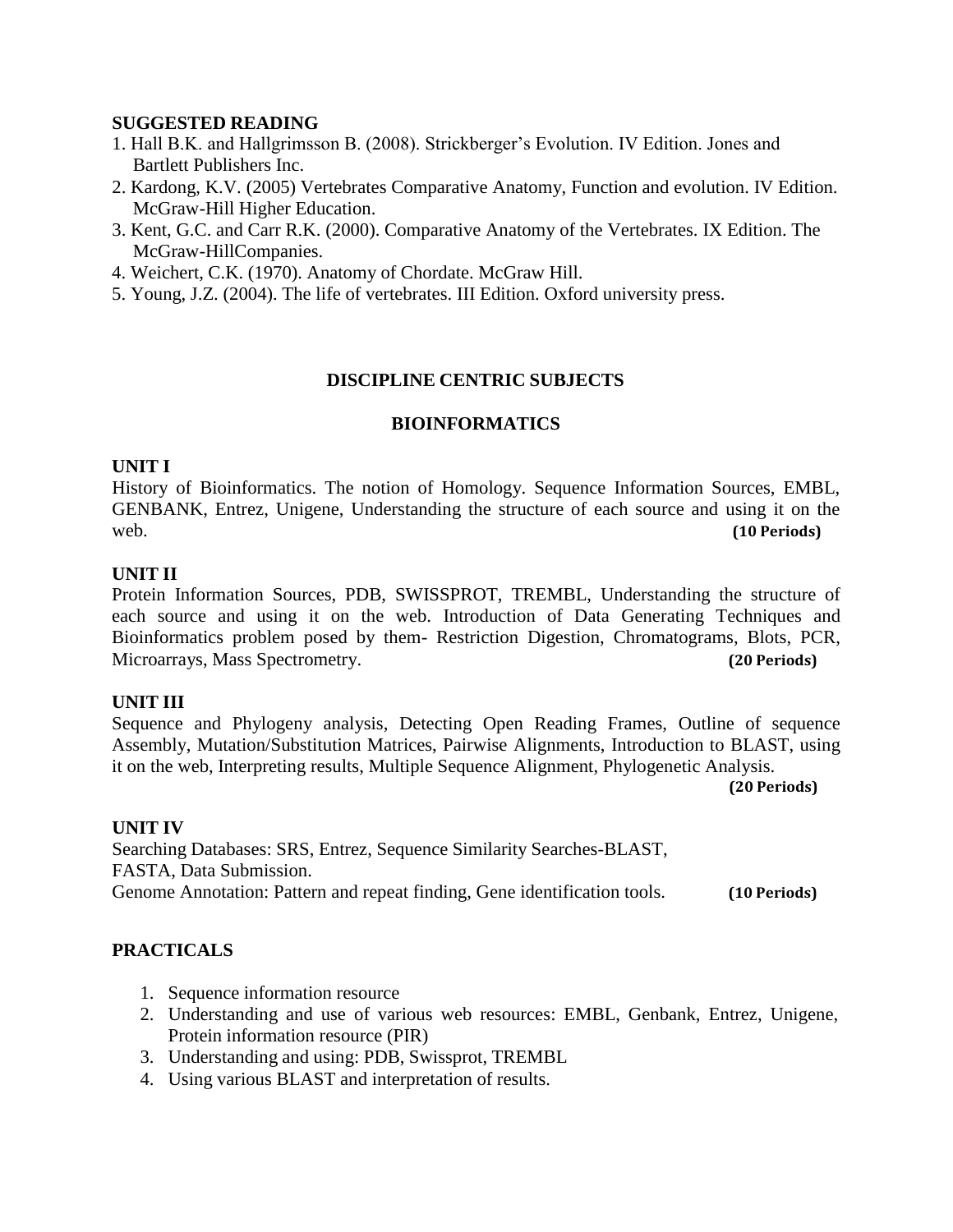- 5. Retrieval of information from nucleotide databases.
- 6. Sequence alignment using BLAST.
- 7. Multiple sequence alignment using Clustal W.

- 1. Ghosh Z. and Bibekanand M. (2008) Bioinformatics: Principles and Applications. Oxford University Press.
- 2. Pevsner J. (2009) Bioinformatics and Functional Genomics. II Edition. Wiley-Blackwell.
- 3. Campbell A. M., Heyer L. J. (2006) Discovering Genomics, Proteomics and Bioinformatics. II Edition. Benjamin Cummings.

# **ANIMAL BIOTECHNOLOGY**

### **UNIT I**

Gene transfer methods in Animals – Microinjection, Embryonic Stem cell, gene transfer, Retrovirus & Gene transfer. **(10 Periods)**

### **UNIT II**

Introduction to transgenesis. Transgenic Animals – Mice, Cow, Pig, Sheep, Goat, Bird, Insect. Animal diseases need help of Biotechnology – Foot-and mouth disease, Coccidiosis, Trypanosomiasis, Theileriosis. **(10 Periods)**

### **UNIT III**

Animal propagation – Artificial insemination, Animal Clones. Conservation Biology – Embryo transfer techniques. Introduction to Stem Cell Technology and its applications. **(20 Periods)**

### **UNIT IV**

Genetic modification in Medicine - gene therapy, types of gene therapy, vectors in gene therapy, molecular engineering, human genetic engineering, problems & ethics. **(20 Periods)**

- 1. Sterilization techniques: Theory and Practical: Glass ware sterilization, Media sterilization, Laboratory sterilization
- 2. Sources of contamination and decontamination measures.
- 3. Preparation of Hanks Balanced salt solution
- 4. Preparation of Minimal Essential Growth medium
- 5. Isolation of lymphocytes for culturing
- 6. DNA isolation from animal tissue
- 7. Quantification of isolated DNA.
- 8. Resolving DNA on Agarose Gel.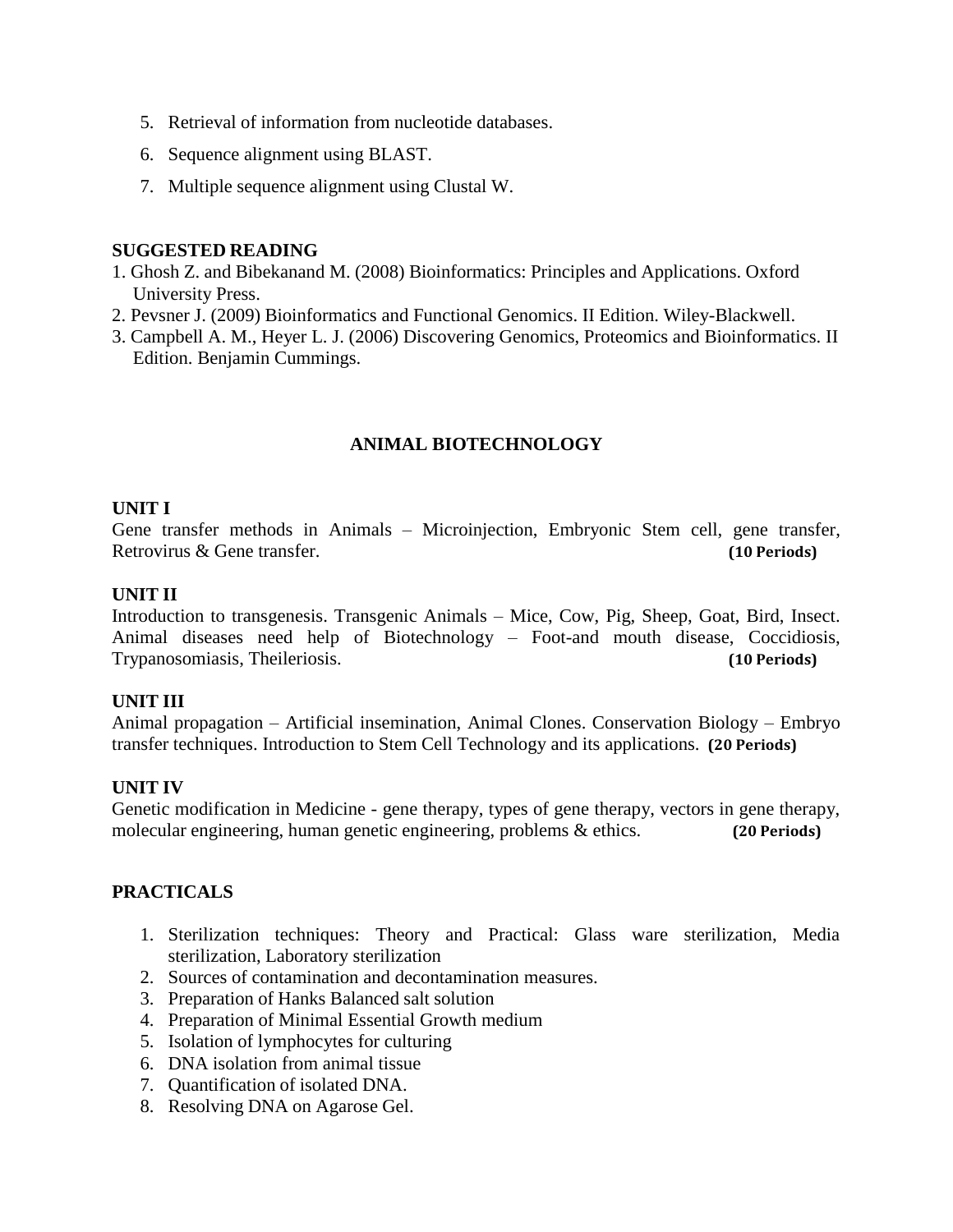- 1. Brown, T.A. (1998). Molecular biology Labfax II: Gene analysis. II Edition. Academic Press, California,USA.
- 2. Butler, M. (2004). Animal cell culture and technology: The basics. II Edition. Bios scientific publishers.
- 3. Glick, B.R. and Pasternak, J.J. (2009). Molecular biotechnology- Principles and applications of recombinant DNA. IV Edition. ASM press, Washington, USA.
- 4. Griffiths, A.J.F., J.H. Miller, Suzuki, D.T., Lewontin, R.C. and Gelbart, W.M. (2009). An introduction to genetic analysis. IX Edition. Freeman & Co., N.Y., USA.
- 5. Watson, J.D., Myers, R.M., Caudy, A. and Witkowski, J.K. (2007). Recombinant DNAgenes and genomes- A short course. III Edition. Freeman and Co., N.Y., USA.

# **PLANT BIOTECHNOLOGY**

### **UNIT I**

Introduction, Cryo and organogenic differentiation, Types of culture: Seed , Embryo, Callus, Organs, Cell and Protoplast culture. Micropopagation Axillary bud proliferation, Meristem and shoot tip culture, cud culture, organogenesis, embryogenesis, advantages and disadvantages of micropropagation. **(15 Periods)**

# **UNIT- II**

In vitro haploid production Androgenic methods: Anther culture, Microspore culture andogenesis Sgnificance and use of haploids, Ploidy level and chromosome doubling, diplodization, Gynogenic haploids, factors effecting gynogenesis, chromosome elimination techniques for production of haploids in cereals. **(20 Periods)**

### **UNIT - III**

Protoplast Isolation and fusion Methods of protoplast isolation, Protoplast development, Somatic hybridization, identifiation and selection of hybrid cells, Cybrids, Potential of somatic hybridization limitations.

Somaclonal variation

Nomenclautre, methods, applications basis and disadvantages. **(15 Periods)**

**UNIT - IV**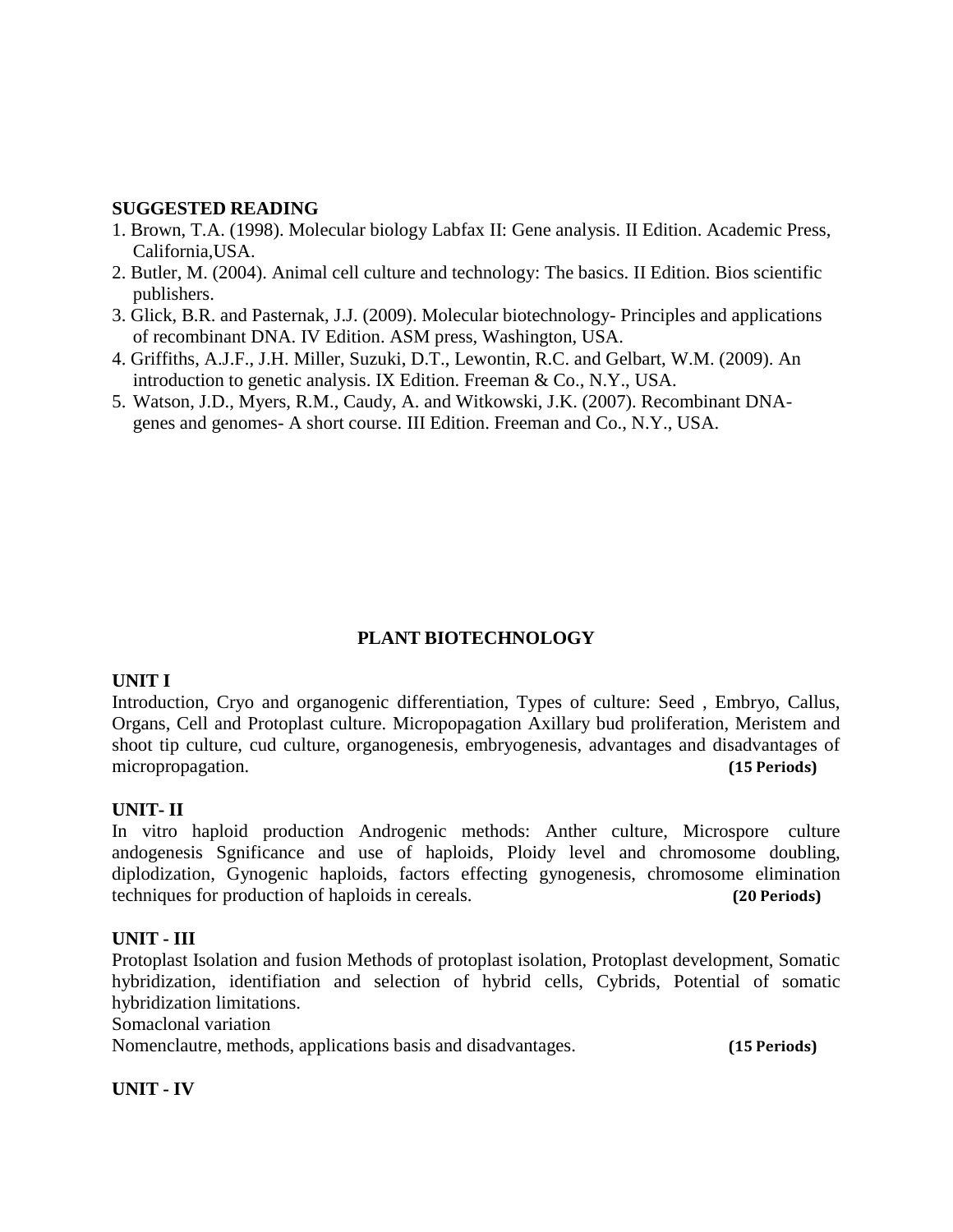Plant Growth Promoting bacteria.

Nitrogen fixation, Nitrogenase, Hydrogenase, Nodulation, Biocontrol of pathogens, Growth promotion by free-living bacteria. **(10 Periods)**

# **PRACTICALS**

- 1. Preparation of simple growth nutrient (knop's medium), full strength, half strength, solid and liquid.
- 2. Preparation of complex nutrient medium (Murashige  $&$  Skoog's medium)
- 3. To selection, Prune, sterilize and prepare an explant for culture.
- 4. Significance of growth hormones in culture medium.
- 5. To demonstrate various steps of Micropropagation.

# **SUGGESTED READING**

- 1. Bhojwani, S.S. and Razdan 2004 Plant Tissue Culture and Practice.
- 2. Brown, T. A. Gene cloning and DNA analysis: An Introduction. Blackwell Publication.
- 3. Gardner, E.J. Simmonns, M.J. Snustad, D.P. 2008 8 edition Principles of Genetics. Wiley India.
- 4. Raven, P.H., Johnson, GB., Losos, J.B. and Singer, S.R. 2005 Biology. Tata MC Graw Hill.
- 5. Reinert, J. and Bajaj, Y.P.S. 1997 Applied and Fundamental Aspects of Plant Cell, Tissue and Organ Culture. Narosa Publishing House.
- 6. Russell, P.J. 2009 Genetics A Molecular Approach. 3<sup>rd</sup>edition. Benjamin Co.
- 7. Sambrook & Russel. Molecular Cloning: A laboratory manual. (3 edition)
- 8. Slater, A., Scott, N.W. & Fowler, M.R. 2008 Plant Biotechnology: The Genetic Manipulation of Plants, Oxford University Press.

# **GENOMICS & PROTEOMICS**

### **UNIT I (15 Periods)**

Introduction to Genomics, DNA sequencing methods – manual & automated: Maxam & Gilbert and Sangers method. Pyrosequencing, Genome Sequencing: Shotgun & Hierarchical (clone contig) methods, Computer tools for sequencing projects: Genome sequence assembly software.

### **UNIT II (10 Periods)**

Managing and Distributing Genome Data: Web based servers and softwares for genome analysis: ENSEMBL, VISTA, UCSC Genome Browser, NCBI genome. Selected Model Organisms' Genomes and Databases.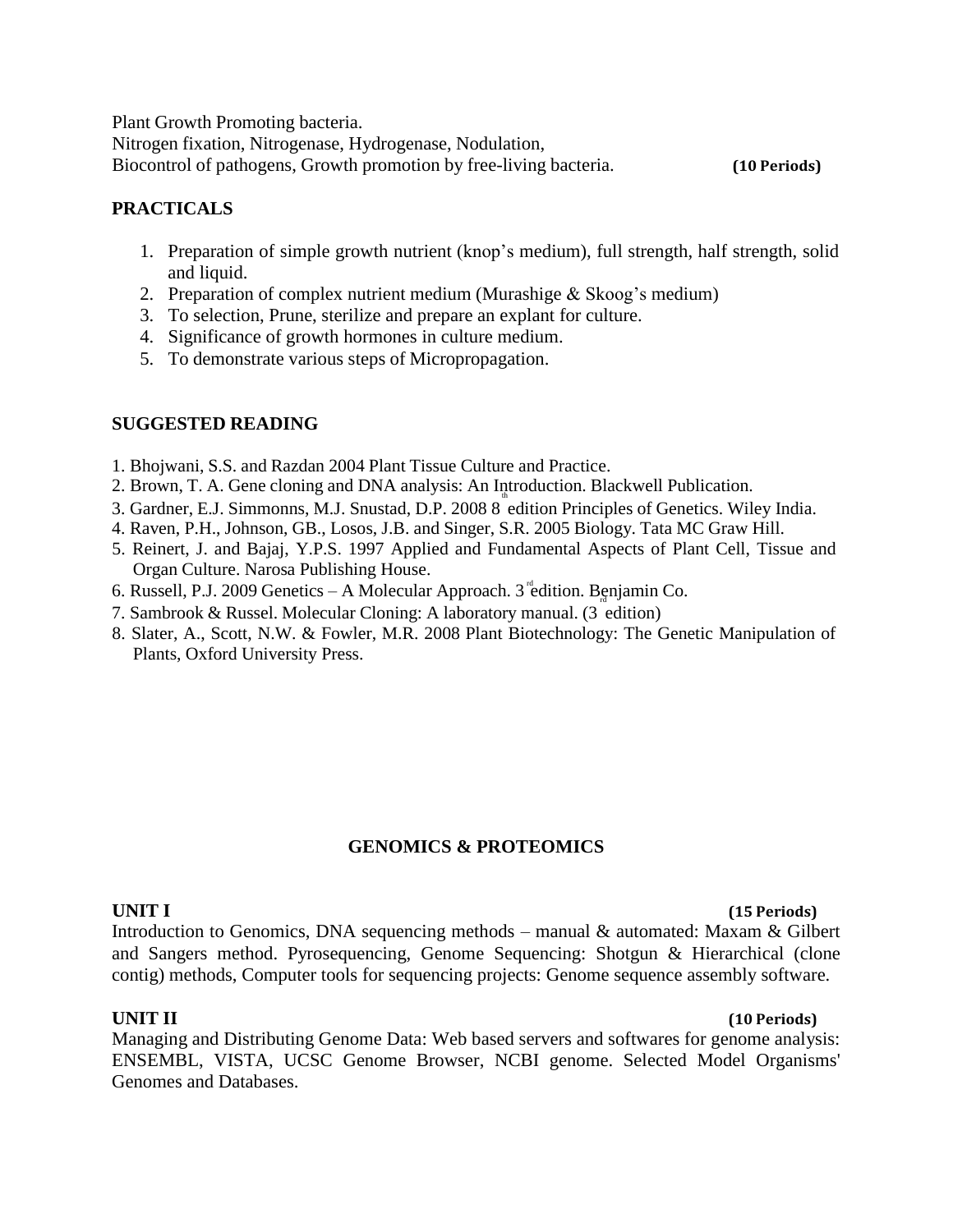### **UNIT III (20 Periods)**

Introduction to protein structure, Chemical properties of proteins. Physical interactions that determine the property of proteins. Short-range interactions, electrostatic forces, van der waal interactions, hydrogen bonds, Hydrophobic interactions. Determination of sizes (Sedimentation analysis, gel filteration, SDS-PAGE); Native PAGE, Determination of covalent structures – Edman degradation.

### **UNIT IV (15 Periods)**

Introduction to Proteomics, Analysis of proteomes. 2D-PAGE. Sample preparation, solubilization, reduction, resolution.

Reproducibility of 2D-PAGE. Mass spectrometry based methods for protein identification. *De novo* sequencing using mass spectrometric data.

# **PRACTICALS**

- 1. Use of SNP databases at NCBI and other sites
- 2. Use of OMIM database
- 3. Detection of Open Reading Frames using ORF Finder
- 4. Proteomics 2D PAGE database
- 5. Softwares for Protein localization.
- 6. Hydropathy plots
- 7. Native PAGE
- 8. SDS-PAGE

- 1. Genes IX by Benjamin Lewin, Johns and Bartlett Publisher, 2006.
- 2. Modern Biotechnology, 2nd Edition, S.B. Primrose, Blackwell Publishing, 1987.
- 3. Molecular Biotechnology: Principles and Applications of Recombinant DNA, 4th Edition, B.R. Glick, J.J. Pasternak and C.L. Patten, 2010.
- 5. Molecular Cloning: A Laboratory Manual (3rd Edition) Sambrook and Russell Vol. I to III, 1989.
- 6. Principles of Gene Manipulation 6th Edition, S.B.Primrose, R.M.Twyman and R.W. Old. Blackwell Science, 2001.
- 7. Snustad, D.P., Simmons, M.J. (2009). Principles of Genetics. V Edition. John Wiley and Sons Inc.
- 3. Klug, W.S., Cummings, M.R., Spencer, C.A. (2009). Concepts of Genetics. IX Edition. Benjamin Cummings.
- 4. Russell, P. J. (2009). *i*Genetics- A Molecular Approach. III Edition. Benjamin Cummings.
- 5. Glick, B.R., Pasternak, J.J. (2003). Molecular Biotechnology- Principles and Applications of recombinant DNA. ASM Press, Washington.
- 6. Pevsner, J. (2009). Bioinformatics and Functional Genomics. II Edition. John Wiley & Sons.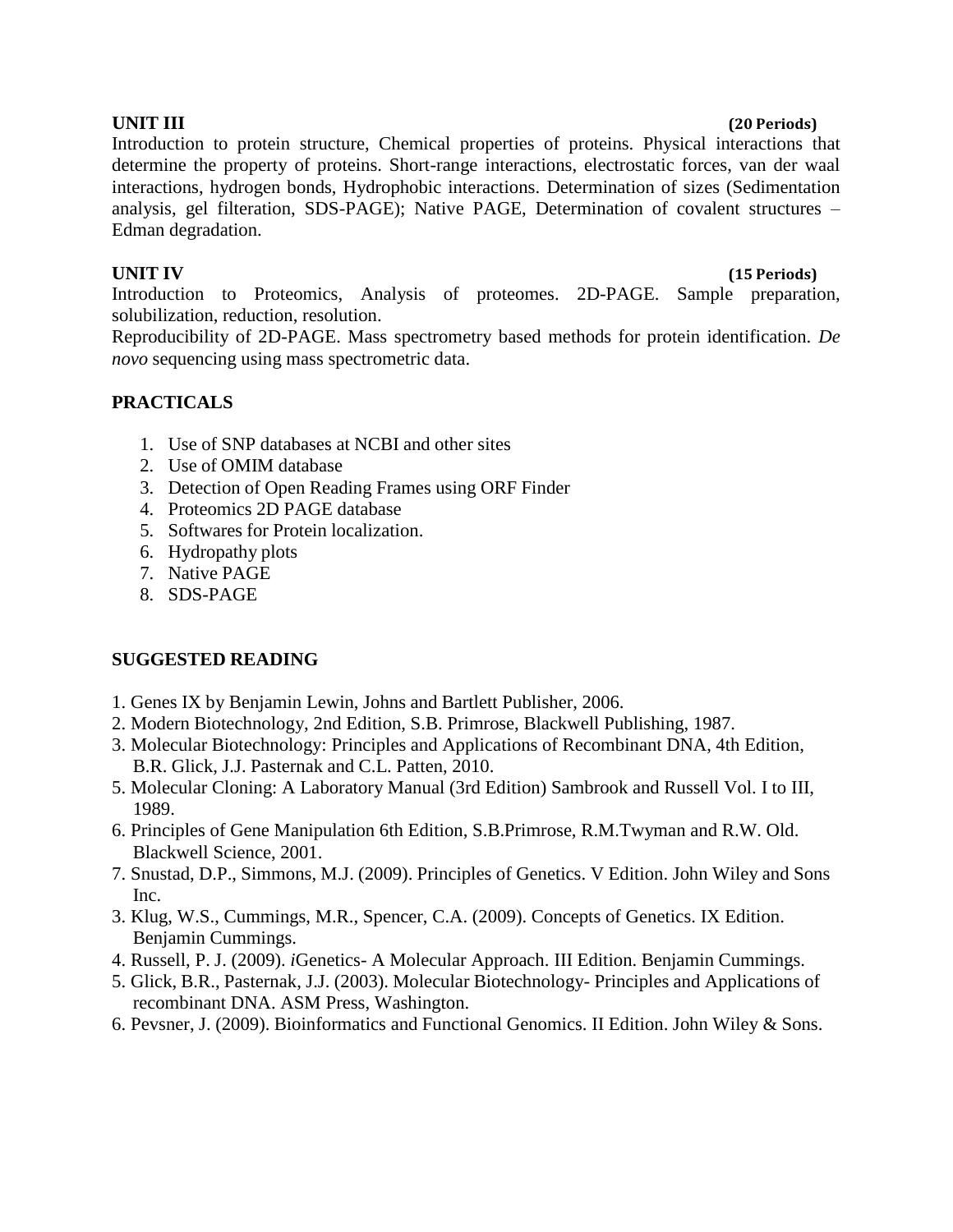# **I.P.R. ENTREPRENEURSHIP BIOETIHCS & BIOSAFETY**

Introduction to Indian Patent Law. World Trade Organization and its related intellectual property provisions. Intellectual/Industrial property and its legal protection in research, design and development. Patenting in Biotechnology, economic, ethical and depository considerations.

# **UNIT II (20 Periods)**

Entrepreneurship: Selection of a product, line, design and development processes, economics on material and energy requirement, stock the product and release the same for making etc. The basic regulations of excise: Demand for a given product, feasibility of its production under given constraints of raw material, energy input, financial situations export potential etc.

# **UNIT III (10 Periods)**

Bioethics – Necessity of Bioethics, different paradigms of Bioethics – National & International. Ethical issues against the molecular technologies.

Biosafety– Introduction to biosafety and health hazards concerning biotechnology. Introduction to the concept of containment level and Good Laboratory Practices (GLP) and Good Manufacturing Practices (GMP).

# **PRACTICALS**

- 1. Proxy filing of Indian Product patent
- 2. Proxy filing of Indian Process patent
- 3. Planning of establishing a hypothetical biotechnology industry in India
- 4. A case study on clinical trials of drugs in India with emphasis on ethical issues.
- 5. Case study on women health ethics.
- 6. Case study on medical errors and negligence.
- 7. Case study on handling and disposal of radioactive waste

# **SUGGESTED READING**

- 1. Entrepreneurship: New Venture Creation : David H. Holt
- 2. Patterns of Entrepreneurship : Jack M. Kaplan
- 3. Entrepreneurship and Small Business Management: C.B. Gupta, S.S. Khanka, Sultan Chand & Sons.
- 4. Sateesh MK (2010) Bioethics and Biosafety, I. K. International Pvt Ltd.
- 5. Sree Krishna V (2007) Bioethics and Biosafety in Biotechnology, New age international publishers

# **UNIT-I (15 Periods)**

# **UNIT IV (15 Periods)**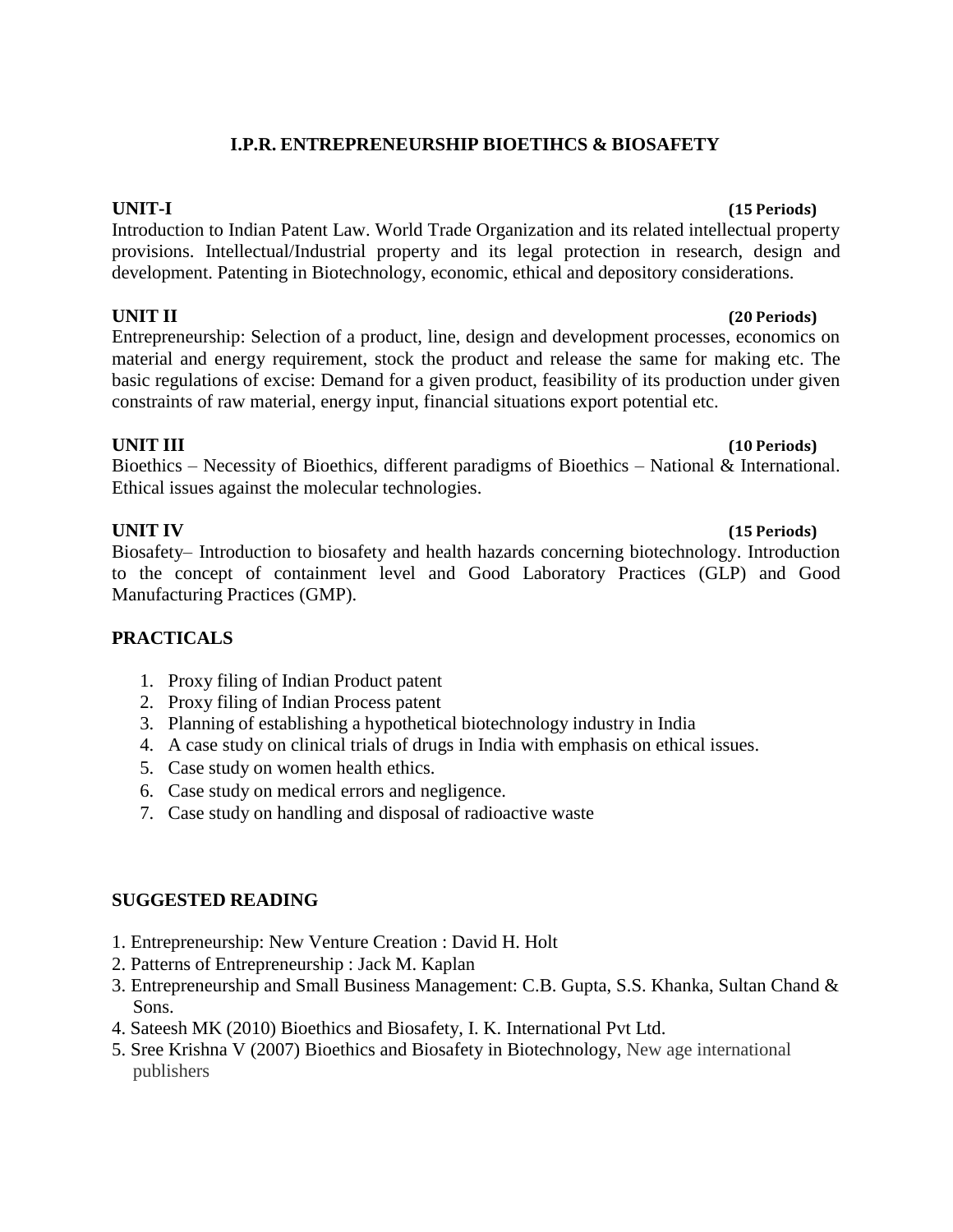# **ENVIRONMENTAL BIOTECHNOLOGY**

**UNIT I (18 Periods)**

Conventional fuels and their environmental impact – Firewood, Plant, Animal, Water, Coal and Gas. Modern fuels and their environmental impact – Methanogenic bacteria, Biogas, Microbial hydrogen Production, Conversion of sugar to alcohol Gasohol

# **UNIT II (20 Periods)**

Bioremediation of soil & water contaminated with oil spills, heavy metals and detergents. Degradation of lignin and cellulose using microbes. Phyto-remediation. Degradation of pesticides and other toxic chemicals by micro-organisms- degradation aromatic and chlorinates hydrocarbons and petroleum products.

# **UNIT III (12 Periods)**

Treatment of municipal waste and Industrial effluents. Bio-fertilizers Role of symbiotic and asymbiotic nitrogen fixing bacteria in the enrichment of soil. Algal and fungal biofertilizers (VAM)

Bioleaching, Enrichment of ores by microorganisms (Gold, Copper and Uranium). Environmental significance of genetically modified microbes, plants and animals.

# **PRACTICALS**

- 1. Calculation of Total Dissolved Solids (TDS) of water sample.
- 2. Calculation of BOD of water sample.
- 3. Calculation of COD of water sample.
- 4. Bacterial Examination of Water by MPN Method.

# **SUGGESTED READING**

- 1. Environmental Science, S.C. Santra
- 2. Environmental Biotechnology, Pradipta Kumar Mohapatra
- 3. Environmental Biotechnology Concepts and Applications, Hans-Joachim Jordening and Jesef Winter
- 4. Waste Water Engineering, Metcalf and Eddy, Tata McGraw hill
- 5. Agricultural Biotechnology, S.S. Purohit
- 6. Environmental Microbiology : Methods and Protocols, Alicia L. Ragout De Spencer, John F.T. Spencer
- 7. Introduction to Environmental Biotechnology, Milton Wainwright
- 8. Principles of Environmental Engineering, Gilbert Masters
- 9. Wastewater Engineering Metcalf & Eddy

## **UNIT IV (10 Periods)**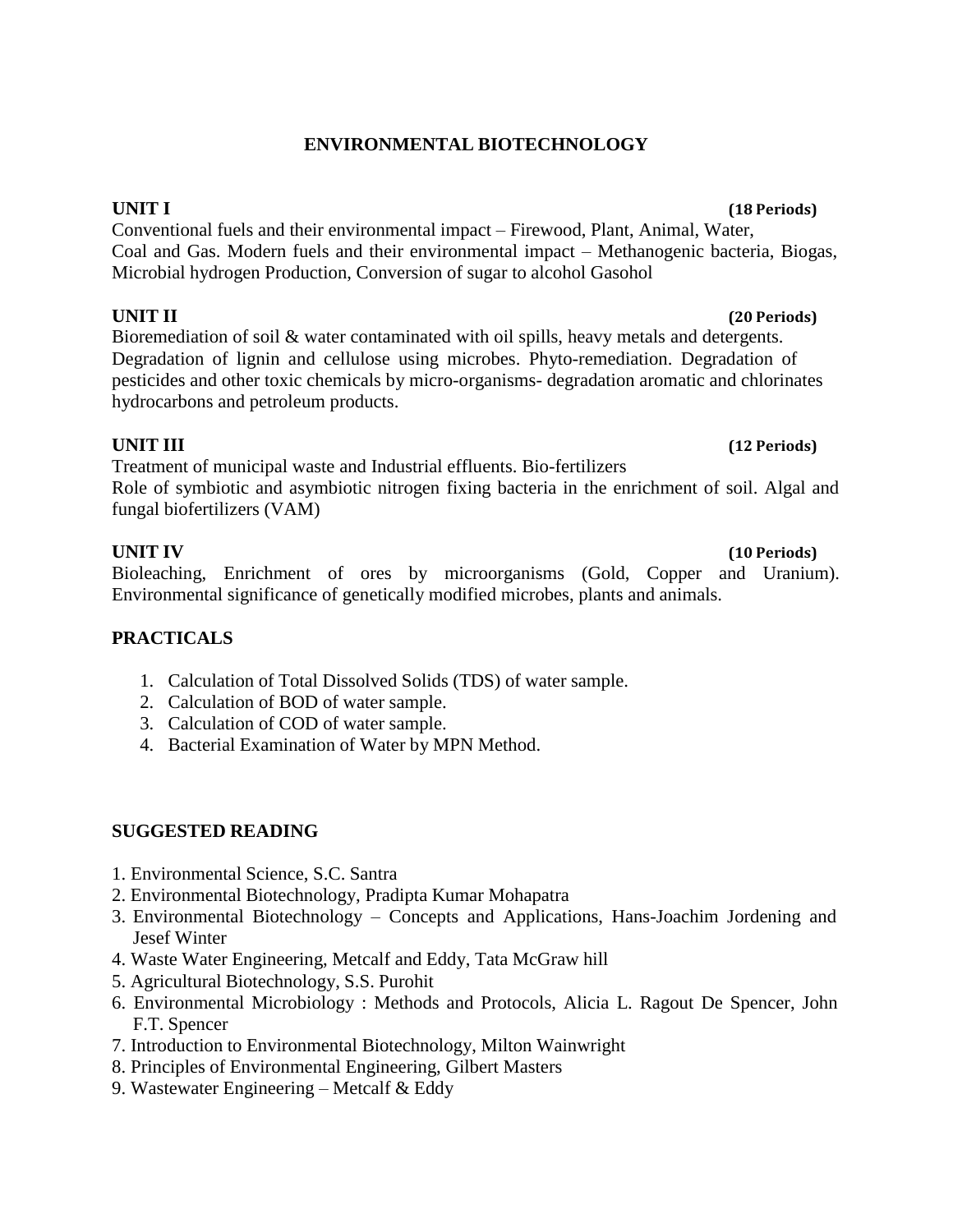### **MICROBIAL PHYSIOLOGY**

Nutritional classification of microorganisms based on carbon, energy and electron sources, Metabolite Transport, Diffusion: Passive and facilitated, Primary active and secondary active transport, Group translocation (phosphotransferase system), symport, antiport and uniport, electrogenic and electro neutral transport, transport of Iron.

### **UNIT II (13 Periods)**

Microbial Growth. Definition of growth, balanced and unbalanced growth, growth curve, the mathematics of growth-generation time, specific growth rate, batch and continuous culture, synchronous growth, diauxie growth curve. Measurement of microbial growth. Measurement of cell numbers, cell mass and metabolic activity

## **UNIT III (15 Periods)**

Effect of the environment on microbial growth

Temperature- temperature ranges for microbial growth, classification based on temperature ranges and adaptations, pH-classification based on pH ranges and adaptations, solutes and water activity, oxygen concentration, radiation and pressure. Chemolithotrophic metabolism, Physiological groups of aerobic and anaerobic chemolithotrophs. Hydrogenoxidizing bacteria and methanogens.

Phototrophic metabolism. Historical account of photosynthesis, diversity of phototrophic bacteria, anoxygenic and oxygenic photosynthesis, photosynthetic pigments: action and absorption spectrum, type, structure and location, physiology of bacterial photosynthesis: light reactions, cyclic and non-cyclic photophosphorylation. Carbon dioxide fixation, Calvin cycle and reductive TCA cycle.

### **PRACTICALS**

- 1. To study and plot the growth curve of *E coli* using turbidometric method and to calculate specific growth rate and generation time.
- 2. To study and plot the growth curve of *Aspergillus niger* by radial growth measurements.
- *3.* To study the effect of pH on the growth of *E. coli*
- 4. To study the effect of temperature of *Aspergillus niger* by dry weight method.
- *5.* Demonstration of the thermal death time and decimal reduction time of *E. coli.*

### **SUGGESTED READING**

- 1. Gottschalk G. (1986). Bacterial Metabolism. 2nd edition. Springer Verlag
- 2. Madigan MT, Martinko JM and Parker J. (2003). Brock Biology of Microorganisms.10th edition. Pearson/ Benjamin Cummings.

# **UNIT I (12 Periods)**

# **UNIT IV (20 Periods)**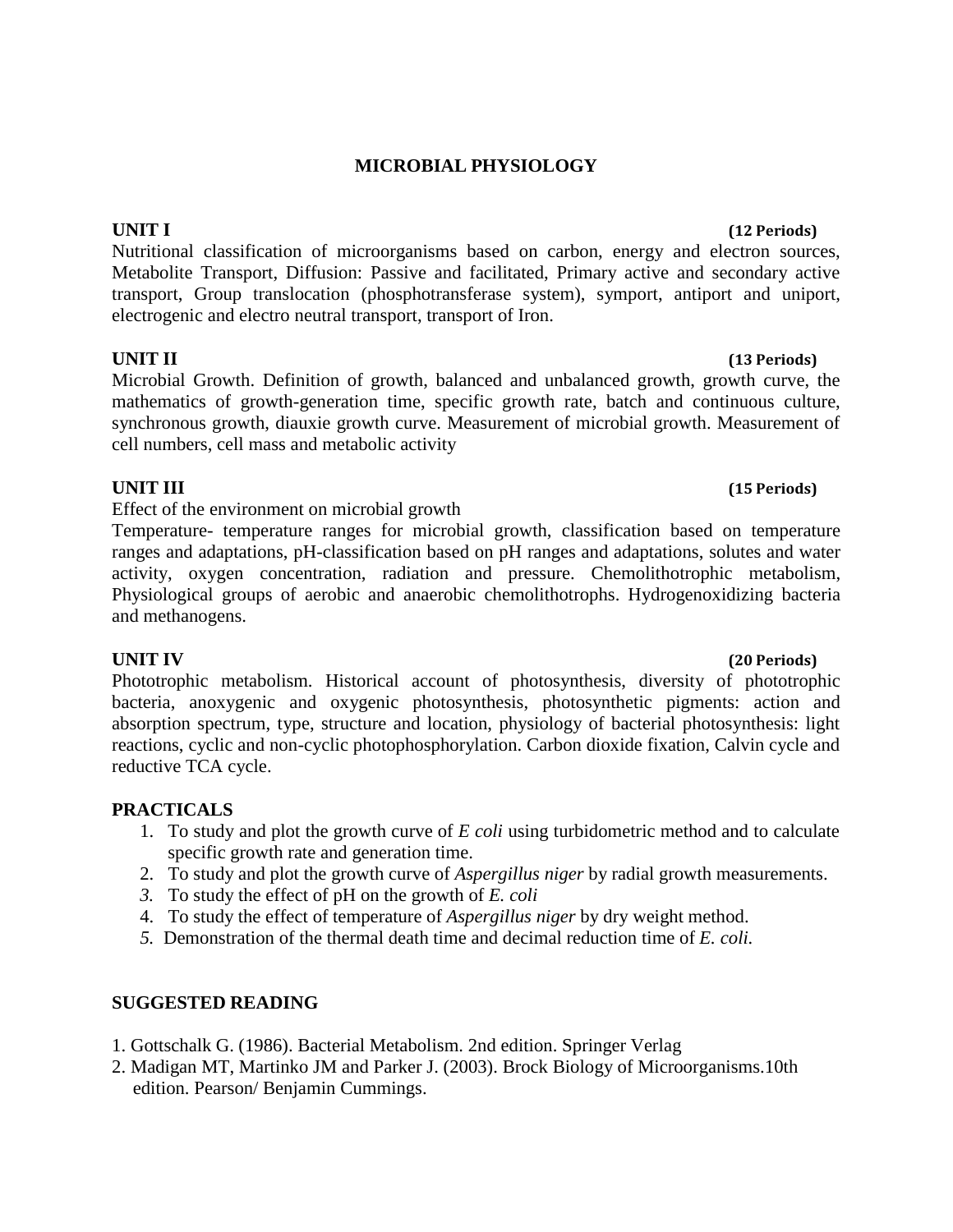3. Moat AG and Foster JW. (2002). Microbial Physiology. 4th edition. John Wiley & Sons.

- 4. Reddy SR and Reddy SM. (2005). Microbial Physiology. Scientific Publishers India.
- 5. Stanier RY, Ingrahm JI, Wheelis ML and Painter PR. (1987). General Microbiology. 5th edition, McMillan Press.
- 6. Willey JM, Sherwood LM, and Woolverton CJ. (2008). Prescott, Harley and Klein's Microbiology. 7th edition. McGraw Hill Higher Education.

# **BIOSTATISTICS**

Types of Data, Collection of data; Primary & Secondary data, Classification and Graphical representation of Statistical data. Measures of central tendency and Dispersion. Measures of Skewness and Kurtosis.

# **UNIT II (18 Periods)**

Probability classical & axiomatic definition of probability, Theorems on total and compound probability), Elementary ideas of Binomial, Poisson and Normal distributions.

# **UNIT III (18 Periods)**

Methods of sampling, confidence level, critical region, testing of hypothesis and standard error, large sample test and small sample test. Problems on test of significance, t-test, chi-square test for goodness of fit and analysis of variance (ANOVA)

Correlation and Regression. Emphasis on examples from Biological Sciences.

# **PRACTICALS**

- 1. Based on graphical Representation
- 2. Based on measures of Central Tendency & Dispersion
- 3. Based on Distributions Binomial Poisson Normal
- 4. Based on t, f, z and Chi-square

# **SUGGESTED READING**

- 1. Le CT (2003) Introductory biostatistics. 1st edition, John Wiley, USA
- 2. Glaser AN (2001) High Yield<sup>TM</sup> Biostatistics. Lippincott Williams and Wilkins, USA
- 3. Edmondson A and Druce D (1996) Advanced Biology Statistics, Oxford University Press.
- 4. Danial W (2004) Biostatistics : A foundation for Analysis in Health Sciences, John Wiley and Sons Inc.

### **UNIT IV (12 Periods)**

# **UNIT I (12 Periods)**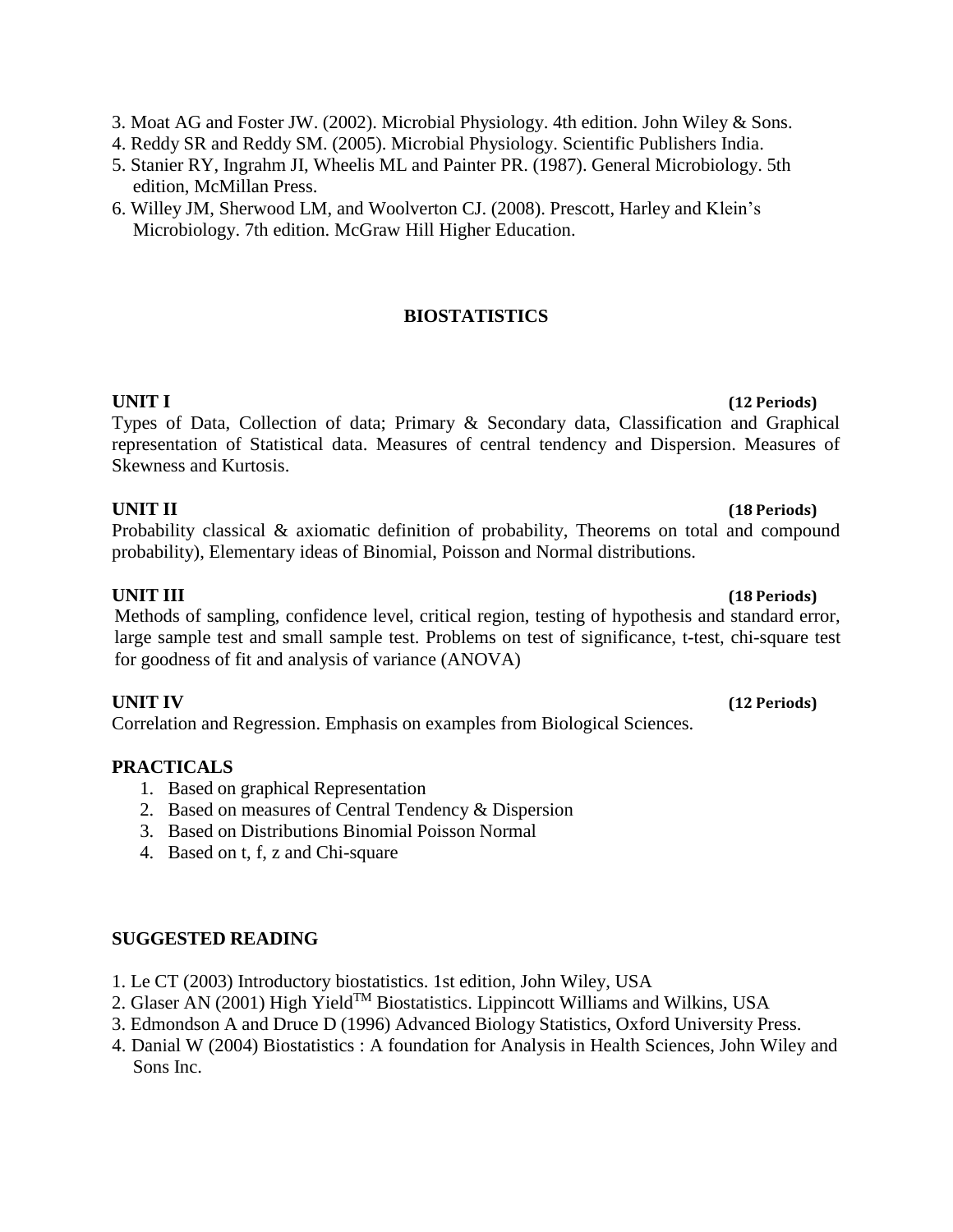# **ECOLOGY AND ENVIRONMENT MANAGEMENT**

Our Environment: Geological consideration of Atmosphere, Hydrosphere, Lithosphere Scope of Ecology. Development & Evolution of Ecosystem. Principles & Concepts of Ecosystem. Structure of ecosystem. Strata of an ecosystem. Types of ecosystem including habitats. Cybernetics & Homeostasis. Biological control of chemical environment.

# **UNIT II (20 Periods)**

Energy transfer in an Ecosystem. Food chain, food web, Energy budget, Production & decomposition in a system. Ecological efficiencies, Trophic structure & energy pyramids, Ecological energetic, principles pertaining to limiting factors, Bio-geochemical cycles (N,C,P cycles).

# **UNIT-III (18 Periods)**

Pollution & environmental Health related to Soil, Water, Air, Food, Pesticides, Metals, Solvents, Radiations ,Carcinogen, Poisons. Detection of Environmental pollutant. Indicators & detection systems. Bio-transformation, Plastic, Aromatics, Hazardous wastes Environmental cleanup : Case studies

Environmental biotechnologies, Biotechnologies in protection and preservation of environment. Bioremediation, Waste disposal.

# **PRACTICALS**

- 1. Study of all the biotic and abiotic components of any simple ecosystem- natural pond or terrestrial ecosystem or human modified ecosystem.
- 2. Determination of population density in a terrestrial community or hypothetical community by quad rate method and calculation of the Simpson's and Shannon- Weiner diversity index for the same community.
- 3. Principle of GPS (Global Positioning System).
- 4. Study of the life table and fecundity table, plotting of the three types of survivorship curves from the hypothetical data.
- 5. Study of the types of soil, their texture by sieve method and rapid tests for –pH, chlorides, nitrates, carbonates and organic carbon
- 6. Study any five endangered/ threatened species- one from each class.

# **SUGGESTED READING**

- 1. Chapman, J.L., Reiss, M.J. 1999. Ecology: Principles and applications (2nd edition) Cambridge University Press.
- 2. Divan Rosencraz, Environmental laws and policies in India, Oxford Publication.
- 3. Ghosh, S.K., Singh, R. 2003. Social forestry and forest management. Global Vision Publishing House

### **UNIT-I (12 Periods)**

# **UNIT-IV (10 Periods)**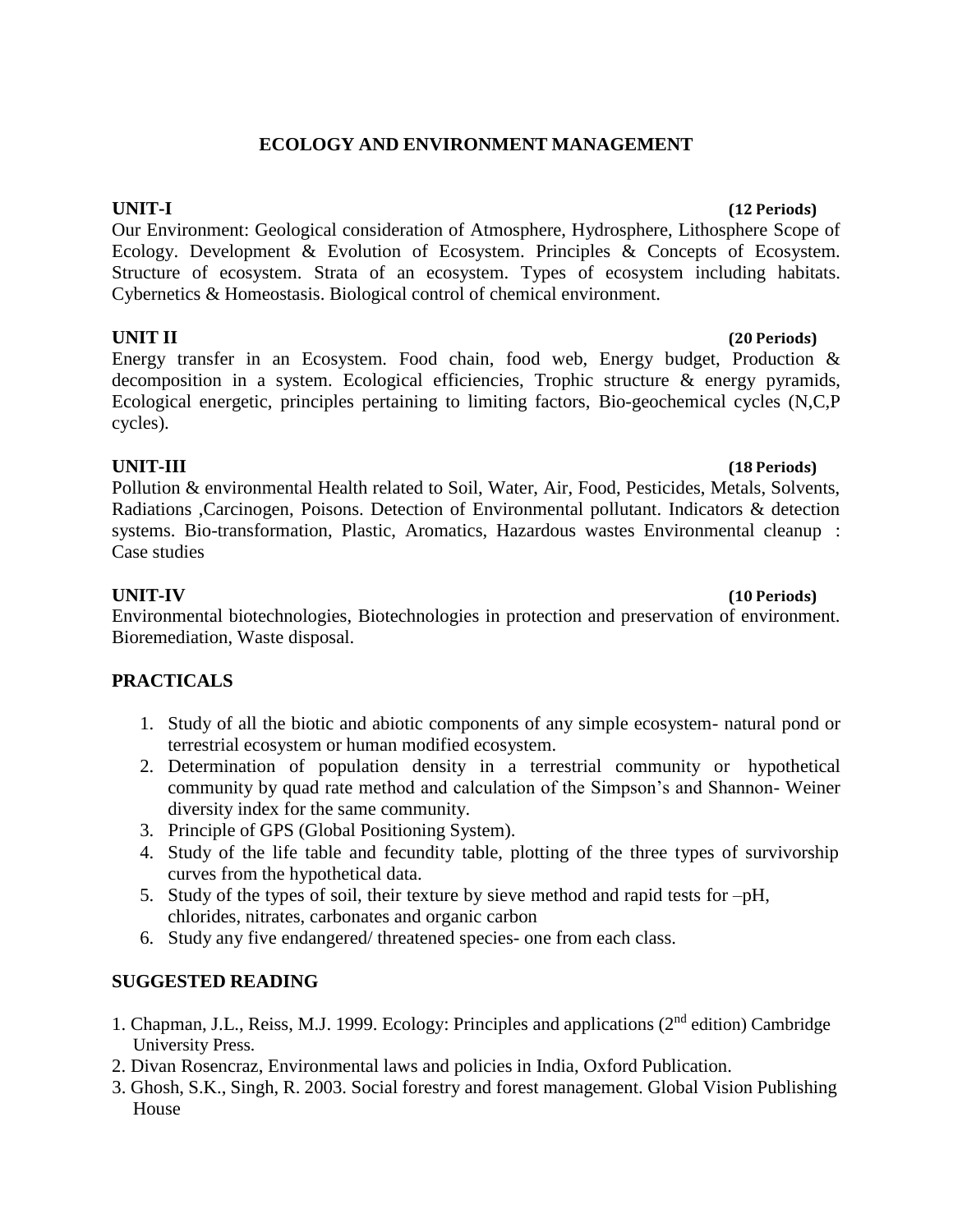4. Joseph, B., Environmental studies, Tata Mc Graw Hill.

5. Michael Allabay, Basics of environmental science, Routledge Press.

- 6. Miller, G.T. 2002. Sustaining the earth, an integrated approach. ( $5<sup>th</sup>$ edition) Books/Cole, Thompson Learning, Inc.
- 7. Mohapatra Textbook of environmental biotechnology IK publication.
- 8. Rana SVS, Environmenta lpollution health and toxicology, Narosa Publication
- 9. Sinha, S. 2010. Handbook on Wildlife Law Enforsement in India. TRAFFIC, India.
- 10. Thakur, I S, Environmental Biotechnology, I K Publication.

# **GENERIC SUBJECTS**

# **ENTERPRENEURSHIP DEVELOPMENT**

# **UNIT I INTRODUCTION (10 Periods)**

Meaning, Needs and Importance of Entrepreneurship, Promotion of entrepreneurship, Factors influencing entrepreneurship, Features of a successful Entrepreneurship.

# **UNIT II ESTABLISHING AN ENTERPRISE (12 Periods)**

Forms of Business Organization, Project Identification, Selection of the product, Project formulation, Assessment of project feasibility.

# **UNIT III FINANCING THE ENTERPRISE (15 Periods)**

Importance of finance / loans and repayments, Characteristics of Business finance, Fixed capital management: Sources of fixed capital, working capital its sources and how to move for loans, Inventory direct and indirect raw materials and its management.

### **UNIT IV MARKETING MANAGEMENT (13 Periods)**

Meaning and Importance, Marketing-mix, product management – Product line, Product mix, stages of product like cycle, marketing Research and Importance of survey, Physical Distribution and Stock Management.

# **UNIT V ENTREPRENEURSHIP AND INTERNATIONAL BUSINESS (10 Periods)**

Meaning of International business, Selection of a product, Selection of a market for international business, Export financing, Institutional support for exports.

# **Project Report on a selected product should be prepared and submitted.**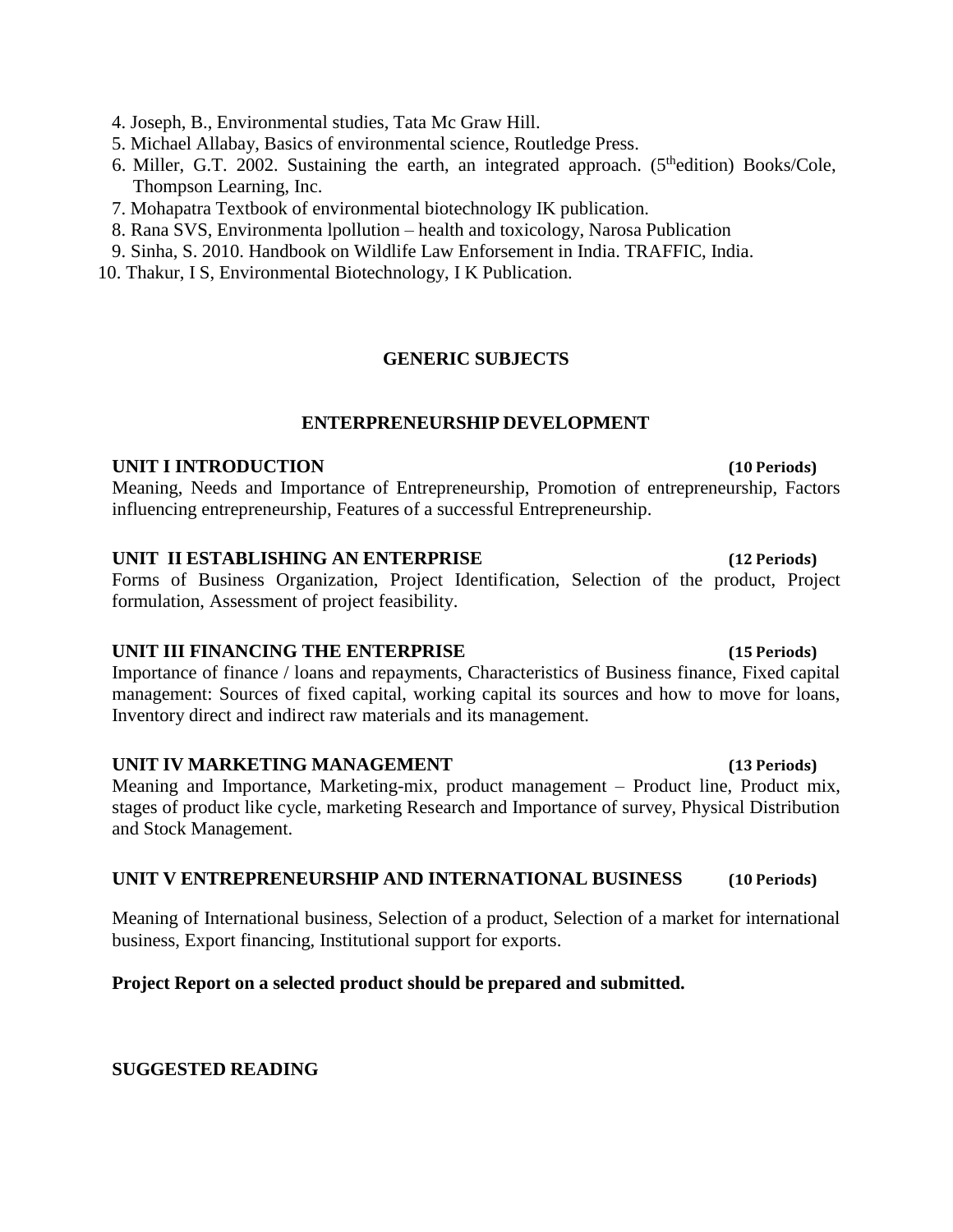- 1. Holt DH. Entrepreneurship: New Venture Creation.
- 2. Kaplan JM Patterns of Entrepreneurship.
- 3. Gupta CB, Khanka SS. Entrepreneurship and Small Business Management, Sultan Chand & Sons.

# **BIOETHICS AND BIOSAFETY BIOTECHNOLOGY AND HUMAN WELFARE**

# **UNIT I (10 Periods)**

Industry: protein engineering; enzyme and polysaccharide synthesis, activity and secretion, alcohol and antibiotic formation.

# **UNIT II (10 Periods)**

Agriculture: N2 fixation: transfer of pest resistance genes to plants; interaction between plants and microbes; qualitative improvement of livestock.

Environments: e.g. chlorinated and non-chlorinated organ pollutant degradation; degradation of hydrocarbons and agricultural wastes, stress management, development of biodegradable polymers such as PHB..

# **UNIT IV (12 Periods)**

Forensic science: e.g. solving violent crimes such as murder and rape; solving claims of paternity and theft etc. using various methods of DNA finger printing.

# **UNIT V (13 Periods)**

Health: e.g. development of non-toxic therapeutic agents, recombinant live vaccines, gene therapy, diagnostics, monoclonal in *E.coli*, human genome project.

# **PRACTICALS**

*(Wherever wet lab experiments are not possible the principles and concepts can be demonstrated through any other material or medium including videos/virtual labs etc.)*

- 1. Perform of ethanolic fermentaion using Baker's yeast
- 2. Study of a plant part infected with a microbe
- 3. To perform quantitative estimation of residual chlorine in water samples
- 4. Isolation and analysis of DNA from minimal available biological samples
- 5. Case studies on Bioethics (any two)

# **SUGGESTED READING**

# **UNIT III (15 Periods)**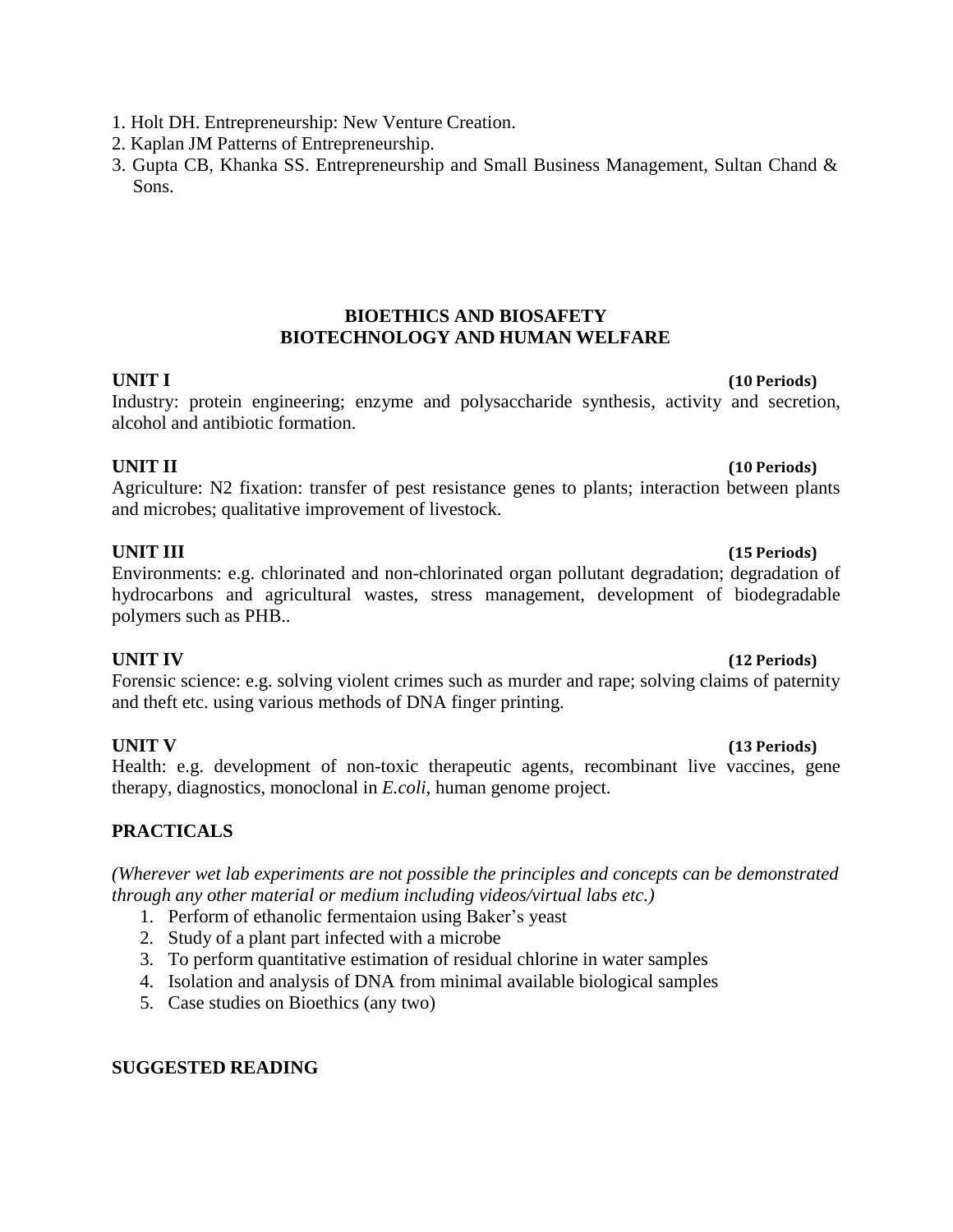2. Sree Krishna V (2007) Bioethics and Biosafety in Biotechnology, New age international publishers

# **DEVELOPMENTAL BIOLOGY**

# **UNIT I: Gametogenesis and Fertilization (10 Periods)**

Definition, scope & historical perspective of development Biology, Gametogenesis – Spermatogenesis, Oogenesis Fertilization - Definition, mechanism, types of fertilization. Different types of eggs on the basis of yolk.

# **UNIT II: Early embryonic development (20 Periods)**

Cleavage: Definition, types, patterns & mechanism Blastulation: Process, types & mechanism Gastrulation: Morphogenetic movements– epiboly, emboly, extension, invagination, convergence, de-lamination. Formation & differentiation of primary germ layers, Fate Maps in early embryos.

# **UNIT III: Embryonic Differentiation (20 Periods)**

Differentiation: Cell commitment and determination- the epigenetic landscape: a model of determination and differentiation, control of differentiation at the level of genome, transcription and post-translation level Concept of embryonic induction: Primary, secondary & tertiary embryonic induction, Neural induction and induction of vertebrate lens.

# **UNIT IV: Organogenesis (10 Periods)**

Neurulation, notogenesis, development of vertebrate eye. Fate of different primary germlayers Development of behaviour: constancy & plasticity, Extra embryonic membranes, placenta in Mammals**.**

# **PRACTICALS**

- 1. Identification of developmental stages of chick and frog embryo using permanent mounts
- 2. Preparation of a temporary stained mount of chick embryo
- 3. Study of developmental stages of *Anopheles*.
- 4. Study of the developmental stages of *Drosophila* from stock culture/ photographs..
- 5. Study of different types of placenta.

- 1. Gilbert, S. F. (2006). Developmental Biology, VIII Edition, Sinauer Associates, Inc., Publishers, Sunderland, Massachusetts, USA.
- 2. Balinsky, B.I. (2008). An introduction to Embryology, International Thomson Computer Press.
- 3. Kalthoff, (2000). Analysis of Biological Development, II Edition, McGraw-Hill Professional.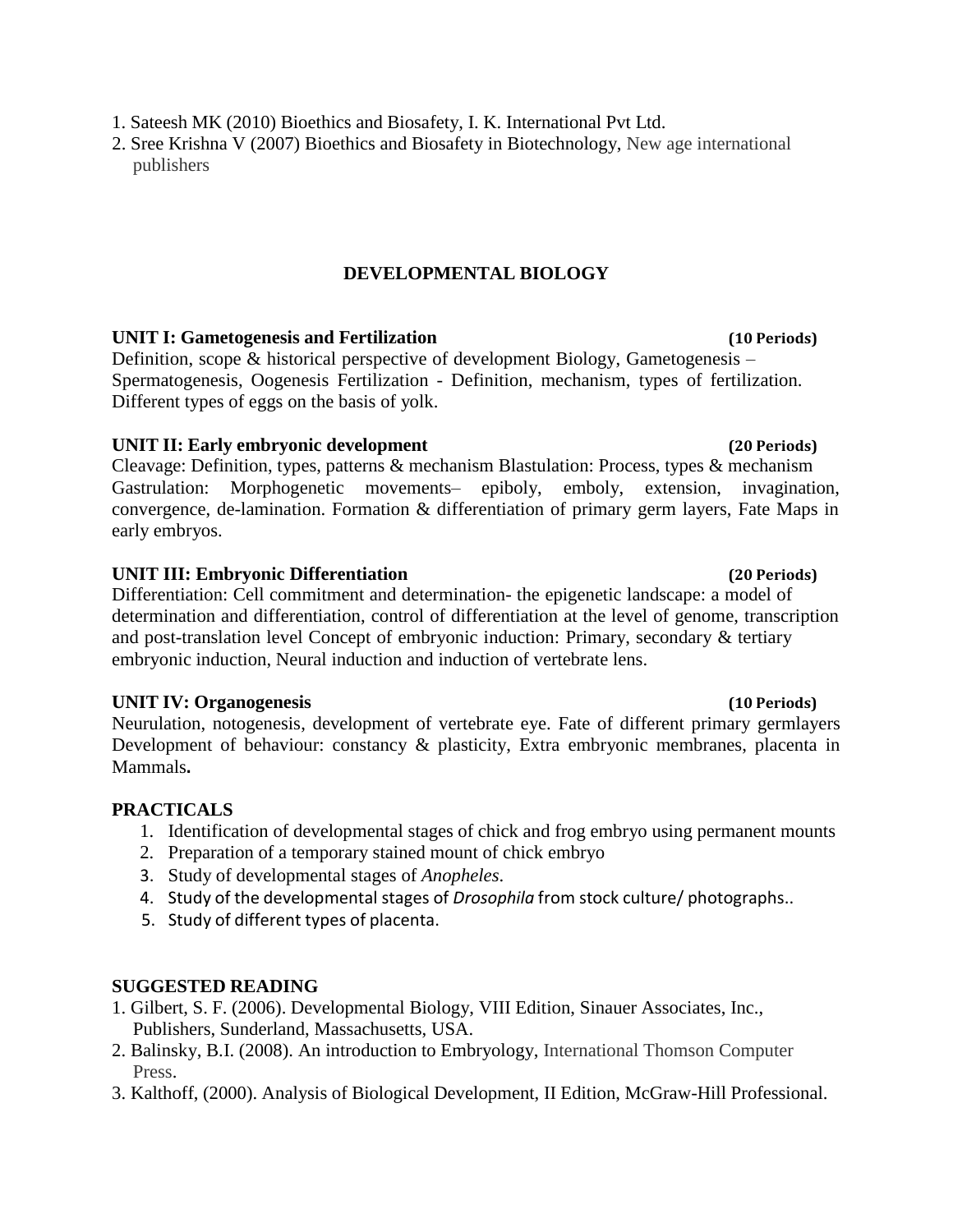# **SKILL ENHANCEMENT COURSE**

# **MOLECULAR DIAGNOSTICS**

# **Enzyme Immunoassays:**

Comparison of enzymes available for enzyme immunoassays, conjugation of enzymes. Solid phases used in enzyme immunoassays. Homogeneous and heterogeneous enzyme immunoassays. Enzyme immunoassays after immuno blotting. Enzyme immuno histochemical techniques. Use of polyclonal or monoclonal antibodies in enzymes immuno assays. Applications of enzyme immunoassays in diagnostic microbiology

**UNIT II (15 Periods)**

Molecular methods in clinical microbiology:

Applications of PCR, RFLP, Nuclear hybridization methods, Single nucleotide polymorphism and plasmid finger printing in clinical microbiology

Laboratory tests in chemotherapy:

Susceptibility tests: Micro-dilution and macro-dilution broth procedures. Susceptibility tests:Diffusion test procedures. Susceptibility tests: Tests for bactericidal activity. Automated procedures for antimicrobial susceptibility tests.

Automation in microbial diagnosis, rapid diagnostic approach including technical purification and standardization of antigen and specific antibodies. Concepts and methods in idiotypes. Antiidiotypes and molecular mimicry and receptors. Epitope design and applications. Immunodiagnostic tests. Immuno florescence. Radioimmunoassay.

GLC, HPLC, Electron microscopy, flowcytometry and cell sorting. Transgenic animals.

# **PRACTICALS**

*(Wherever wet lab experiments are not possible the principles and concepts can be demonstrated through any other material or medium including videos/virtual labs etc.)*

- 1. Perform/demonstrate RFLP and its analysis
- 2. Kirby-Bauyer method (disc-diffusion method) to study antibiotic sensitivity of a bacterial culture
- 3. A kit-basd detection of a microbial infection (Widal test)
- 4. Study of Electron micrographs (any four).
- 5. Perform any one immuno diagnostic test ( Typhoid, Malaria, Dengue)

### **SUGGESTED READING**

# **UNIT III (18 Periods)**

### **UNIT IV (12 Periods)**

## **UNIT I (15 Periods)**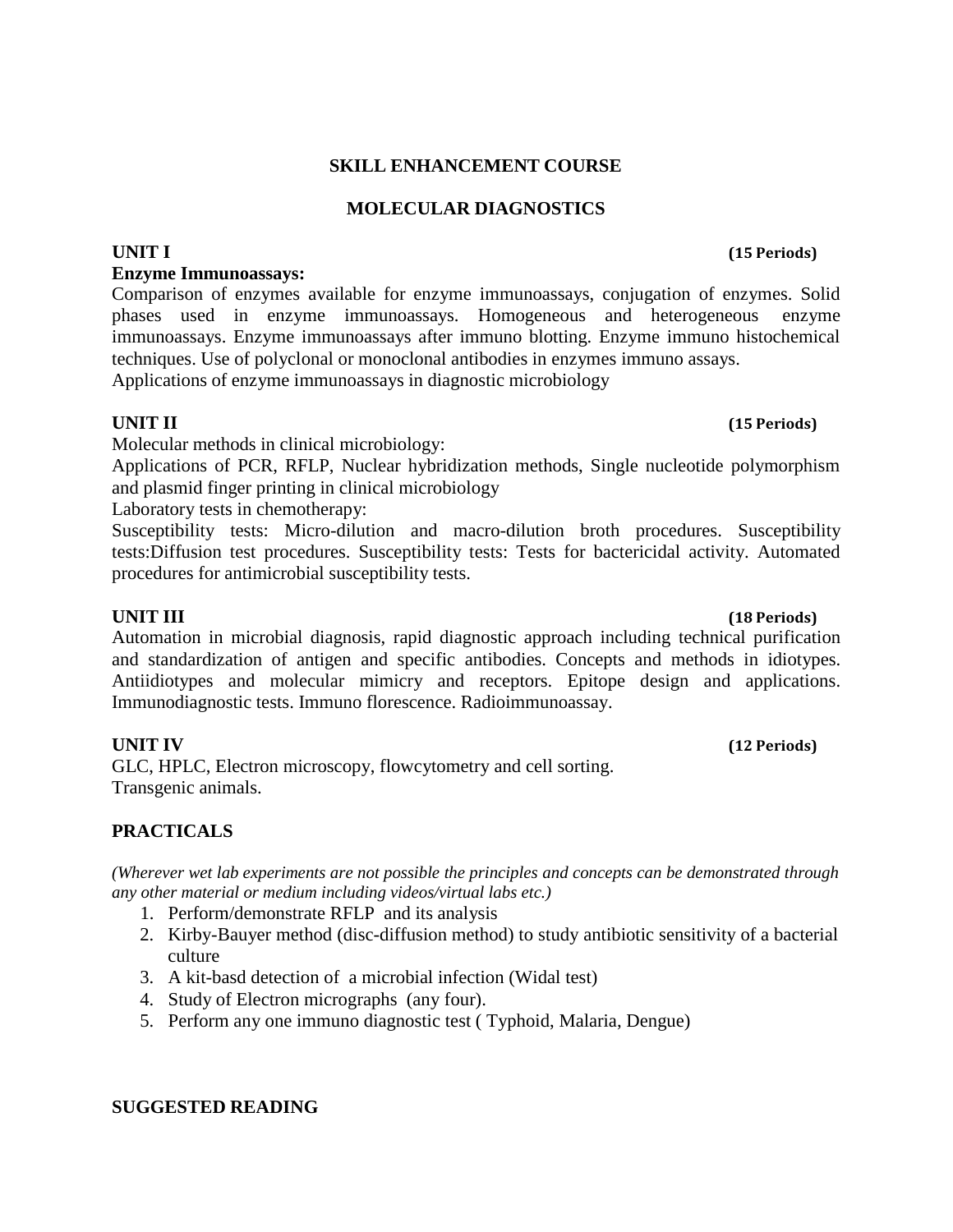- 1. Practical Biochemistry, Principles and Techniques, Keith Wilson and John Walker
- 2. Bioinstrumentation, Webster
- 3. Advanced Instrumentation, Data Interpretation, and Control of Biotechnological Processes, J.F. Van Impe,Kluwer Academic
- 4. Ananthanarayan R and Paniker CKJ. (2005). Textbook of Microbiology. 7th edition (edited by Paniker CKJ). University Press Publication.
- 5. Brooks GF, Carroll KC, Butel JS and Morse SA. (2007). Jawetz, Melnick and Adelberg's Medical Microbiology. 24th edition. McGraw Hill Publication.
- 6. Goering R, Dockrell H, Zuckerman M and Wakelin D. (2007). Mims' Medical Microbiology. 4th edition. Elsevier.
- 7. Joklik WK, Willett HP and Amos DB (1995). Zinsser Microbiology. 19th edition. Appleton-Centuary-Crofts publication.
- 8. Willey JM, Sherwood LM, and Woolverton CJ. (2008). Prescott, Harley and Klein's Microbiology. 7th edition. McGraw Hill Higher Education.
- 9. Microscopic Techniques in Biotechnology, Michael Hoppert

### **INDUSTRIAL FERMENTATIONS**

### **UNIT I (12 Periods)**

Production of industrial chemicals, biochemicals and chemotherapeutic products. Propionic acid, butyric acid, 2-3 butanediol, gluconic acid, itaconic acid, Biofuels: Biogas, Ethanol, butanol, hydrogen, biodiesel, microbial electricity, starch conversion processes; Microbial polysaccharides; Microbial insecticides; microbial flavours and fragrances, newer antibiotics, anti cancer agents, amino acids.

### **UNIT II (15 Periods)**

Microbial products of pharmacological interest, steriod fermentations and transformations. Over production of microbial metabolite, Secondary metabolism – its significance and products. Metabolic engineering of secondary metabolism for highest productivity.

Enzyme and cell immobilization techniques in industrial processing, enzymes in organic synthesis, proteolytic enzymes, hydrolytic enzymes, glucose isomerase, enzymes in food technology/organic synthesis.

### **UNIT III (13 Periods)**

Purification & characterization of proteins, Upstream and downstream processing, solids and liquid handling. Distribution of microbial cells, centrifugation, filtration of fermentation broth, ultra centrifugation, liquid extraction, ion-exchange recovery of biological products. Experimental model for design of fermentation systems, Anaerobic fermentations.

Rate equations for enzyme kinetics, simple and complex reactions. Inhibition kinetics; effect of pH and temperature on rate of enzyme reactions. Mathematical derivation of growth kinetics, mathematical derivations of batch and continuous culture operations; single stage CSTR; mass

### **UNIT IV (20 Periods)**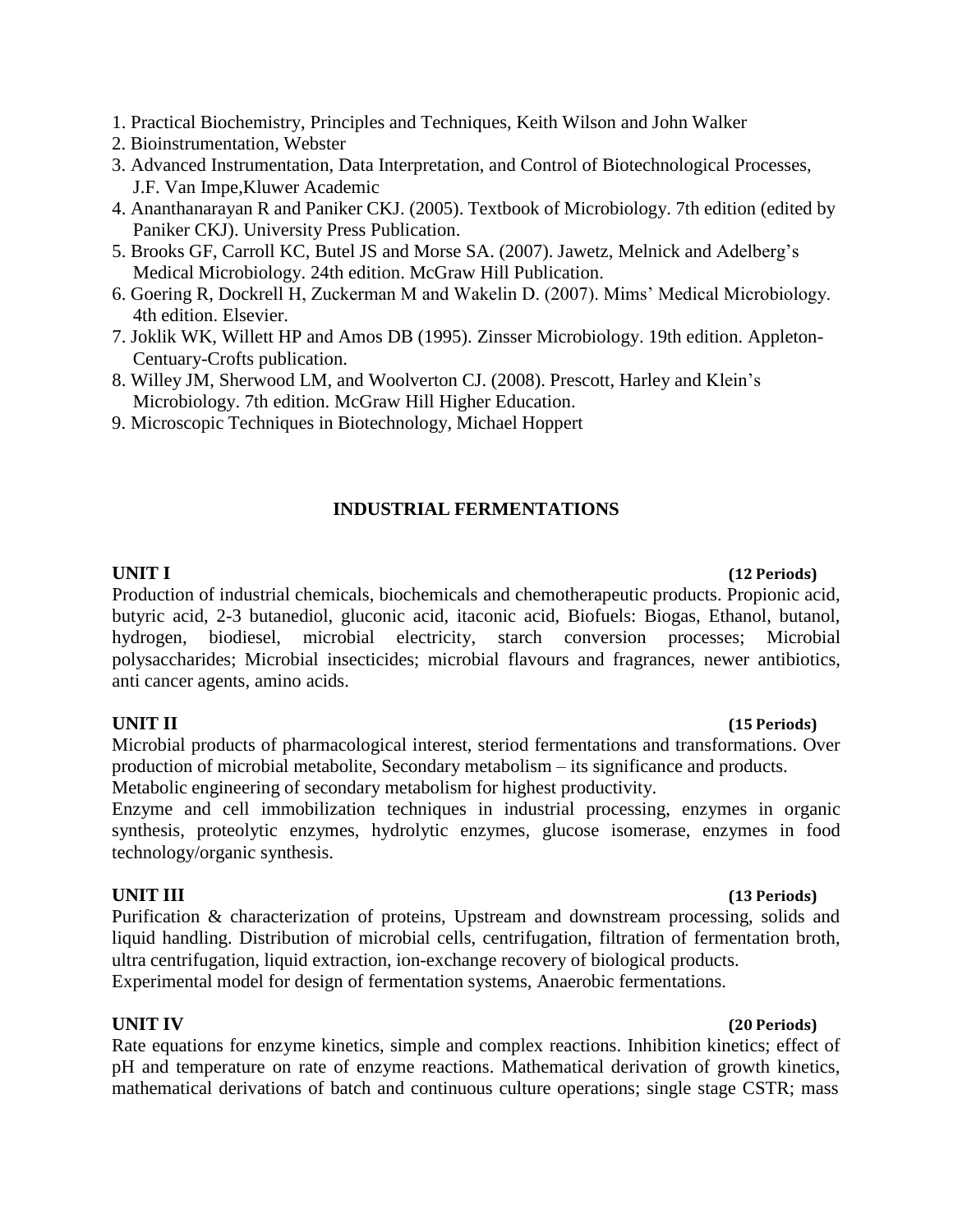transfer in aerobic fermentation; resistances encountered; overall mass transfer co-efficient (Ka) determination, factors depending on scale up principle and different methods of scaling up. Metabolic engineering of antibiotic biosynthetic pathways.

### **PRACTICALS**

- 1. Comparative analysis of design of a batch and continuous fermenter.
- 2. Calculation of Mathematical derivation of growth kinetics.
- 3. Solvent extraction & analysis of a metabolite from a bacterial culture.
- 4. Perform an enzyme assay demonstrating its hydrolytic activity (protease/peptidase/glucosidase etc.)

### **SUGGESTED READING**

- 1. Casida LE. (1991). Industrial Microbiology. 1st edition. Wiley Eastern Limited.
- 2. Crueger W and Crueger A. (2000). Biotechnology: A textbook of Industrial Microbiology. 2nd edition. Panima Publishing Co. New Delhi.
- 3. Patel AH. (1996). Industrial Microbiology. 1st edition, Macmillan India Limited.
- 4. Stanbury PF, Whitaker A and Hall SJ. (2006). Principles of Fermentation Technology. 2nd edition, Elsevier Science Ltd.
- 5. Salisbury, Whitaker and Hall. Principles of fermentation Technology,

### **ENZYMOLOGY**

### **UNIT - I (20 Periods)**

Isolation, crystallization and purification of enzymes, test of homogeneity of enzyme preparation, methods of enzyme analysis.

Enzyme classification (rationale, overview and specific examples) Zymogens and their activation (Proteases and Prothrombin).

Enzyme substrate complex: concept of E-S complex, binding sites, active site, specificity, Kinetics of enzyme activity, Michaelis-Menten equation and its derivation,

Different plots for the determination of Km and Vmax and their physiological significance, factors affecting initial rate, E, S, temp. & pH. Collision and transition state theories, Significance of activation energy and free energy.

### **UNIT – II (15 Periods)**

Two substrate reactions (Random, ordered and ping-pong mechanism) Enzyme inhibition types of inhibition, determination of Ki, suicide inhibitor.

Mechanism of enzyme action: General mechanistic principle, factors associated with catalytic efficiency: proximity, orientation, distortion of strain, acid-base, nucleophilic and covalent catalysis. Techniques for studying mechanisms of action, chemical modification of active site groups, specific examples-: chymotrypsin, Iysozyme, GPDH, aldolase, RNase, Carboxypeptidase and alcohol dehydrogenase.

Enzyme regulation: Product inhibition, feed backcontrol, covalent modification.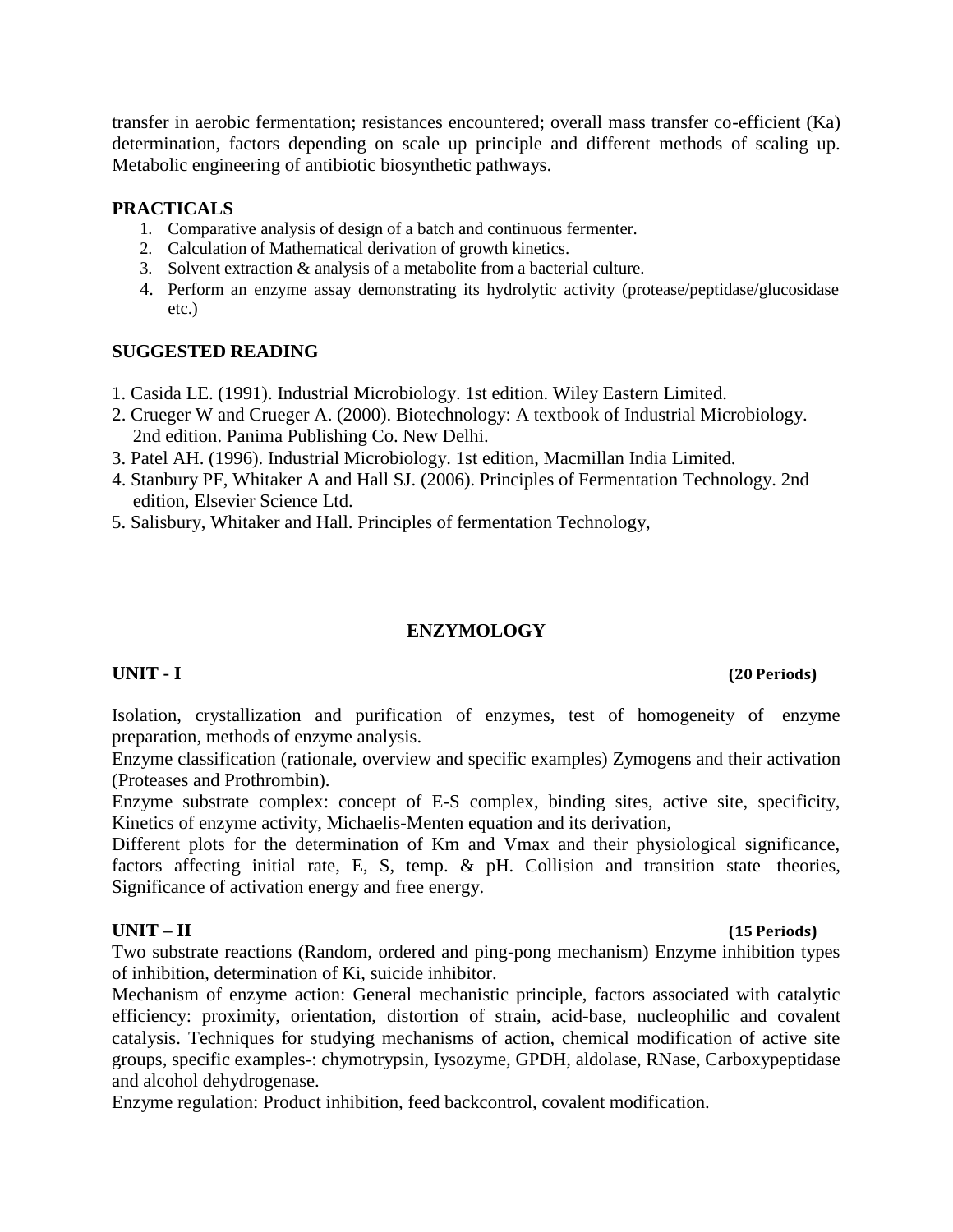Allosteric enzymes with special reference to aspartate transcarbomylase and phosphofructokinase. Qualitative description of concerted and sequential models. Negative cooperativity and half site reactivity. Enzyme - Enzyme interaction, Protein ligand binding, measurements analysis of binding isotherm, cooperativity, Hill and scatchard plots, kinetics of allosteric enzymes. Isoenzymes– multiple forms of enzymes with special reference to lactate dehydrogenase. Multienzyme complexes. Ribozymes. Multifunctional enzyme-eg Fatty Acid synthase.

Enzyme Technology: Methods for large scale production of enzymes.

Immobilized enzyme and their comparison with soluble enzymes, Methods for immobilization of enzymes. Immobilized enzyme reactors. Application of Immobilized and soluble enzyme in health and industry. Application to fundamental studies of biochemistry. Enzyme electrodes.

Thermal stability and catalytic efficiency of enzyme, site directed mutagenesis and enzyme engineering– selected examples, Delivery system for protein pharmaceuticals, structure function relationship in enzymes, structural motifs and enzyme evolution.

Methods for protein sequencing. Methods for analysis of secondary and tertiary structures of enzymes. Protein folding *invitro* & i*nvivo*.

# **PRACTICALS**

- 1. Purification of an enzyme from any natural resource
- 2. Quantitative estimation of proteins by Bradford/Lowry's method.
- 3. Perform assay for the purified enzyme.
- 4. Calculation of kinetic parameters such as Km, Vmax, Kcat

# **SUGGESTED READING**

- 1. Biochemistry, Lubert Stryer, 6th Edition, WH Freeman, 2006.
- 2. Harper's illustrated Biochemistry by Robert K. Murray, David A Bender, Kathleen M.Botham, Peter J. Kennelly, Victor W. Rodwell, P. Anthony Weil. 28th Edition, McGrawHill, 2009.
- 3. Biochemistry, Donald Voet and Judith Voet, 2nd Edition, Publisher: John Wiley andSons, 1995.
- 4. Biochemistry by Mary K.Campbell & Shawn O.Farrell, 5th Edition, Cenage Learning,2005.
- 5. Fundamentals of Enzymology Nicholas Price and Lewis Stevens Oxford University Press 1999
- 6. Fundamentals of Enzyme Kinetics Athel Cornish-Bowden Portland Press 2004
- 7. Practical Enzymology Hans Bisswanger Wiley–VCH 2004
- 8. The Organic Chemistry of Enzyme-catalyzed Reactions Richard B. Silverman Academic Press 2002

### **UNIT – III (13 Periods)**

# **UNIT – IV (12 Periods)**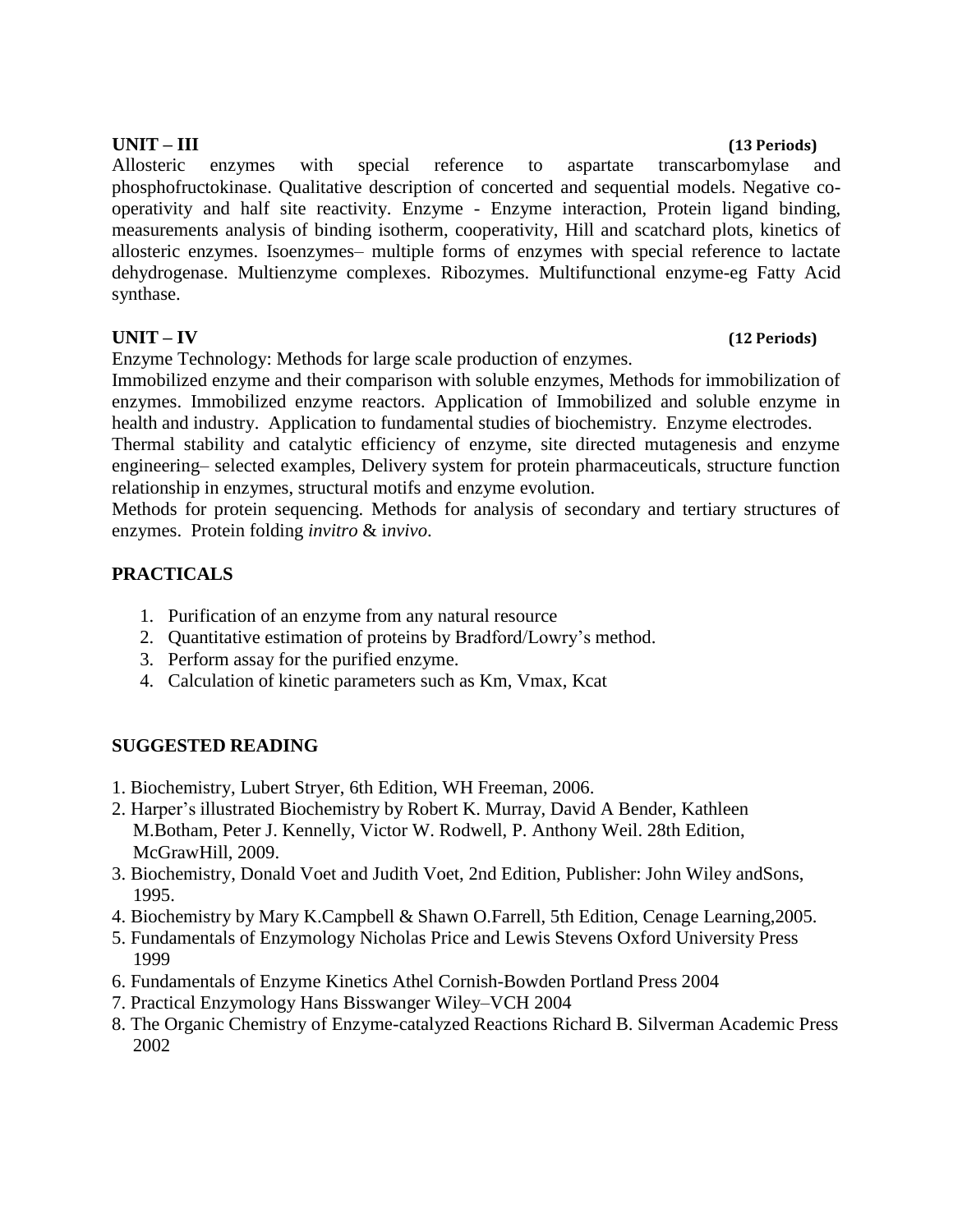### **BASICS OF FORENSIC SCIENCE**

Introduction and principles of forensic science, forensic science laboratory and its organization and service, tools and techniques in forensic science, branches of forensic science, causes of crime, role of modus operandi in criminal investigation. Classification of injuries and their medico-legal aspects, method of assessing various types of deaths.

### **Unit II (15 Periods)**

Classification of fire arms and explosives, introduction to internal, external and terminal ballistics. Chemical evidence for explosives. General and individual characteristics of handwriting, examination and comparison of handwritings and analysis of ink various samples.

### **Unit III (15 Periods)**

Role of the toxicologist, significance of toxicological findings, Fundamental principles of fingerprinting, classification of fingerprints, development of finger print as science for personal identification,

### **Unit IV (15 Periods)**

Principle of DNA fingerprinting, application of DNA profiling in forensic medicine, Investigation Tools, eDiscovery, Evidence Preservation, Search and Seizure of Computers, Introduction to Cyber security.

### **PRACTICALS**

- 1. Documentation of crime scene by photography, sketching and field notes.
- 2. a. Simulation of a crime scene for training.

b. To lift footprints from crime scene.

- 3. Case studies to depict different types of injuries and death.
- 4. Separation of nitro compounds (explosives)/ ink samples by thin layer chromatography.
- 5. Investigate method for developing fingerprints by Iodine crystals.
- 6. PCR amplification on target DNA and DNA profiling,
- 7. E-Mail Investigation, E-Mail Tracking, IP Tracking, E-Mail Recovery, Recovering deleted evidences, Password Cracking

# **Unit I (15 Periods)**